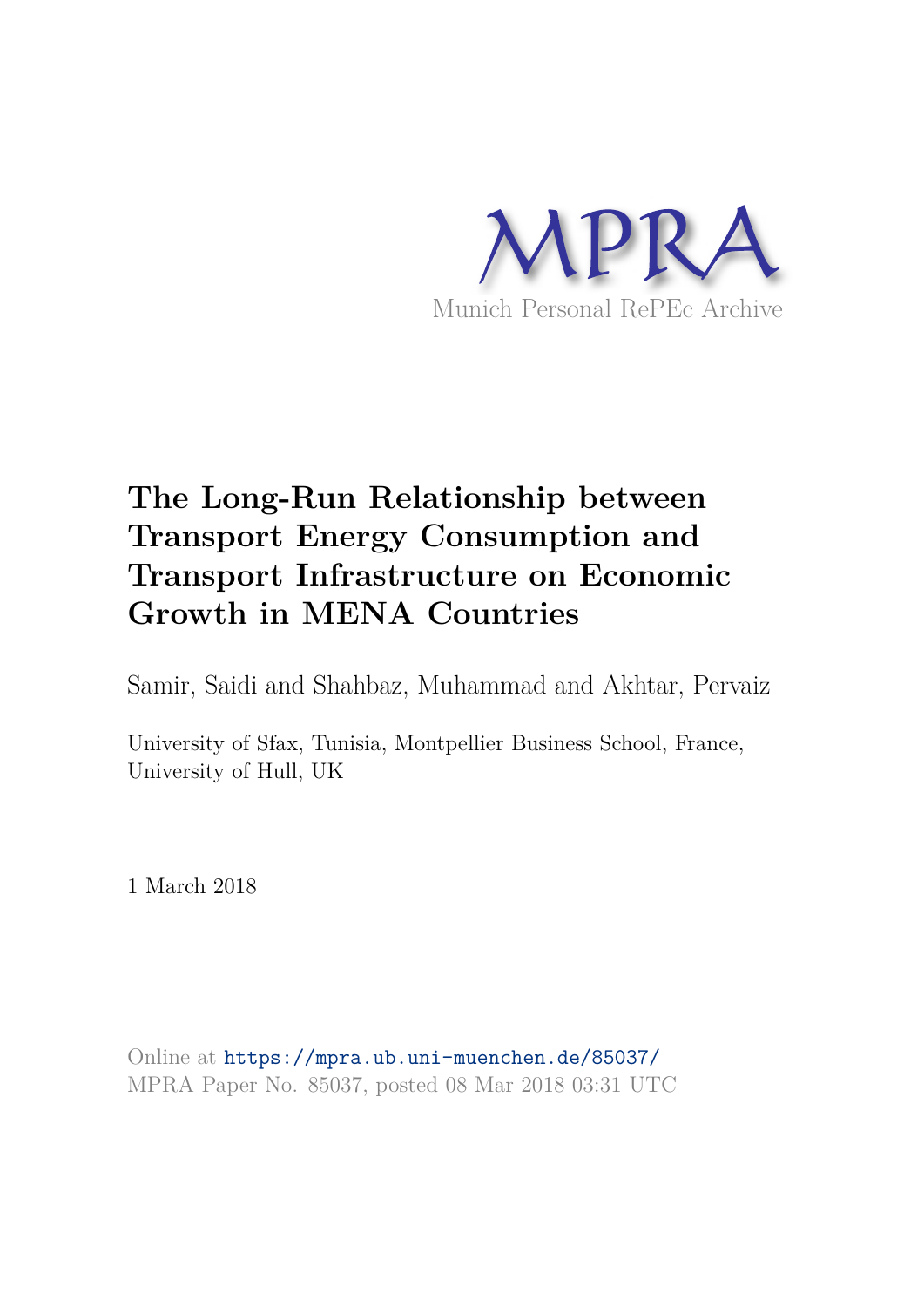# **The Long-Run Relationship between Transport Energy Consumption and Transport Infrastructure on Economic Growth in MENA Countries**

**Samir SAIDI**  University of Sfax, Tunisia. Email: samirsaidi05@yahoo.com

# **Muhammad Shahbaz**

Montpellier Business School, France Email: muhdshahbaz77@gmail.com

# **Pervaiz Akhtar**

Management Systems and Logistics, Faculty of Business, Law and Politics, University of Hull, UK IESEG School of Management, France Email: Pervaiz.Akhtar@hull.ac.uk

**Abstract:** This paper investigates the impact of transport energy consumption and transport infrastructure on economic growth by utilizing panel data on MENA countries (the Middle East and North Africa region) for the period of 2000-2016. The MENA region panel is divided into three sub-groups of countries: GCC panel (containing the Gulf Cooperation Council countries), N-GCC panel (containing countries that are not members of the Gulf Cooperation Council), and North African countries (called MATE — Morocco, Algeria, Tunisia and Egypt). Using the Generalized Method of Moments (GMM), we find that transport energy consumption significantly adds to economic growth in MENA, N-GCC and MATE regions. Transport infrastructure positively contribute to economic growth in all regions. The Dumitrescu-Hurlin panel causality analysis shows the feedback effect of transport energy consumption and transport infrastructure with economic growth. The empirical results add a new dimension to the importance of investing in modern infrastructure that facilitates the use of more energy-efficient modes and alternative technologies that positively affect the economy with minimizing negative externalities.

**Keywords:** Transport, Energy Consumption, Infrastructure, Economic Growth, GMM, MENA Countries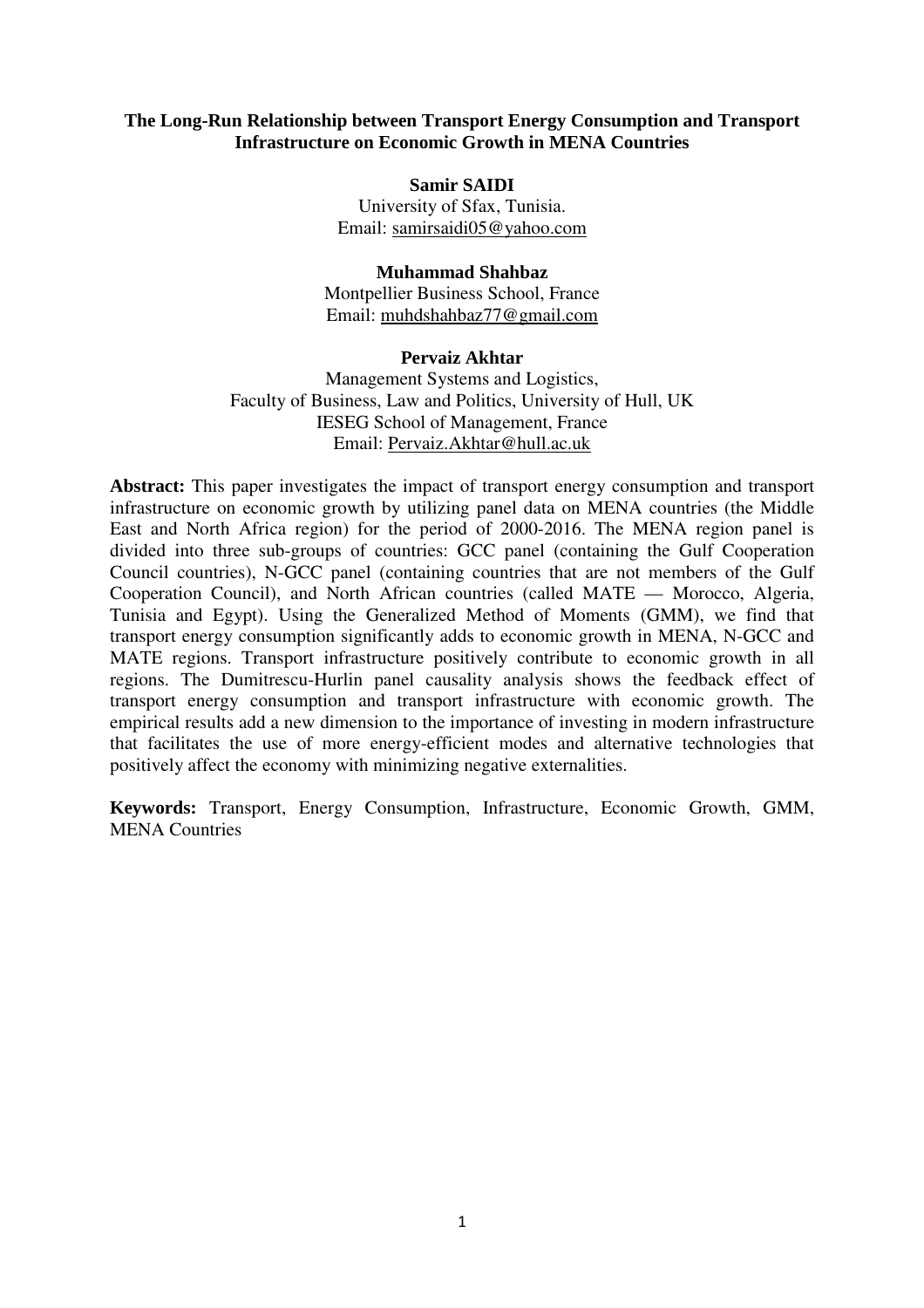#### **1. Introduction**

The transport-economic growth nexus is among the most important issues addressed in the recent economics literature. The majority of empirical studies demonstrate the positive impact of transport infrastructure on economic growth and unveil that transport plays a vital role in economic activity either directly or as a complement to other factors of production. Pradhan and Bagchi (2013), Marazzo et al. (2010), Chi and Baek (2013) argue that transport affects economic activity positively and accelerates the development of nations. They also find that private firms decide to agglomerate/disperse based on the interaction between increasing returns to scale and transport costs that affect regional economic growth. Ades and Glaeser (1999) and Hausmann (2001), among others, show the important role of international transport infrastructure (seaports, railroads, airways) in increasing trade openness and accelerating the economic development of countries. They also note that landlocked countries have less access to the global market, which significantly decelerates their economic growth.

Many other studies investigate the long-run relationship among transport, energy consumption, and economic growth and expose the negative externalities of transport by focusing in particular on pollutant emissions (Liddle 2009, Mraihi et al. 2013, Gao et al. 2015, Achour and Belloumi 2016, Llorca and Jamasb 2017). They note that despite the critical role of transport as one of the main economic sectors, it is also one of the major energy-consuming and pollutant emission sectors. According to the International Energy Agency (2012), transport energy consumption represents 27% of global energy demand and accounts for 22% of total carbon emissions. IEA (2013) foresees an increase of 50% in world transport energy consumption and carbon emissions by 2030. For developing and transition countries, which seek to modernize their economies, there are major challenges related to the environmental impact of transport. Similarly, numerous research studies investigate the strong relationship between transport infrastructure and economic growth. For example, Yeaple and Golub (2007), Anam et al. (2016), Brida et al. (2016), Ibrahiem (2017), Maparu and Mazumder (2017) note that transport infrastructure affects economic growth by boosting economic activity in developing and developed countries. In fact, transport infrastructure motivates firms and people to install in the periphery, which increases the urbanization and spatial distribution of households and activities. Moreover, developed transport systems contribute to attracting international investors and support the economic development of host countries (Erenberg 1993, Fernal 1999). In the same line of thinking, Saidi (2016) notes that transport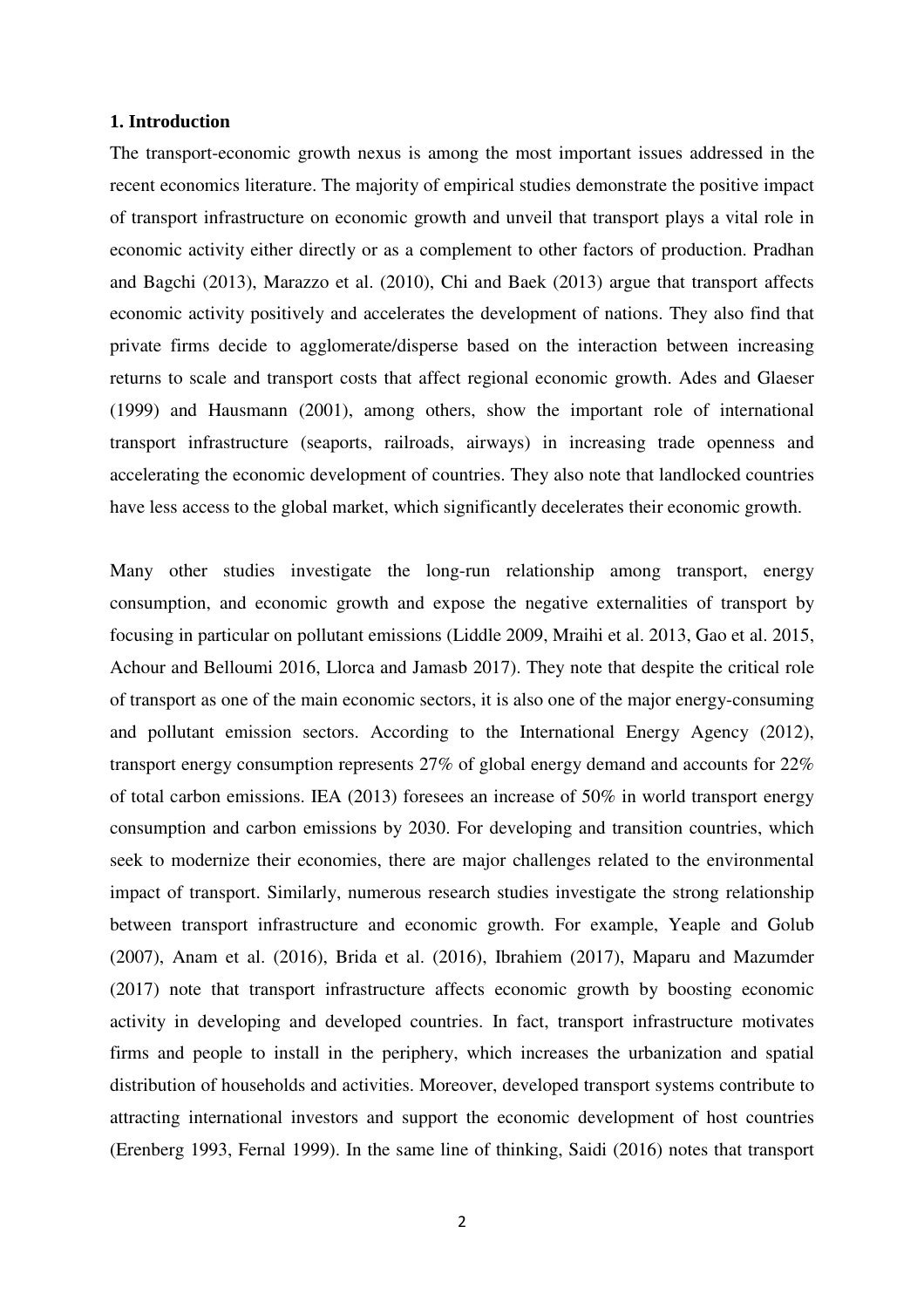infrastructure contributes to economic growth by improving the attractiveness of a territory to foreign direct investments in MENA countries.

The International Energy Agency (IEA 2012) says that transport consumes 27% of global fossil energy and accounts for 22% of total carbon dioxide emissions. The IEA (2012) also notes that road transport energy consumption rose from 0.7 billion tons of oil equivalent in 1976 to 1.8 billion tons in 2010. During the same period, the global energy consumption and economic growth grew by 1.7% and 3.2%, respectively. In 2012, the IEA argued that the road share of transport energy consumption in China and India grew from 39.6% and 42% to 77.3% and 88%, respectively. Both countries doubled their share, while in South Africa, road transport energy consumption increased from 66.7% to 90.8% of total transport energy consumption. For rail transport, the same source indicates that the share of rail transport in total transport energy usage decreased in three countries during that period. In China, the share grew from 42.3% to 6.9%, in India from 55% to 6.7%, and in South Africa from 31.4% to 2.6%. In that vein, road transport accounts for the highest percentage of transport energy in G7 countries, with 94.7% of total transport energy in Germany, 93.8% in France, and 92.7% in Italy and the United Kingdom. BP (2017) notes that MENA countries are home to more than half the world's crude oil reserves and more than a third of its natural gas. Their production reached more than 20 million barrels a day in 2014, and their per capita energy consumption is forecast to overtake North America by 2035. MENA countries have an increasing consumption of natural gas  $(+3.5\%)$ , oil  $(+0.9\%)$ , nuclear energy  $(+75.3\%)$  and renewable energy  $(+42\%)$  and decreasing hydroelectric  $(-20.5\%)$  and coal  $(-9.5\%)$ consumption. The World Energy Council (2011) indicates that Middle East countries consume about 0.939 million barrels of gasoline per day and about 1.082 million barrels of diesel per day. This consumption is expected to triple by 2050. Similarly, fossil energy consumption displays the same trend for the North African countries, where transport accounts for the highest consumption. For example, in Egypt, total transport energy consumption increased 4.8% annually for the1981-2013 period. Gasoline and diesel fuel have the largest average annual growth rates, at 5% and  $5.2\%$  (ESCWA 2014)<sup>1</sup>. In Tunisia, transport accounted for about 26.9% of total energy consumption and about 30% of total carbon emissions in 2010; in particular, road transport consumed around 70% of total transport energy consumption (IEA 2012).

l

<sup>&</sup>lt;sup>1</sup>Economic and Social Commission for Western Asia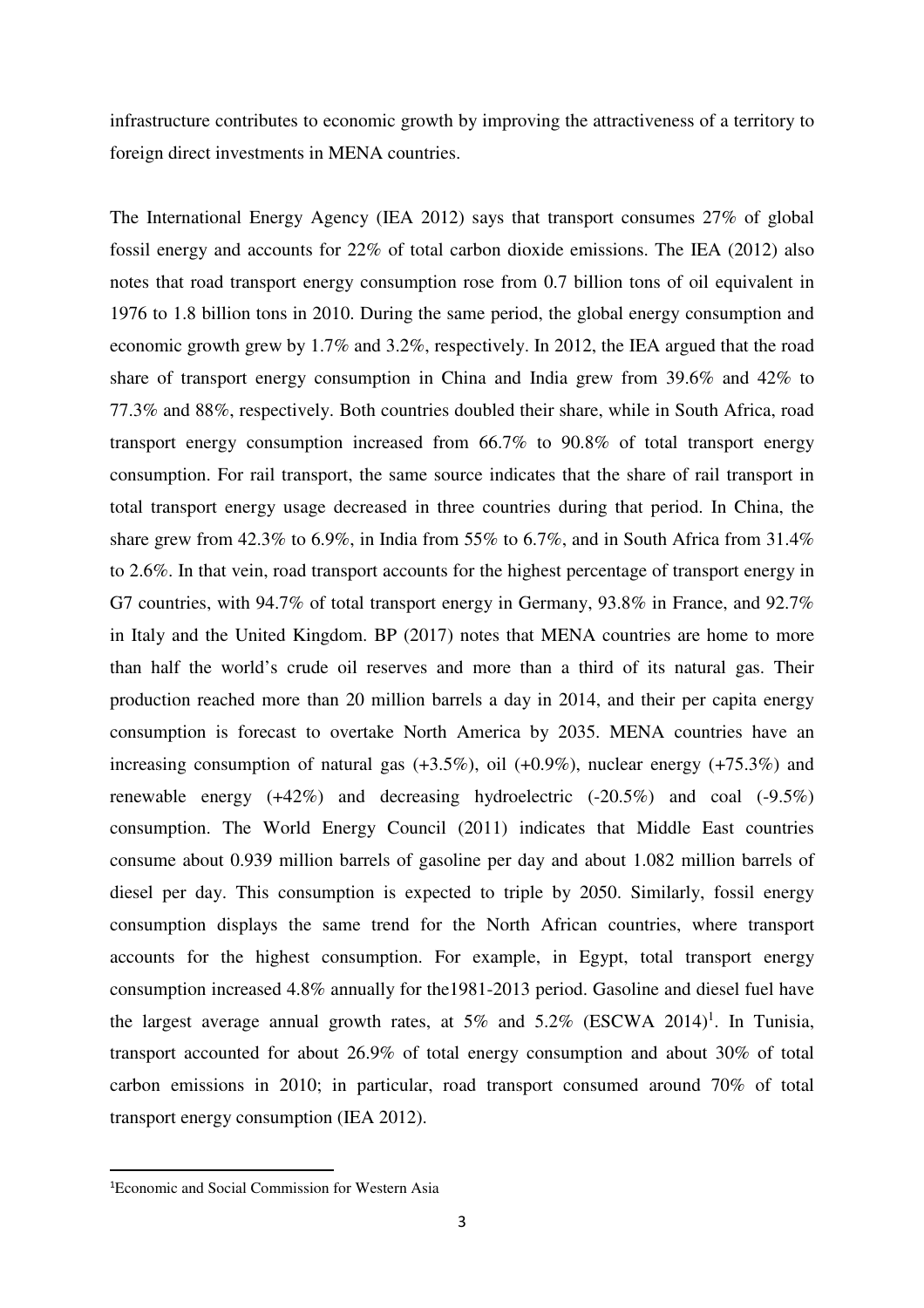The linkages between transport and economic growth and, between transport and energy consumption have been examined in the existing literature (Beyzatlar et al. 2014, Gao et al. 2015, Achour and Belloumi 2016, Lee and Yoo 2016, Dale et al. 2017, Zhao, 2017). The majority of these studies have focused on various countries and used a variety of empirical techniques for different data periods. Additionally, studies have used different proxy variables to estimate the relationship among transport, energy consumption and economic growth. Their empirical findings are ambiguous and diverse across countries and periods. However, none of the previous studies has explored the relationship among transport energy consumption, transport infrastructure and their impact on economic growth. Therefore, we are strongly motivated to explore the economic impact of transport infrastructure and transport energy consumption for the MENA region. This attempt enables us to investigate whether increasing transport infrastructure stimulates economic growth and energy consumption or economic growth and energy demand act as a stimulus for any consequent growth in transport infrastructure since research in the economics of transport has received little attention in the existing literature. The existing studies in literature examined the effect of transport infrastructure on economic growth (e.g., Achour and Belloumi 2016, Zhao 2017) or transport energy consumption on economic growth but in return (e.g. Beyzatlar et al. 2014, Shahbaz et al. 2015a), economic growth may also affect to transport infrastructure or transport energy consumption. This causes and effects i.e. the direction of causal relationship between the variables also helps policy makers in making policy implications and effective decisionmaking to develop better transport systems and thus sustainable development based on causal empirical results. Furthermore, we consider the specific impact of transport infrastructure and transport energy consumption in production function to help environmentalists and economists to simultaneously boost transport infrastructure not only to improve environmental quality but also to speedup long-run economic development, contributing to sustainability. The contribution of this study to the existing literature is summarized in four principal points: (i) This study is a pioneering effort in the MENA region to investigate the associations among transport energy consumption, transport infrastructure and economic growth. (ii) The MENA region is divided into three sub-panels: Gulf Cooperation Council countries (GCC), non-members of Gulf Cooperation Council countries (N-GCC) and North Africa, which is also termed the MATE panel. The MATE is formed by Morocco, Algeria, Tunisia, and Egypt. This distinction makes the panel data analysis more homogeneous and helps us to investigate the issue comprehensively. (iii) The Generalized Method of Moments is applied for the dynamic panel data model following the GCC, N-GCC and MATE panels. (iv) The Dumitrescu-Hurlin panel causality test is applied to examine the causal association among the variables. The empirical findings reveal that transport energy consumption contributes to economic growth slightly in the GCC region. Transport infrastructure and capital add to economic growth. In the N-GCC and MATE panels, transport infrastructure, transport energy consumption and capital are determining factors of economic growth. The Dumitrescu-Hurlin panel causality indicates the presence of a bidirectional causal relationship between transport energy consumption and economic growth in all regions.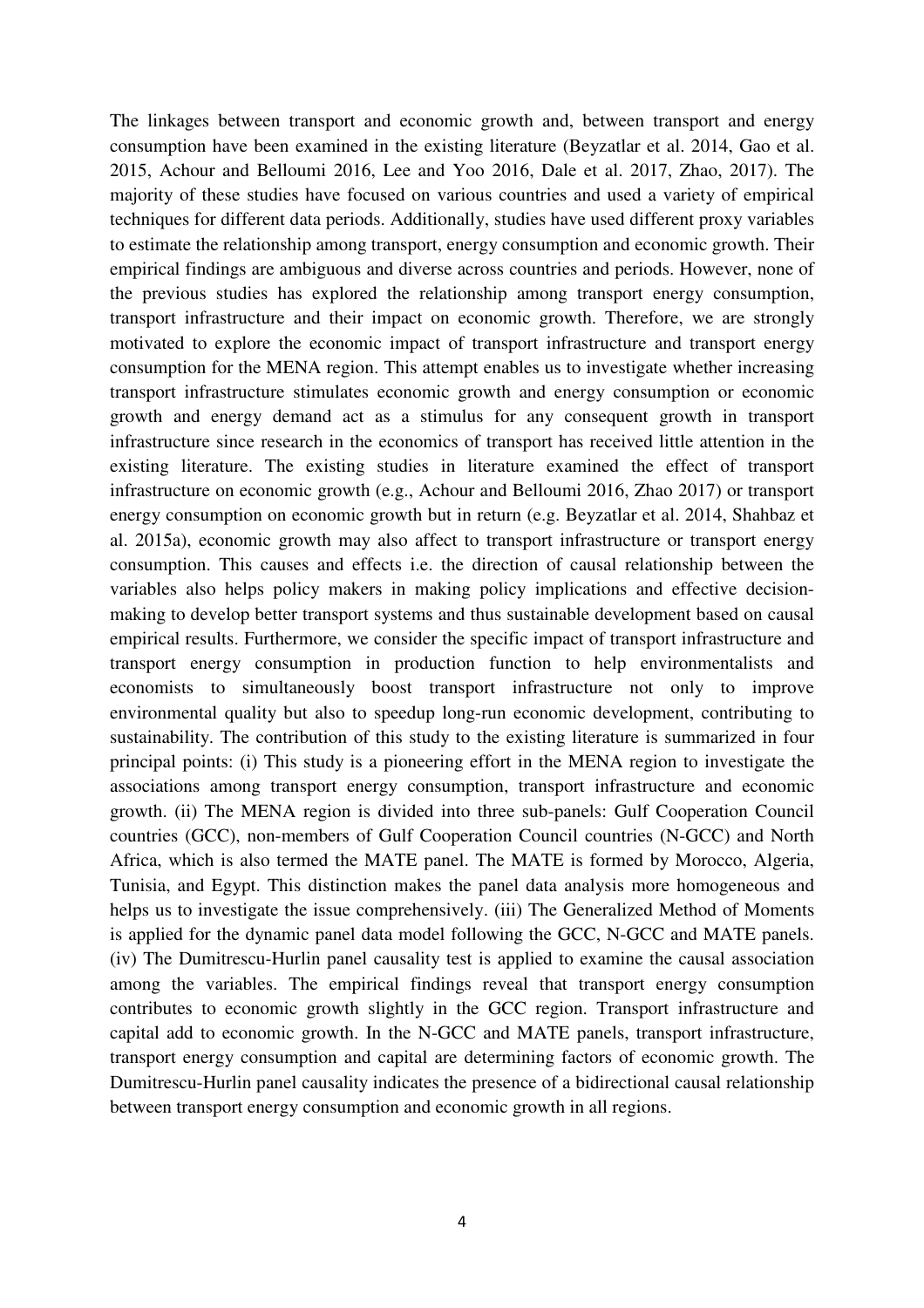The rest of paper is organized as following: Section-2 reviews related studies. Section-3 describes the empirical model and data collection. The empirical results are discussed in Section-4. Finally, the conclusion and main policy implications are drawn in Section-5.

# **2. Literature Review**

# **2.1. Transport, Energy Consumption and Economic Growth Nexus**

Various research studies try to investigate the relationship between transport and energy consumption and, between transport and economic growth. Almost all of them demonstrate the existence of a positive long-run relationship between the variables. Such studies include Kazim (2007) for the United Arab Emirates, Ceylan et al. (2008) and Ozturk and Acaravci (2013) for Turkey, Farhani and Ben Rejeb (2012) for the MENA region, Al-Ghandoor et al. (2012) for Jordan, Omri (2013) for 14 MENA countries, Salahuddin and Gow (2014) for Gulf Cooperation Council countries, Ben Jebli and Ben Youssef (2015) for Tunisia, Magazzino (2016a) for 10 Middle East countries, Magazzino (2016b) for Gulf Cooperation Council countries, and Ibrahiem (2017) for Egypt.

Akkemik and Göksal (2012), Achour and Belloumi (2016), Anam et al. (2016), Pablo-Romero and De Jesús (2016), and Tsekeris (2017) examine the interrelationship among economic growth, transport and energy consumption. In the majority of these works, economists are interested in the direction of long run causality between these variables. Meanwhile, other academicians expose the specific relationship between energy demand in the transport sector and relative economic development (Liddle and Lung 2013, Azlina et al. 2014). They attempt to explain the impact of transport energy consumption on economic activity. For example, Samimi (1995) employed an energy demand function for the Australian transport sector using quarterly data from  $1980<sub>01</sub>$  to  $1993<sub>02</sub>$  by applying VECM Granger causality approach. The empirical results show that transport energy and economic growth have feedback effects. The unidirectional causality from transport energy consumption to energy prices is also noted. Later on, for the United States, Liddle (2009) examined the causal relationship among mobility demand, income, gasoline prices, and vehicle ownership by applying VECM Granger causality approach. The empirical results show that mobility demand has a long-run systemic causal relationship with income, gasoline price, and vehicle ownership. Using a multivariate cointegrating vector autoregressive model, Pradhan (2010) examined the relationship among transport, energy consumption and economic growth for the Indian economy over the 1970-2007 period by employing Johansen cointegration and VECM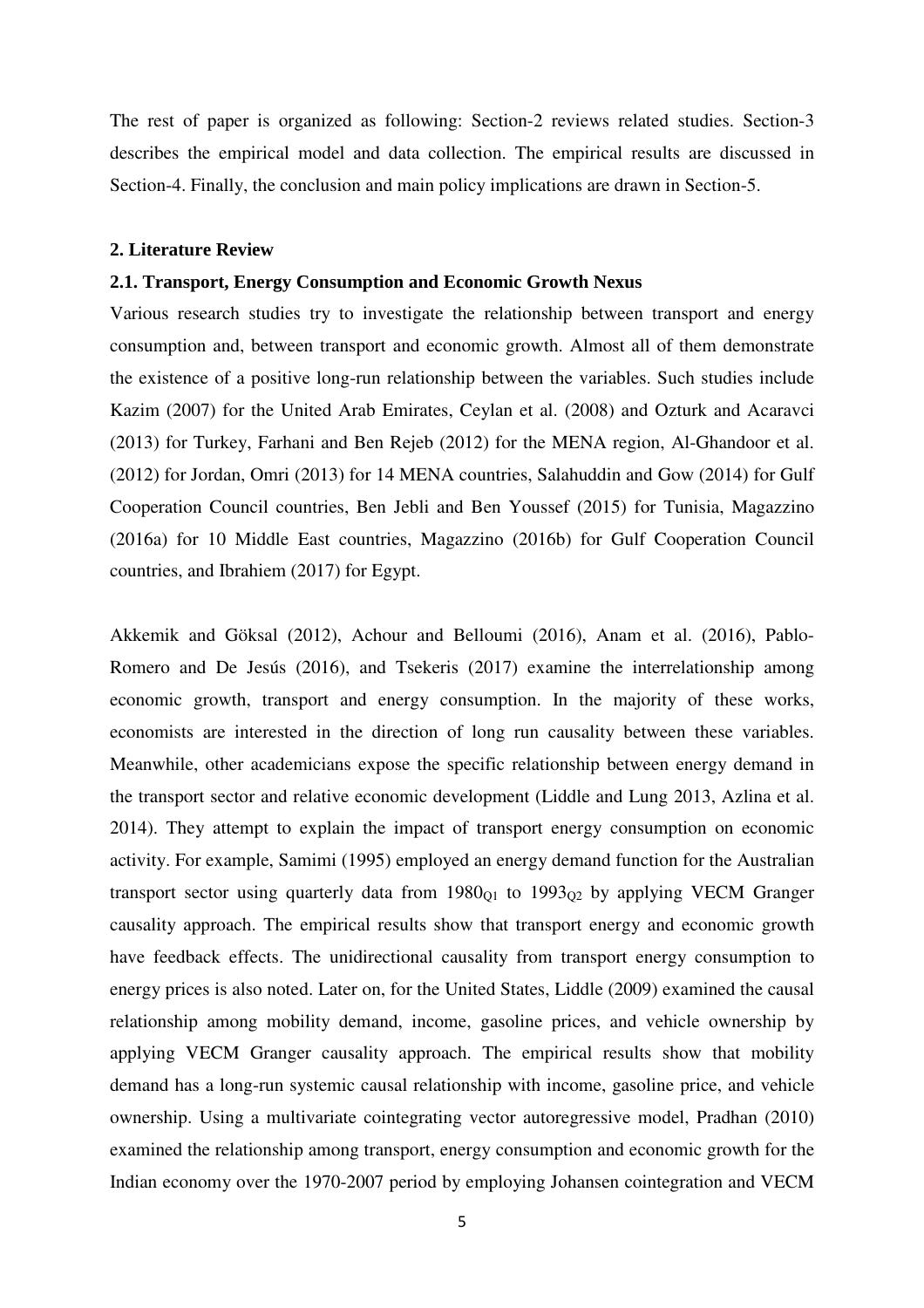Granger causality test. The empirical results indicate that transport increases energy consumption, which leads to economic growth. The relationship between transport energy consumption and economic growth via the emissions function is also investigated by many studies in the empirical energy literature, and studies report adverse impacts of transport energy consumption on environmental quality. For example, Clean Air Asia (2012) notes that in Asia, more than a billion tons of carbon emissions per year are emitted by road transport. Similarly, the carbon intensity of road transport has been estimated to have increased by up to 4.8% annually since 2002. In China and India, road transport emits around 52% and 21% of total carbon emissions, respectively. Concerning the transport energy consumption, UNCTAD (2015) indicates that in 2012, transport consumed nearly 64% of petroleum in the world, which increased total energy consumption by 82% over the 2008-2035 period. Additionally, commercial transportation increased global energy demand by 70% in the 2010-2040 period.

Liddle and Lung (2013) investigated the long-run relationship between per capita transport energy consumption and per capita gross domestic product for 107 countries over the 1971- 2009 period by applying heterogeneous panel causality test. They find that transport energy consumption causes per capita gross domestic product, and as a result, per capita gross domestic product causes transport energy consumption. Saboori et al. (2014) examined the long-run relationship between economic growth, transport energy use and carbon emissions for 27 OECD countries by applying the FMOLS cointegration and bidirectional approaches. Their empirical evidence shows the existence of a positive and significant long run bidirectional causal relationship among economic growth, transport energy consumption, and transport carbon emissions. Azlina et al. (2014) used time-series data over the 1975-2011 period to investigate the dynamic linkages among economic growth, energy consumption and carbon emissions in Malaysia by applying Johansen cointegration and VECM Granger causality approaches. Their empirical results indicate that economic growth significantly affects transport energy consumption and renewable energy use. Botzoris et al. (2015) investigated the coupling/decoupling relationship between economic growth and transport energy consumption as well as economic growth and transport-related  $CO<sub>2</sub>$  emissions for the EU-28 over the 1995-2012 period. They divided the time period into two periods: a growth period, from 1955 to 2008, and a recession period, between 2008 and 2012. Their empirical findings confirm the existence of the coupling phenomenon for the first period and the decoupling phenomenon for the second period for most of these countries. Xu and Lin (2015) scrutinized the relationship between China's transport sector and its environmental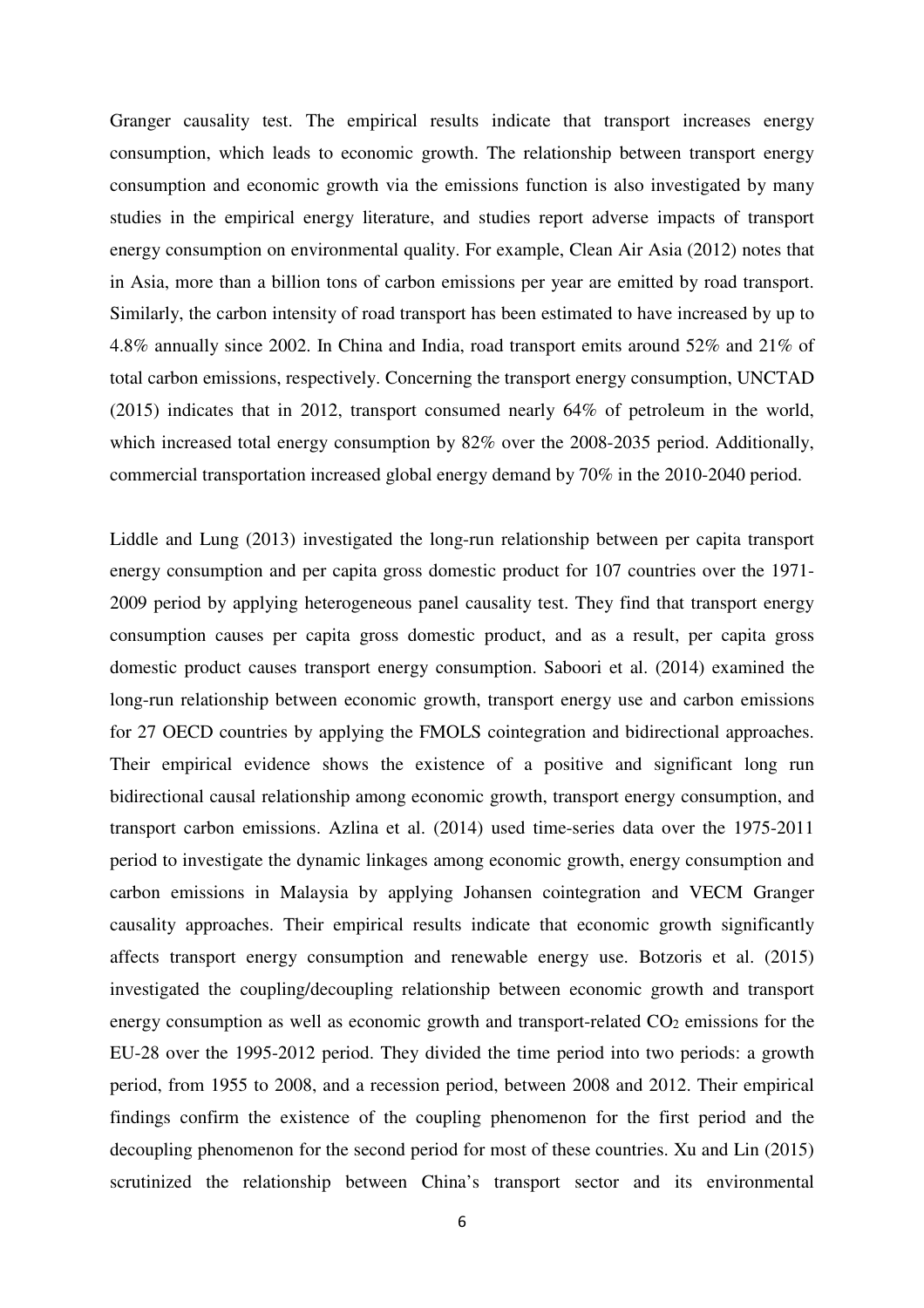degradation. They used provincial panel data over the 2000-2012 period by applying nonparametric additive regression models. The panel unit root and panel cointegration approach have also applied in order to examine unit root properties and long run relationship between the variables. Their results show the nonlinear effect of economic growth on carbon emissions. They find that energy efficiency, urbanization and private vehicles exhibit an inverted "U-shaped" relationship with carbon emissions. Shahbaz et al. (2015a) reexamined the causal linkage among road transport energy consumption, fuel prices, transport sector value added and CO<sub>2</sub> emissions for the period of 1980-2012 in Tunis. They applied traditional as well as structural break unit root tests to test the stationarity properties of the variables. The cointegration amid the variables is examined by applying the Byer-Hanck combined cointegration approach and ARDL bounds testing to verify the robustness of cointegration. Their empirical findings validate the EKC between transport value-added and economic growth in Tunisia and show that the feedback effect also exists between transport value-added and economic growth.

Similarly, Achour and Belloumi (2016) investigated the linkages among transport infrastructure, transport value added, gross domestic product, carbon dioxide emissions and transport energy demand. They applied the Johansen multivariate cointegration approach, a generalized impulse response function and a variance decomposition technique to examine the relationship for Tunisia over the 1971-2012 period. Their empirical findings indicate that transport energy consumption is positively affected by economic growth but not vice versa. Saidi and Hammami (2017a) expose the causal linkages among transport, economic growth and  $CO<sub>2</sub>$  emissions in 75 countries. By applying the GMM estimators, they confirm the existence of a bidirectional causal relationship between transport and economic growth for the 75 countries. Saidi et al. (2017) investigated energy demand function by incorporating economic growth, transport and foreign direct investment using data of 68 developed and developing economies. They applied the Generalised Method of Moments (GMM) and reported the positive effect of transportation on energy demand. Economic growth and foreign direct investment contribute to energy consumption. Naves et al. (2017) applied the bounds testing approach to examine long run and short run relationship between transport energy consumption and economic growth using data of OECD countries for the period of 1995- 2014. They found that transportation energy consumption is negatively linked with economic growth. Ibrahiem (2017) investigates the relationship among road energy consumption, economic growth, urbanization and population for Egypt over the 1890-2011 period. Using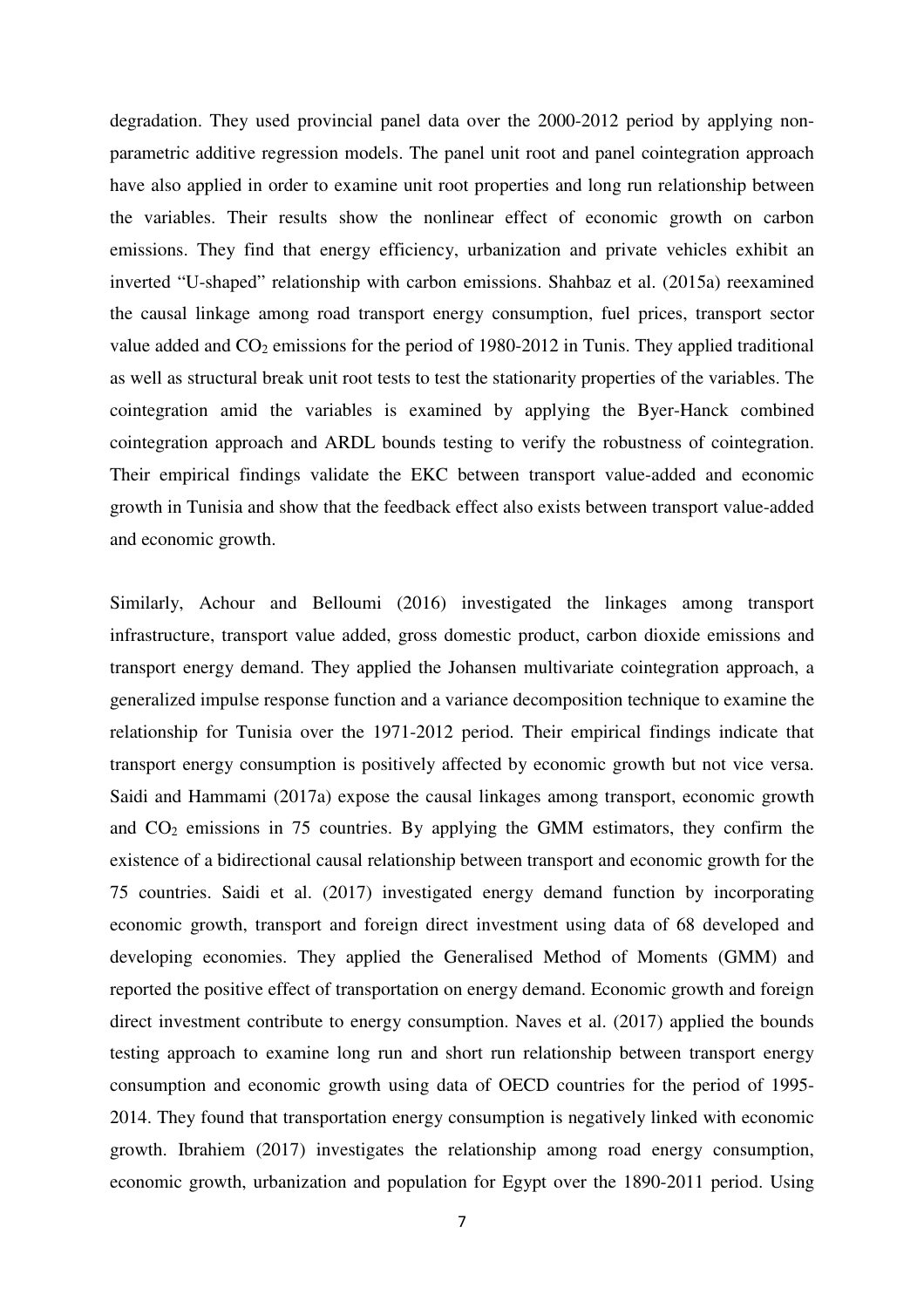the Johansen cointegration approach, the author indicates that all variables are cointegrated. Additionally, to determine the causality direction, the author applies Granger causality tests. The results indicate that in the long run, transport energy consumption positively and significantly affects economic growth and urbanization. In the short run, transport energy consumption affects economic growth, and a feedback effect is also detected.

#### **2.2. Transport Infrastructure and Economic Growth Nexus**

The impact of transport and communication infrastructure on economic growth is a topic that has attracted considerable attention from researchers, academicians and practitioners in the existing economic literature (Zhou et al. 2002, Esfahani and Ramirez 2003, Pradhan and Bagchi 2013, Kim et al. 2017, Jin and Rafferty 2017). For example, Fernald (1999) affirmed that there is a strong link between investment in transport infrastructure and economic productivity. With data for 29 US industries, the empirical evidence shows that the decline in productivity registered in the United States after 1973 was more important in high-intensity vehicle industries. The results also confirm that these industries benefited disproportionately from investments in road networks. In OECD countries, Roller and Waverman (2001) tested the impact of telecommunications infrastructure on economic growth by applying a micromodel for telecommunication investment with a macro-production function. Their empirical analysis confirmed the presence of a positive causal relationship between telecommunication infrastructure and economic development, i.e., a feedback effect. For countries in Latin America (Guatemala, Honduras, Nicaragua), Escribano and Guasch (2005) indicated that access to the internet increases the productivity of workers from  $11\%$  to  $15\%$ . Yeaple and Golub (2007) examined the impact of three types of infrastructure (roads, telecommunications, and electricity) on total factor productivity for 18 countries and 10 manufacturing industries over the period of 1979-1997 period. They apply the three-stage least squares (3SLS) estimation strategy and show that roads have the most important impact on productivity in different industries. These results help explain patterns of comparative advantage and international specialization. In addition, Mu and Van de Wall (2007) showed that the extension of rural road networks in Vietnam increases job opportunities by 11% for unskilled workers.

Similarly, Marazzo et al. (2010) and Chi and Baek (2013) argue that transport infrastructure strongly stimulates the economy in the long run, especially in developing countries. In Bangladesh, Khandker and Koolwal (2011) applied the Generalised Method of Moments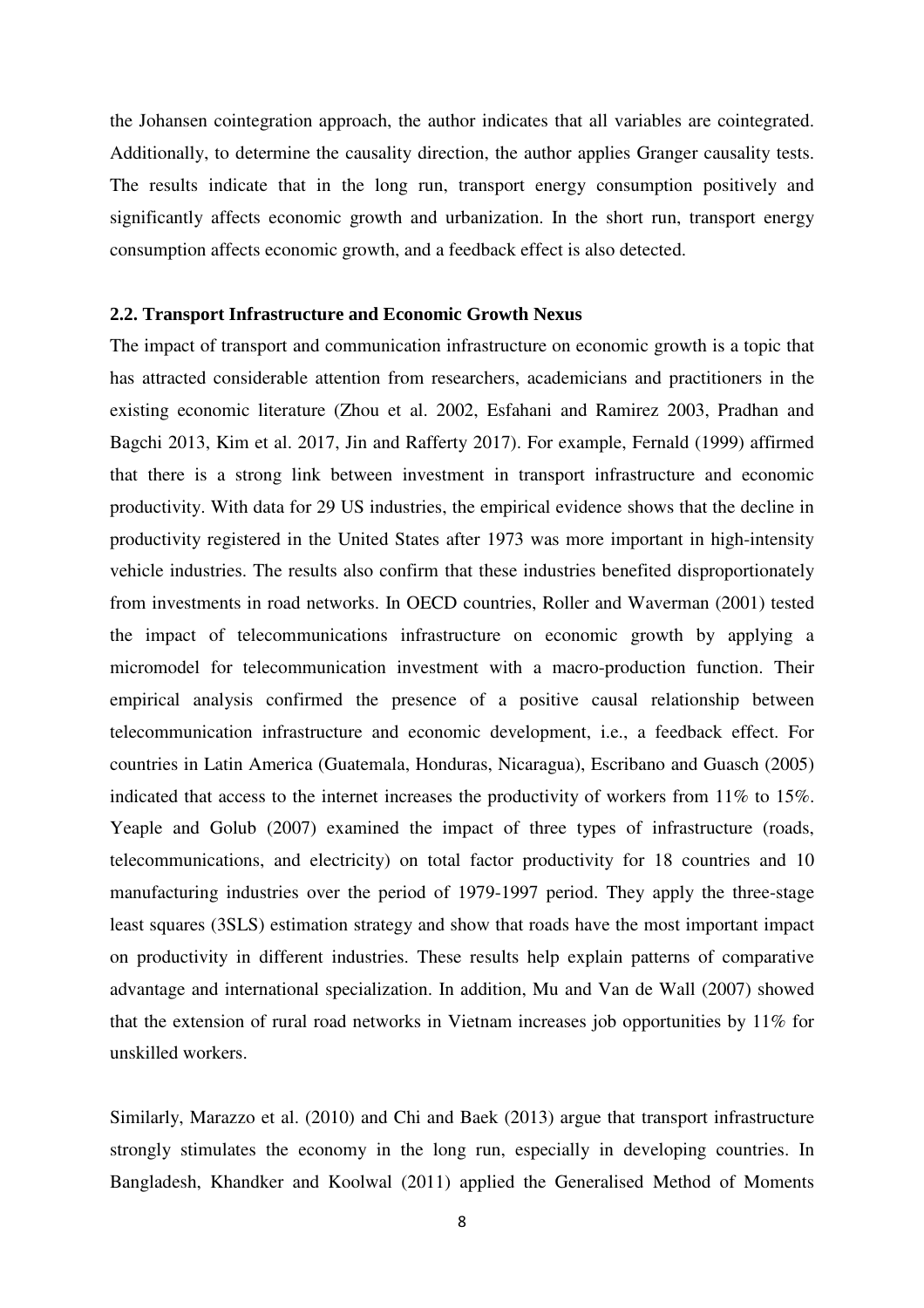(GMM) and reported that the construction of rural roads in various villages of Bangladesh increased the schooling of boys and girls by 20% and 14%, respectively. Chakraborty and Nandi (2011) examined the relationship between telecommunication infrastructure and economic growth using data for 93 developing countries by applying Granger causality approach. They noted that the effect of such infrastructure on economic growth depends on the country's development level. They further reported that investment in telecommunication infrastructure are more important in less-developed and emerging countries. Pradhan and Bagchi (2013) applied the vector error correction model (VECM) to investigate the impact of road and rail infrastructure on the development of the Indian economy. They found that a bidirectional relationship exists between road transportation and economic growth. The feedback effect was also found between road transportation and capital formation. The unidirectional causality was found to run from rail transportation to economic growth and from rail transportation to gross capital formation. They concluded that investment in transport infrastructure leads to sustainable growth in the long run for India.

Moreover, Pradhan et al. (2016) examine the relationship among telecommunication infrastructure, capital stock, and economic growth in G-20 countries for the 1961-2012 period by dividing the panel into two sub-groups: developed and developing countries. To examine the long-run equilibrium relationship, the authors use the Johansen and Juselius test for individual countries and the Fisher test for the panel level. The results demonstrate the cointegration of the three variables for G-20 as a whole as well as for all individual countries. The Granger causality test shows the positive and significant impact of telecommunication infrastructure and gross capital formation on economic growth for all individual countries. The same impact is found for the global panel and for the two sub-groups. Brida et al. (2016a) investigated the long-run relationship between air transport and economic growth in Mexico for the 1995-2013 period. They applied non-parametric cointegration and non-parametric causality tests after transforming annual data into quarter frequency. Their empirical evidence indicates the presence of a cointegration relationship between air transport and economic growth. The causality analysis reveals the presence of a bidirectional causal relationship between transport and economic growth. Jouili and Allouche (2016) investigated the impact of investment on seaports infrastructure on Tunisian economy from 1982 to 2011. They employed the Cobb-Douglass production function by considering seaports capital stock as an additional production factor along with capital and labor. They empirically confirm the positive impact of investment in seaports on economic growth. Additionally, their empirical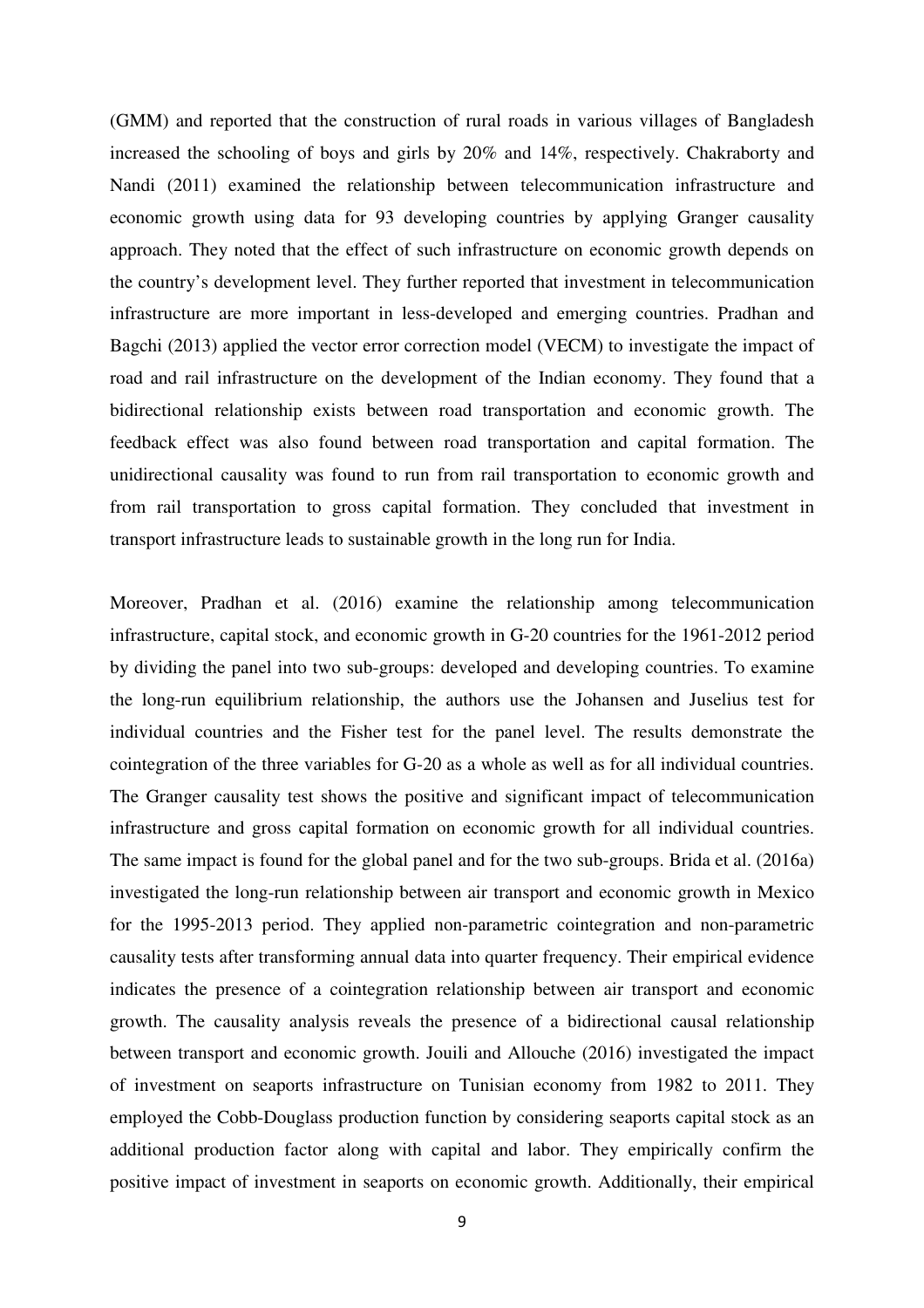evidence reveals that seaports infrastructure investment seem to be even more beneficial to the services sector than the manufacturing sector. Similarly, Brida et al. (2016b) used Italian time series data for the period of 1970-2012 to examine causal relationship between air transport and economic growth by applying Johansen cointegration Granger causality approaches. Their empirical analysis validated the presence of cointegration between the variables and air-transport causes economic growth.

The empirical findings are ambiguous (as reported in Table-1A) which could not help policy makers in designing a comprehensive economic policy for using transportation energy and transport infrastructure as economic tool to promoting economic growth in long run. These empirical findings are inconclusive due to application of various econometric approaches (are not free from criticism) on various data sets in different regions of the globe. This study fills the existing gap in literature by investigating effect of transport energy consumption, transport infrastructure and capitalization on economic growth for MENA region.

# **3. Model development and data**

#### **3.1. Model development**

This study contributes to the existing energy economics literature by examining the relationships among transport energy consumption, transport infrastructure and economic growth in MENA countries. We use the Cobb-Douglas production function and reveal that domestic production depends on capital stock and labor force. We augment the Cobb-Douglas production function by adding transport infrastructure and transport energy consumption as additional factors affecting economic growth. For example, Ang (2007), Sharma (2010), Azlina and Nik-Mustapha (2012), Magazzino (2014) and Shahbaz et al. (2015b) report that transport infrastructure and transport energy consumption play a vital role in boosting economic activity, which affects domestic production and economic growth, as well. The general form of the production function is modeled as follows:

$$
Y = AK^{\alpha}E^{\lambda}L^{\beta}e^{\mu}
$$
 (1)

where Y is real income, E denotes energy use, K is capital, and L denotes labor force. The term A refers to technology, and *e* is the error term. α,  $\lambda$ , and  $\beta$  are the production elasticities with respect to domestic capital, energy consumption, and labor force, respectively. Although our study focuses on transport energy consumption and transport infrastructure effects on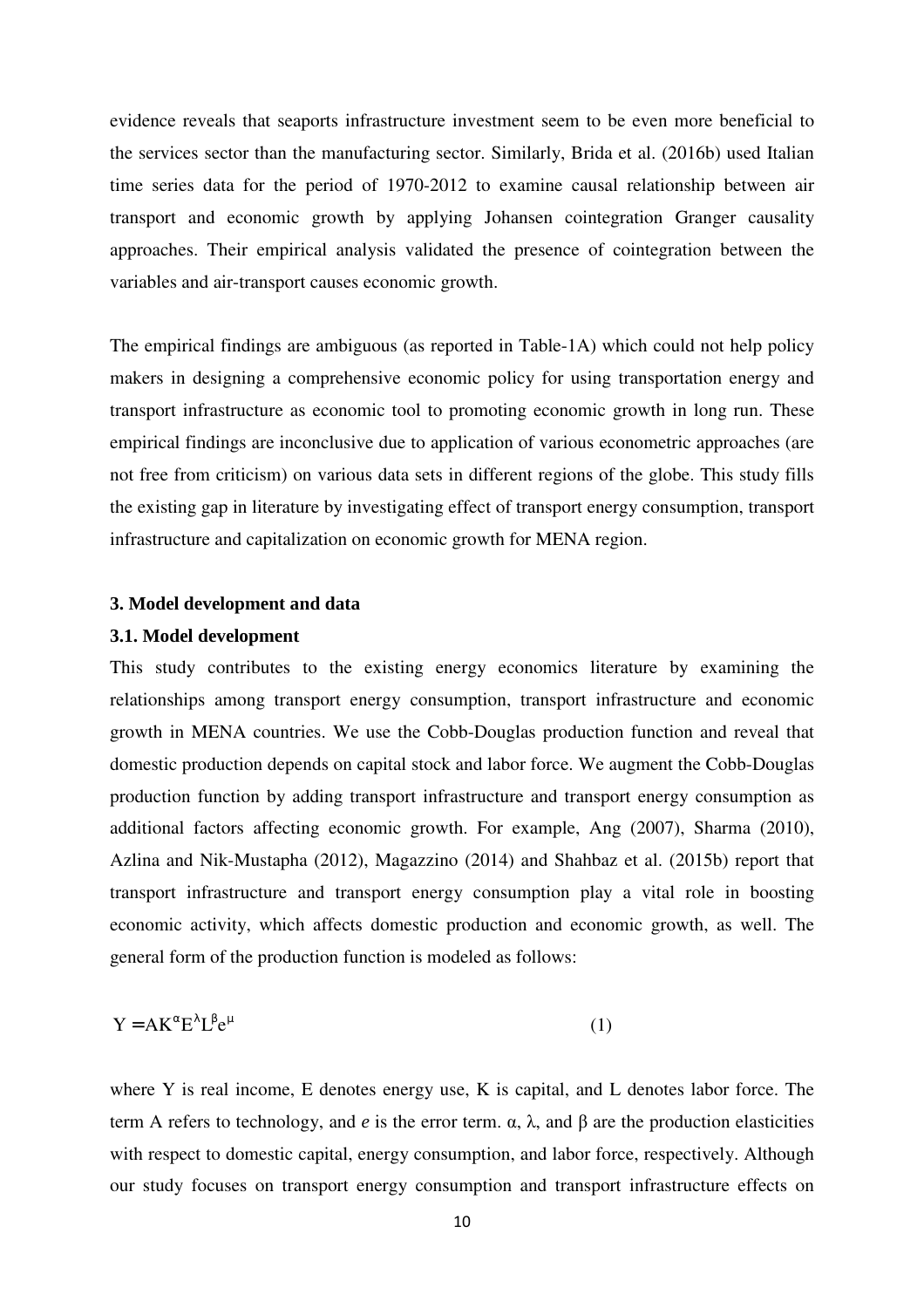economic growth, capital is a supporting variable as it plays an important role in building transportation infrastructure. After restricting the Cobb-Douglas technology to  $α + λ + β = 1$ , we obtain constant returns to scale. Following Liddle and Tang (2013), Azlina et al. (2014), and Achour and Belloumi (2016), we consider energy consumed the by road transport sector. Substituting E in equation-1 with RTEC gives equation-2:

$$
Y = AK^{\alpha}RTEC^{\lambda}L^{\beta}e^{\mu}
$$
 (2)

where RTEC is road transport energy consumption. Several studies have already explained that technological progress is characterized as exogenous by Solow (1957). For instance, Barro (1991), Grossman and Helpman (1991), Barro and Sala-i-Martin (1992) and others affirm that public infrastructure (roads, railways, ports, airports, hydroelectric dams, power stations, telecommunications, etc.) have an important role in increasing economic growth in the long-run via economic activity. We extend the production function by assuming that technological progress can be influenced by public infrastructure, which is presented as transport infrastructure. This leads us to specify *A* as follows:

$$
A_t = \theta TIN_t^{\delta} \tag{3}
$$

where TIN stands for transport infrastructures, and  $\theta$  is a time-invariant constant. Substituting equation-3 into equation-2, we find

$$
Y = \theta TIN_{t}^{\delta} K^{\alpha} RTEC^{\lambda} L^{1-\alpha} e^{\mu}
$$
 (4)

We divide both sides of equation-4 by labor to transform the variables into labor per capita and leave the impact of labor constant. By taking the natural-log of equation-4, we model the empirical equation as follows:

$$
lnY_{it} = \beta_0 + \beta_{1i} lnTIN_{it} + \beta_{2i} lnRTEC_{it} + \beta_{3i} lnK_{it} + \varepsilon_{it}
$$
 (5)

where ln is a natural-log, Y is real GDP per capita, TIN is transport infrastructure per capita, RTEC is road transport-related energy consumption per capita, K is capital use per capita, and  $\varepsilon$  is the classical error term. The subscript  $i = 1, \ldots, N$  denotes the country, and  $t = 1, \ldots, T$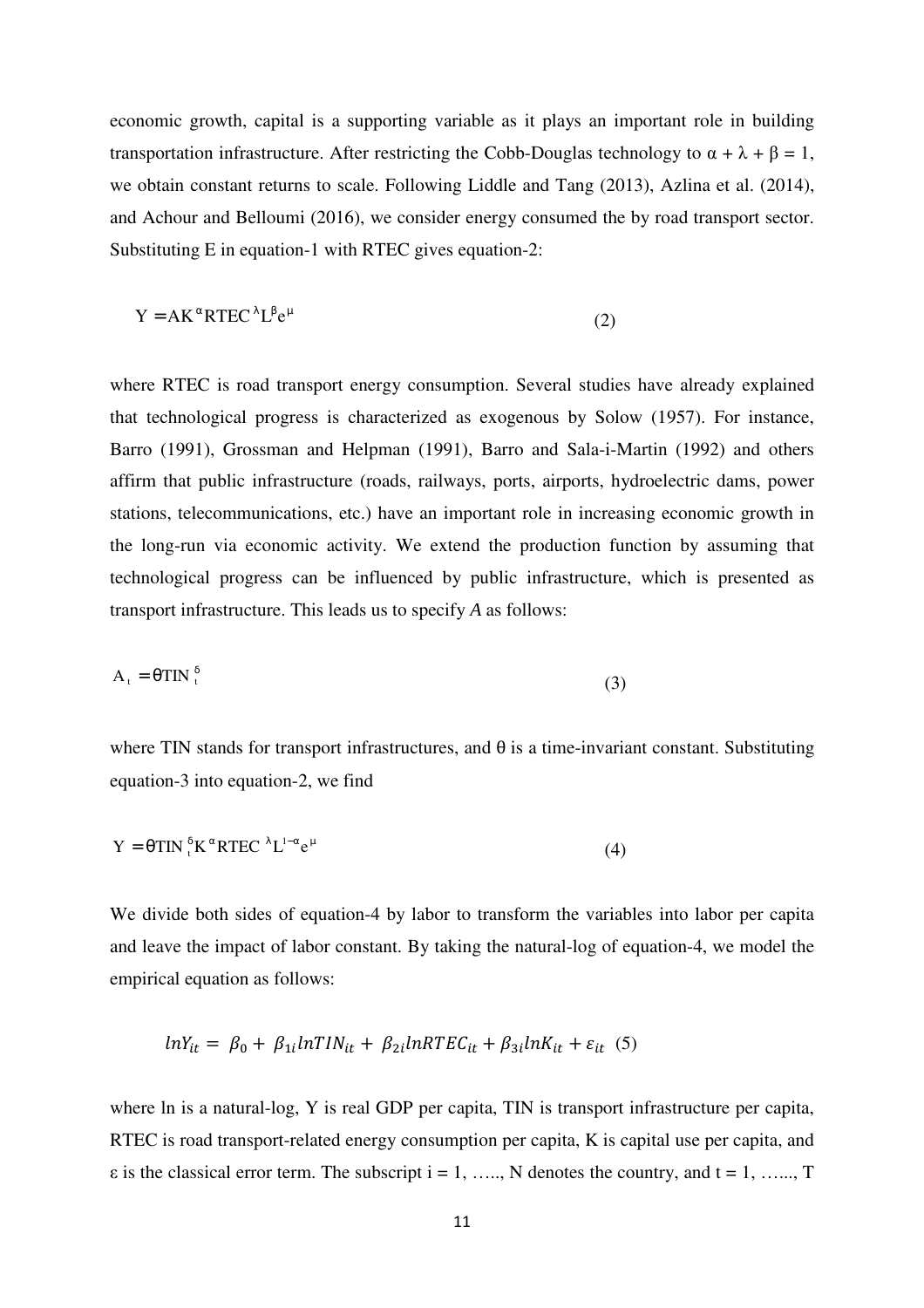denotes the time period.  $\beta_{ki}$  represents the estimated coefficients of all independent variables, where  $k = 1, \ldots 3$ . Table-1 summarizes all variables to be used in the study.

| Tumic II Tuliumic Descributul |                                   |                      |                 |  |  |  |  |  |  |
|-------------------------------|-----------------------------------|----------------------|-----------------|--|--|--|--|--|--|
| <b>Variables</b>              | <b>Description</b>                | <b>Measurements</b>  | <b>Source</b>   |  |  |  |  |  |  |
| Y                             | Gross domestic product per capita | constant 2010US\$    | $WDI(2017)*$    |  |  |  |  |  |  |
| <b>RTEC</b>                   | Road transport-related energy use | Kg of oil equivalent | $WDI(2017)**$   |  |  |  |  |  |  |
| <b>TIN</b>                    | Road transport infrastructures    | Kilometers of roads  | WDI $(2017)$ ** |  |  |  |  |  |  |
| K                             | Capital stock                     | Constant 2010US\$    | $WDI(2017)*$    |  |  |  |  |  |  |

**Table-1. Variable Description** 

Note: \*http://data.worldbank.org/indicator. \*\*http://www.econstats.com

## **3.2. Data**

This study aims to investigate the relationship among economic aggregates (economic growth, transport energy consumption, and transport infrastructure) in MENA countries for the 2000-2016 period. The yearly data for the panel of 14 countries from the Middle East and North Africa are used for empirical purposes. These countries in the panels are (1) Gulf Cooperation Council countries, consisting of 6 countries (Bahrain, Kuwait, Oman, Qatar, Saudi Arabia, and United Arab Emirates); (2) Non-Gulf Cooperation Council countries, consisting of 4 countries (Iran, Jordan, Lebanon, and Turkey); and (3) MATE countries, consisting of four countries in North Africa (Egypt, Algeria, Morocco, and Tunisia).

This sample was selected for three main reasons. (i) The empirical investigation of the relationship between transport, energy and growth in the MENA region are relatively scarce. (ii) The MENA countries are among the largest producers of energy and have some of the largest energy reserves in the entire world. (iii) Transport and energy consumption are the most significant sources of pollution, and the MENA region needs to industrialize and modernize their economies to address the challenges of sustainable development. The MENA region is the second most polluted region and the highest  $CO<sub>2</sub>$  emissions producer per dollar of output. According to descriptive statistics of the mean, median and 10% trim, we find that all variables have a normal distribution, as confirmed by Jarque-Bera statistics. The skewness coefficients indicate that the distribution is skewed to the left, and interquartile range statistics prove the absence of outliers in our sample (Table-2A).

The pair-wise correlation analysis reports the existence of a positive correlation between road transport-related energy consumption and economic growth (Table-3A). Transport energy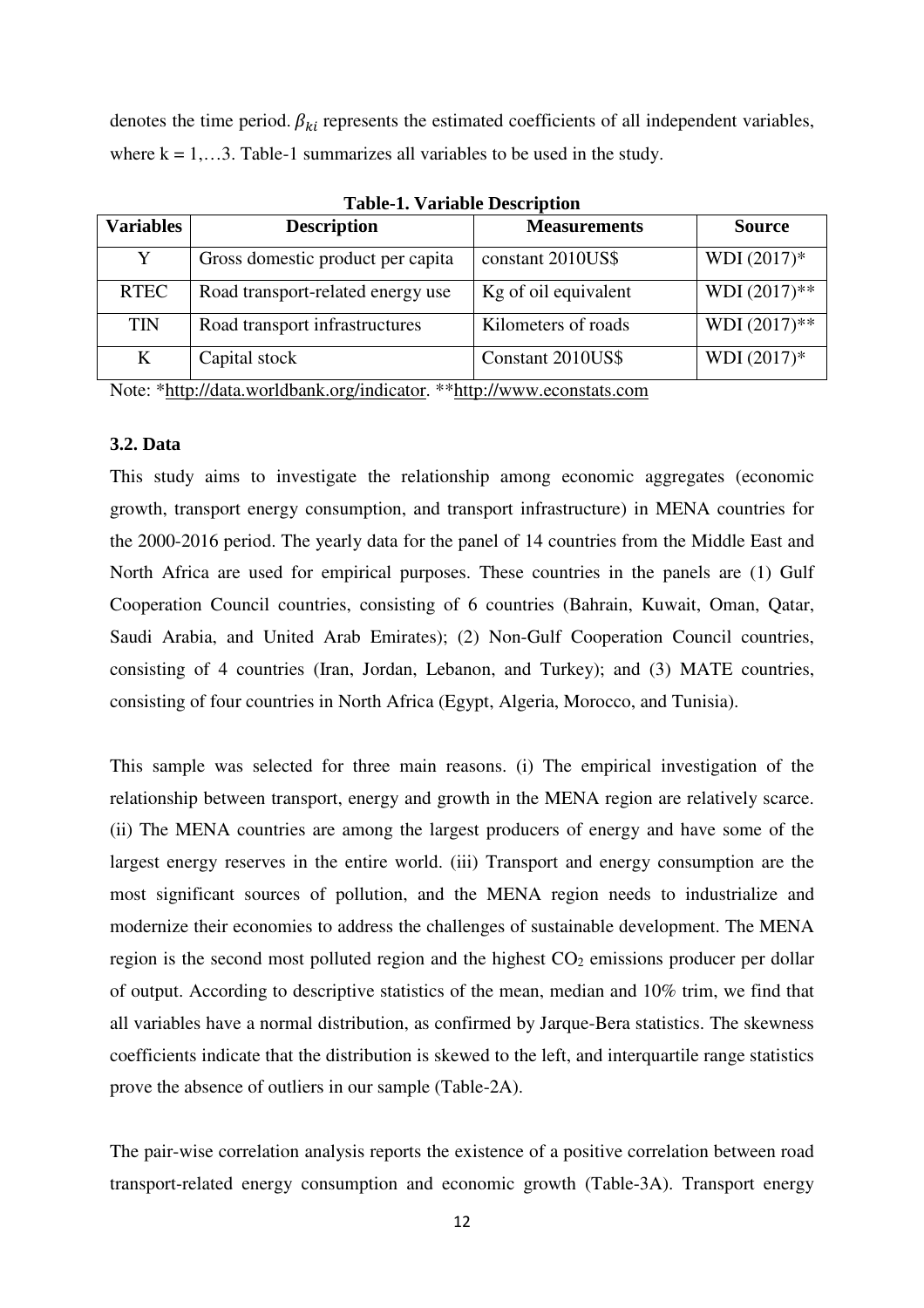consumption and transport infrastructure are positively and significantly correlated. The empirical results reveal that economic growth is positively and significantly correlated with transport infrastructure. Capital is positively and significantly with economic growth, transport infrastructure, and transport energy consumption.

#### **3.3 Generalized Method of Moments (GMM)**

To examine the effect of transport energy consumption and transport infrastructure on economic growth in the MENA region, we apply a dynamic panel specification. In existing energy literature, researchers applied cointegration and causality tests to examine the stability of structural parameters by using a single equation model. Similarly, the use of ordinary least square (OLS) regressions not only provides biased and inconsistent estimates due to the ignorance of instrumental variables but also violates classical linear regression model (CLRM) assumptions. In such circumstances, the application of such approach by considering the role of instrumental variables may provide consistent and reliable empirical estimates. The linear dynamic panel model presented by equation-6 contains a lagged dependent variable (lnY*i, t*−1), which is correlated with the error term. This correlation makes the panel ordinary least squares (OLS) estimator, either with fixed or random effects, inadequate to detect the required parameters. In order to solve this issue, we apply the Generalized Method of Moments estimator to take into account the lagged levels of economic growth in production function. Arellano and Bond (1991) developed a Generalized Method of Moments (GMM) estimator that gives consistent parameter estimates.

Additionally, the GMM estimation with panel data proves advantageous to the OLS approach in a number of ways. First, the pooled cross-sectional and time-series data allow us to estimate the relationship over a long period of time for several countries. The GMM is a simple estimator compare to maximum likelihood estimator. Second, any country-specific effect can be controlled using an appropriate GMM procedure. The GMM estimator provides robust empirical results without having information for accurate distribution of error term. Third, to ensure the quality of the estimation, we must use the approach introduced by Arellano and Bond (1991), which can solve the problem by first differentiation. Last but not least, GMM provides unbiased and reliable estimator without the use of matrix weights. We propose the model under the following form:

$$
lnY_{i,t} = \beta_0 lnY_{i,t-1} + \lambda lnTIN_{i,t} + \mathcal{I}lnRTEC_{i,t} + \phi X'_{i,t} + \mu_{i,t} + \varepsilon_{i,t}(6)
$$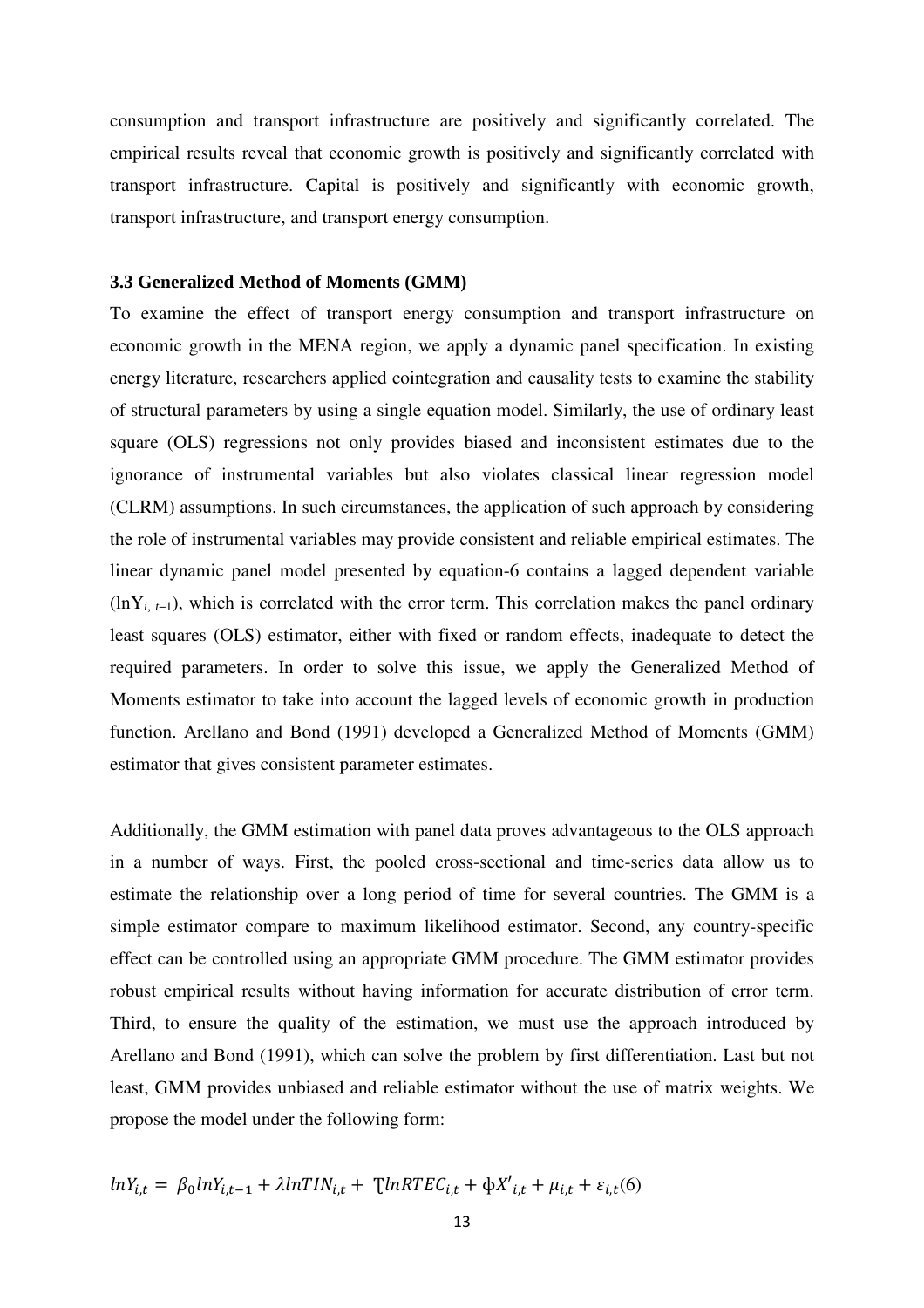where lnY<sub>i,t</sub> stands for economic growth of country i at time t,  $\beta_0$  is the parameter to be estimated, X' is a vector of core explanatory variables used to model economic growth (capital stock),  $\mu$  is the country-specific effects, and  $\varepsilon$  is the error term. Finally,  $\lambda$  captures the effect of transport infrastructure, and  $\top$  captures the effect of transport energy consumption on economic growth.

Before running regressions, we test the over-identifying restrictions using a Sargan test in order to provide evidence of the instrument's validity. A rejection of the null hypothesis indicates that the model or instruments may be mis-specified. The acceptance of the null hypothesis shows that instruments are appropriate and can be implemented. We also use Arellano and Bond's (1991) test (AR (2)) of second-order autocorrelation in the firstdifferenced errors. By construction, the first-differenced errors are auto-correlated when the regression errors are independent and identically distributed. The statistics of AR(2) test show no evidence of autocorrelation at conventional levels of significance. These results indicate that the dynamic panel model is a good specification for the impact of transport energy consumption and transport infrastructure on the economic growth of MENA countries.

#### **3.4 Dumitrescu-Hurlin Panel Causality Test**

We use the Dumitrescu and Hurlin (2012) test to examine causality between the variables used in the econometric investigation. This test, a simplified version of Granger's (1969) noncausality test, is preferred because it takes into account the two dimensions of heterogeneity: the heterogeneity of the regression model used to test the Granger causality and the heterogeneity of the causality relationship. We use the linear model as follows:

$$
z_{it} = \alpha_i + \sum_{m=1}^{M} \gamma_i^{(m)} z_{i, t-m} + \sum_{m=1}^{M} \beta_i^{(m)} y_{i, t-k} + \epsilon_{it}
$$
(7)

where y and z are two stationary variables observed for N individuals in T periods. We assume that  $\beta_i = (\beta_i^{(1)}, \dots, \beta_i^{(m)})'$  $\beta_i = (\beta_i^{(1)}, \dots, \beta_i^{(m)})'$  and  $\alpha_i$  are fixed in the time dimension. We allow  $\gamma_i^{(m)}$  and  $\beta_i^{(m)}$  to be varied across cross-sections. The null hypothesis is called the Homogenous Non-Causality (HNC) hypothesis; we adopt it if there is no causality relationship for any crosssection of the panel. The HNC is defined as follows: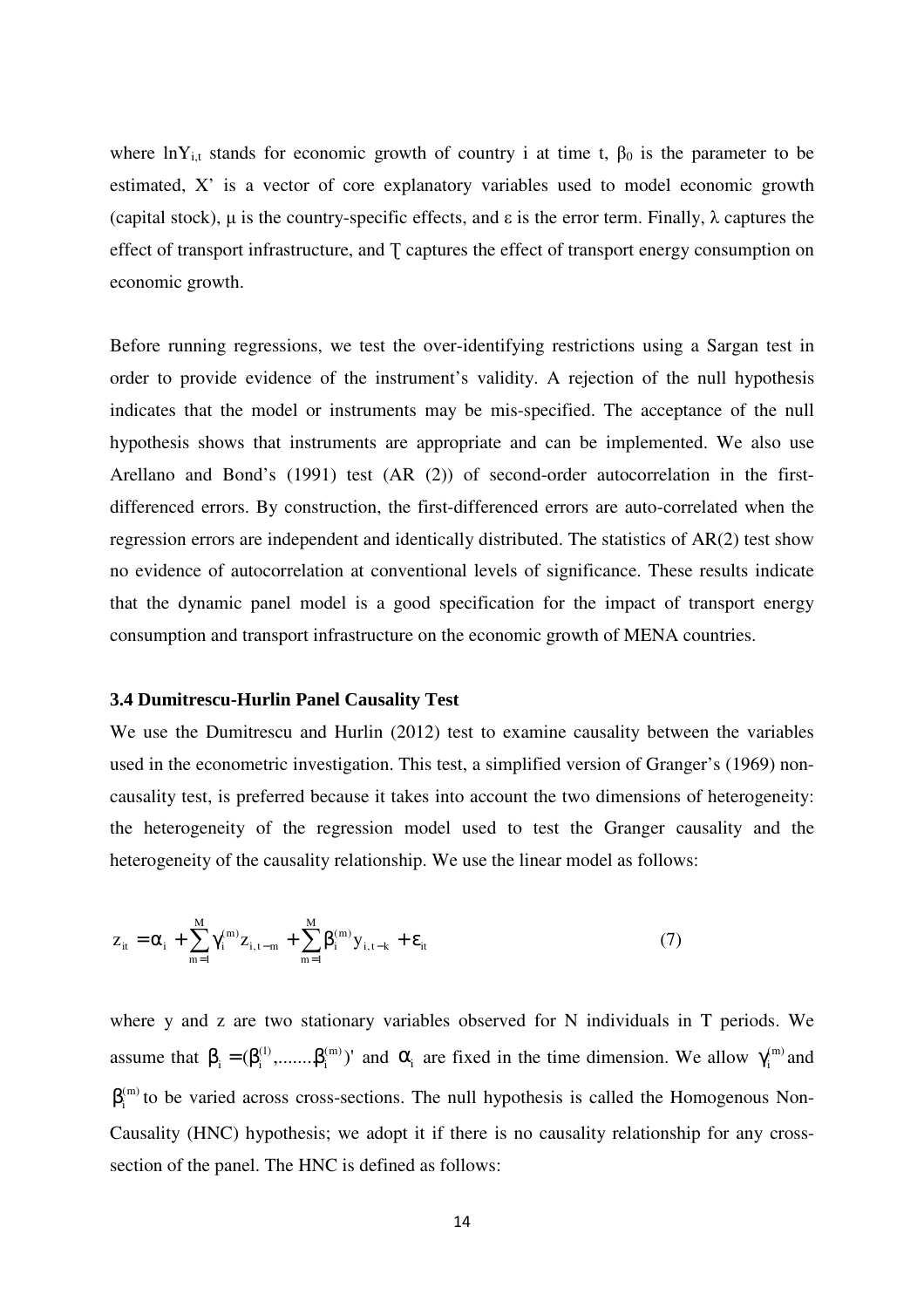$$
H_0: \beta_i = 0 \; \forall_i = 1, 2, \dots, N
$$

The alternative hypothesis, called the Heterogeneous Non-Causality (HENC) hypothesis, considers two sub-groups of cross-sectional units. For the first sub-group, there is causality relationship from y to z; however, it is not necessarily based on the same regression model. For the second one, we consider a heterogeneous panel data model with fixed coefficient, where there is no causality relationship from y to z. The HENC is defined as follows:

$$
H_a \begin{cases} \beta_i = 0 \ \forall_i = 1, 2, \dots, N_1 \\ \beta_i \neq 0 \ \forall_i = N_1 + 1, \dots, N \end{cases}
$$

We suppose that  $\beta_i$  varies across cross-sections and that there are  $N_1/N$  individual processes where z is not caused by y.  $N_1$  is unknown, but it provides the condition  $0 \le N_1/N\langle 1$ . We suppose that  $\beta_i$  varies across cross-sections and that there are  $N_i \langle N \rangle$  individual processes where z is not caused by y. N<sub>1</sub> is unknown, but it provides the condition  $0 \le N_1/N \langle 1$ . We propose an average statistic related to the Homogenous Non-Causality hypothesis, presented as follows:

$$
W_{\rm N,T}^{\rm HNC} = \!\frac{1}{N}\sum_{\rm i=1}^N W_{\rm i,T} \ \ \, (8)
$$

Under the hypothesis of non-causality, the Wald statistic of each individual converges to a chi-squared distribution with M degrees of freedom for  $T \rightarrow \infty$ . The standardized test statistics for  $T, N \rightarrow \infty$  areas follows:

$$
Z_{N,T}^{\text{HNC}} = \sqrt{\frac{N}{2M}} (W_{N,T}^{\text{HNC}} - M) \to N(0,1)
$$
 (9)

#### **4. Empirical Results and Discussion**

To test the unit root properties of the variables, we applied the Levin-Lin-Chu (LLC, 2002) and Im-Pesaran-Shin (IPS, 2003) unit root tests. The results are reported in Table-2. The LLC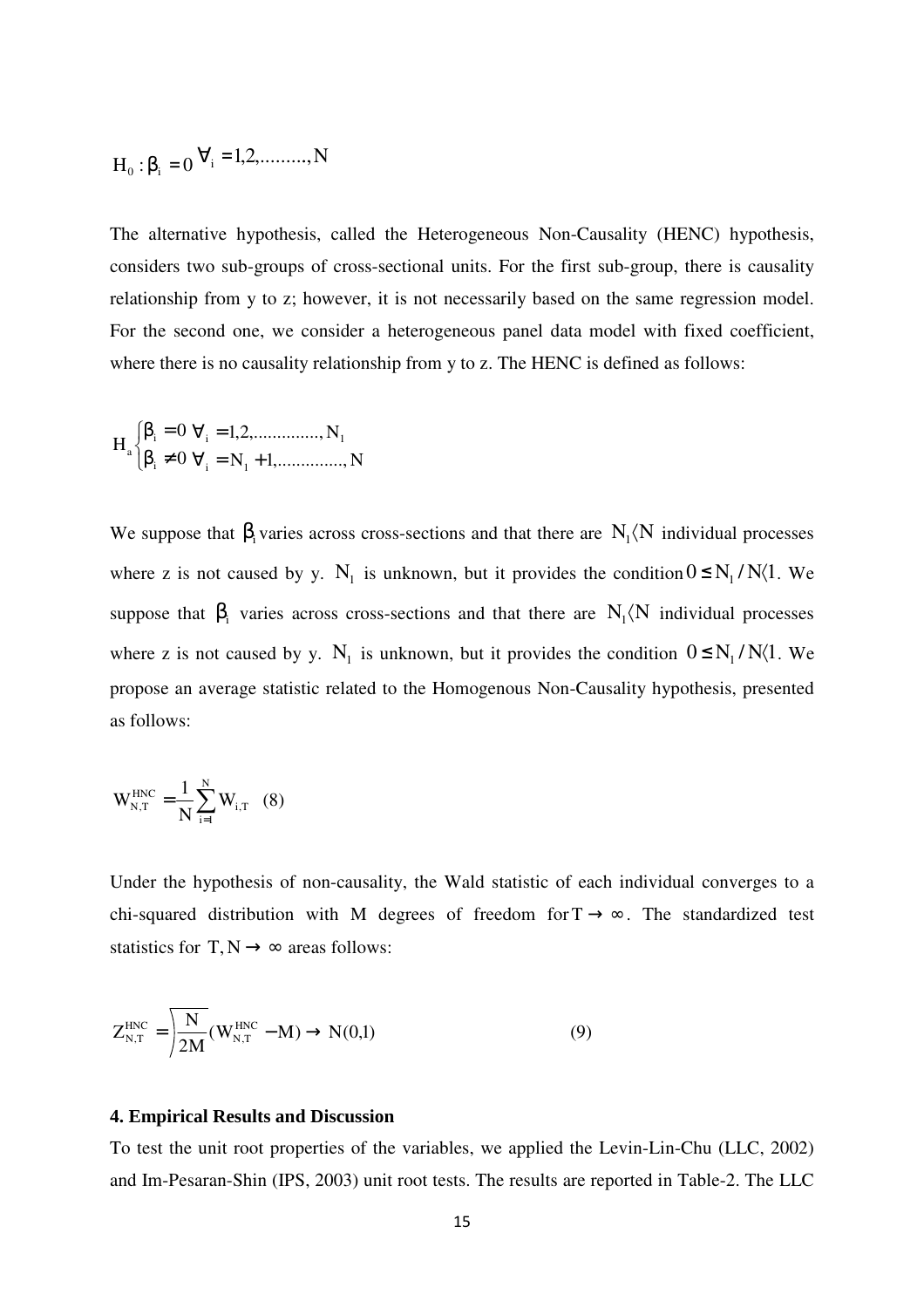unit root test has a low explanatory power for small samples caused by the serial correlation. However, it takes into account the heterogeneity of various sections. On the contrary, it is noted that IPS unit root test has a strong ability for testing small samples. This test correctly considers the heterogeneity between the sections and eliminates the serial correlation. The null hypothesis (H<sub>0</sub>) of LLC and IPS tests considers the non-stationarity of all series against the alternative hypothesis  $(H_1)$ , which supports their stationarity. To accept/reject the null hypothesis, we compare the p-value to a threshold level of  $1\%$ . We may accept H<sub>0</sub> if the pvalue is greater than 1% and reject it if the p-value is less than 1%. The results reported in Table-2 indicate that all the variables have a unit root problem at the level with intercepts and trends. However, at first difference, we reject the null hypothesis and confirm the stationarity of all the variables. This shows that all the variables have a unique order of integration, i.e.,  $I(1)$ .

|             |                              |                 | Levin-Lin-Chu $(LLC)$   |                 |             | <b>Im-Pesaran-Shin (IPS)</b> |                         |                 |  |
|-------------|------------------------------|-----------------|-------------------------|-----------------|-------------|------------------------------|-------------------------|-----------------|--|
|             |                              | Level           | <b>First difference</b> |                 | Level       |                              | <b>First difference</b> |                 |  |
| Variable    | T-statistic                  | <i>p</i> -value | T-statistic             | <i>p</i> -value | T-statistic | <i>p</i> -value              | T-statistic             | <i>p</i> -value |  |
| Y           | $-4.8902$                    | 0.2207          | $-7.5180$               | $0.0000*$       | $-1.2940$   | 0.5394                       | $-6.9820$               | $0.0000*$       |  |
| <b>RTEC</b> | $-1.6270$                    | 0.3940          | $-5.6280$               | $0.0007*$       | $-1.5973$   | 0.5230                       | $-5.8935$               | $0.0001*$       |  |
| <b>TIN</b>  | $-0.7812$                    | 0.3680          | $-5.9855$               | $0.0005*$       | $-0.8455$   | 0.4957                       | $-5.5852$               | $0.0003*$       |  |
| K           | $-3.8615$                    | 0.1856          | $-6.5568$               | $0.0000*$       | $-2.8559$   | 0.1827                       | $-7.5823$               | $0.0000*$       |  |
|             | Note: $*$ Significant at 1%. |                 |                         |                 |             |                              |                         |                 |  |

**Table-2. Panel Unit Root Analysis** 

The LLC and IPS unit root tests provide inconclusive results as these tests do not consider the information of cross-sectional dependence in the data. The cross-sectional dependence may be present in the data as countries are dependent on each other economically, socially and politically in the region. This issue is solved by applying cross-sectional dependence test introduced by Pesaran (2004), which employs the correlation coefficients between the time series for each panel member. The null hypothesis is cross-sectional independence, and it asymptotically follows a two-tailed standard normal distribution. In addition, we present the results of the semi-parametric Friedman test and the parametric testing procedure proposed by Pesaran (2004), which tests the hypothesis of cross-sectional independence in panel data models with a small T and a large N. In Table-3, we note that the null hypothesis of crosssectional independence is also rejected at the 1% significance level, as confirmed by Friedman, Frees, Breusch-Pagan LM, LM<sub>adj</sub> and LM<sub>bais</sub> tests. This confirms the rosbustness of empirical results. Furthermore, Chudik and Pesaran (2015) test also rejects the null hypothesis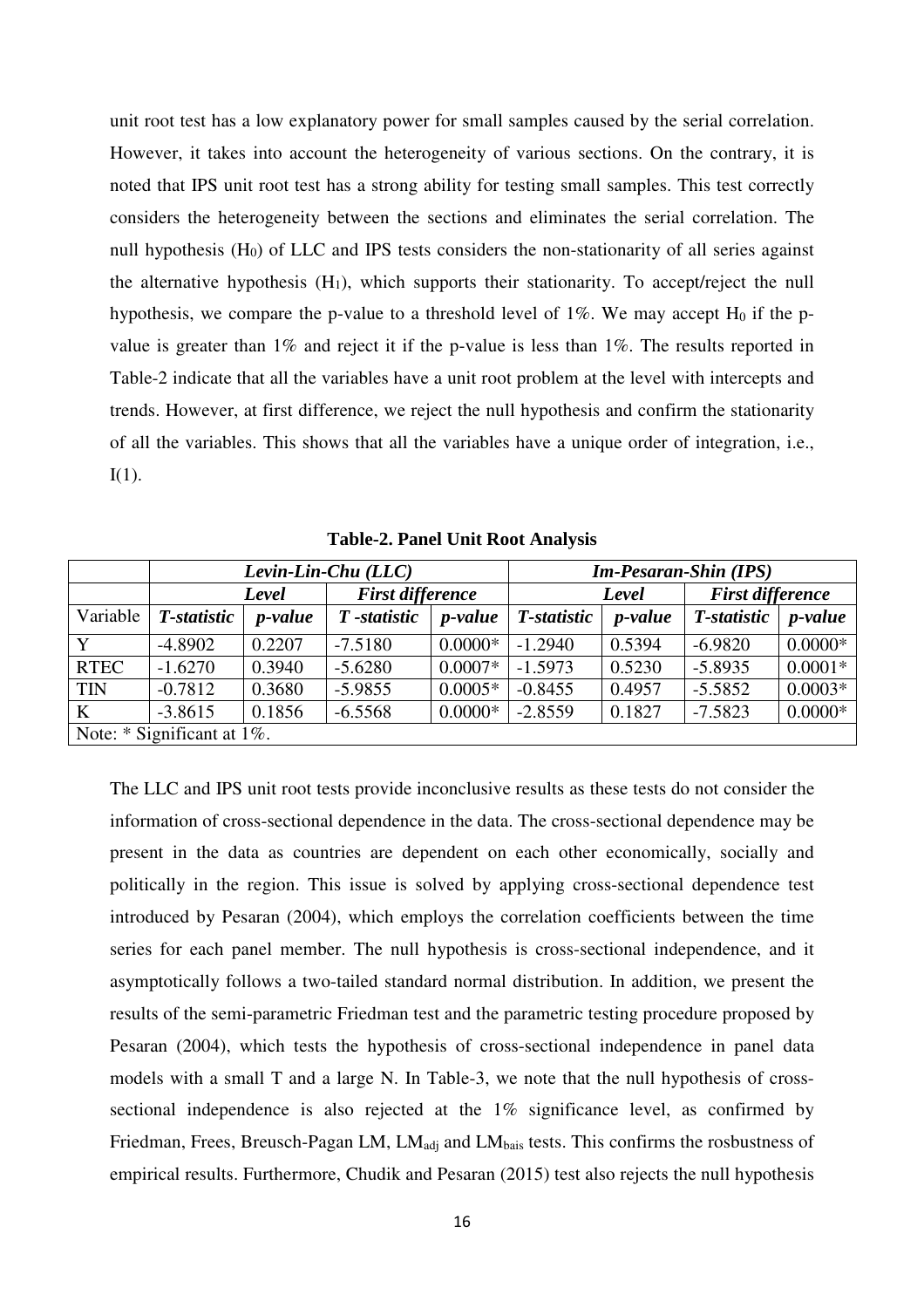which reveals that cross-sectional dependence is not weak. This concludes that MEAN region has strong cross-sectional dependence in the data.

| Variables   | Friedman | Frees    | Pesaran  | $B-P$    | LMadj    | $LM_{\text{basis}}$ | $C-P$    |
|-------------|----------|----------|----------|----------|----------|---------------------|----------|
| Y           | 42.8651  | 148.4826 | 28.4021  | 1201.887 | 45.9019  | 65.0491             | 2.1248   |
|             | (0.0000) | (0.0000) | (0.0000) | (0.0000) | (0.0000) | (0.0000)            | (0.0345) |
| <b>RTEC</b> | 48.3648  | 160.2652 | 22.0602  | 1241.890 | 35.9801  | 72.3493             | 7.0558   |
|             | (0.0000) | (0.0000) | (0.0000) | (0.0000) | (0.0000) | (0.0000)            | (0.0000) |
| <b>TIN</b>  | 39.8461  | 166.1545 | 23.1005  | 1570.901 | 32.8901  | 76.1314             | 1.7056   |
|             | (0.0000) | (0.0000) | (0.0000) | (0.0000) | (0.0000) | (0.0000)            | (0.0887) |
| K           | 53.2683  | 175.6590 | 25.2592  | 1213.090 | 45.8971  | 85.3249             | 5.7392   |
|             | (0.0000) | (0.0000) | (0.0000) | (0.0000) | (0.0000) | (0.0000)            | (0.0000) |

**Table-3: Cross-Sectional Dependence Analysis** 

Notes: 1: Friedman test for cross-sectional dependence using Friedman's *χ*2 distributed statistic, 2: Frees (1995) for cross-sectional dependence by using Frees' Q distribution (T-asymptotically distributed), 3: Pesaran (2004) cross-sectional dependence in panel data models test, 4: B-P indicates Breusch-Pagan LM test of independence, 5: LM<sub>adi</sub> shows Pesaran et al. (2008) bias-adjusted LM, 6: Baltagi et al. (2012) bias-corrected scaled LM test. P-values in parentheses. C-P indicates Chudik and Pesaran (2015). Tests include the intercept.

| Variable    |                                                                     | CADF (Pesaran 2003) | CIPS (Pesaran 2007) |                            |  |  |  |  |
|-------------|---------------------------------------------------------------------|---------------------|---------------------|----------------------------|--|--|--|--|
|             | 1 <sup>st</sup> Difference<br>Level                                 |                     | Level               | 1 <sup>st</sup> Difference |  |  |  |  |
| Y           | $-1.0648$                                                           | $-7.1280$           | $-1.1618$           | $-7.8090$                  |  |  |  |  |
|             | (0.8657)                                                            | (0.0000)            | (0.8850)            | (0.0000)                   |  |  |  |  |
| <b>RTEC</b> | $-2.0280$                                                           | $-5.8695$           | $-2.1210$           | $-6.5685$                  |  |  |  |  |
|             | (0.7659)                                                            | (0.0000)            | (0.7309)            | (0.0001)                   |  |  |  |  |
| <b>TIN</b>  | $-1.6010$                                                           | $-3.9560$           | $-1.6712$           | $-6.9058$                  |  |  |  |  |
|             | (0.8018)                                                            | (0.0015)            | (0.7989)            | (0.0000)                   |  |  |  |  |
| K           | $-2.0105$                                                           | $-6.2615$           | $-2.0015$           | $-19.2013$                 |  |  |  |  |
|             | (0.7657)                                                            | (0.0000)            | (0.7717)            | (0.0000)                   |  |  |  |  |
|             | Notes: P-values in parentheses. Intercept and trend are included in |                     |                     |                            |  |  |  |  |
| testing.    |                                                                     |                     |                     |                            |  |  |  |  |

**Table-4: Unit Root Analysis with Cross-Sectional Dependence** 

To eliminate the dependence, the standard DF (or ADF) regressions are augmented with the cross-section averages of lagged levels and first differences of the individual series (CADF statistics). The results of CADF unit root test controlling for cross-sectional dependence are reported in Table-4. We find that results contain unit root in the presence of cross-sectional dependence but at fist difference, all the series are found stationary. To test the robustness of empirical results, we have also applied CIPS unit root developed by Pesaran (2007). The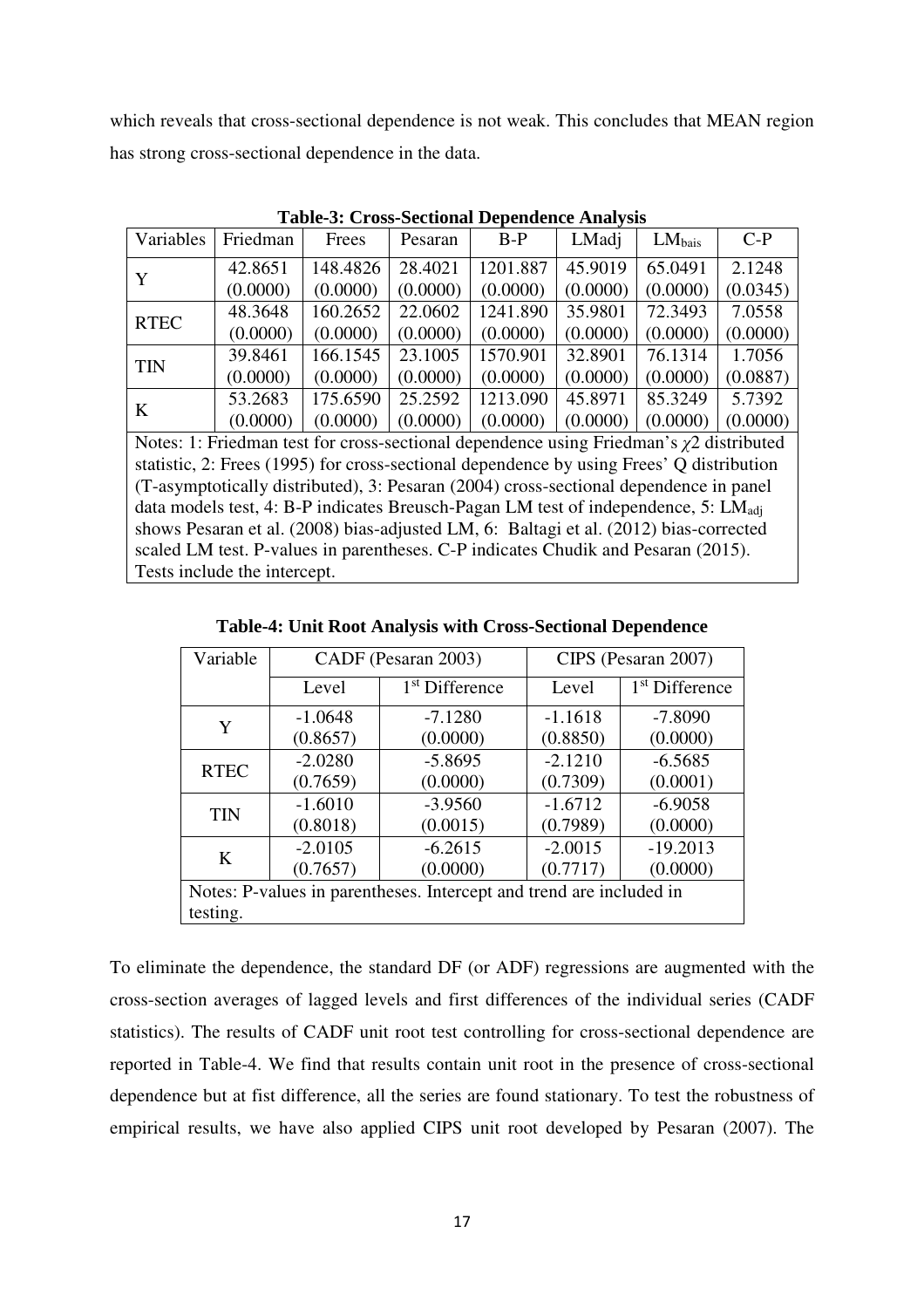empirical results by CIPS unit root test confirm the findings of CADF test. This shows the reliability of unit root analysis. It infers that all the variables are integrated at I(1).

The unique order of integration of the variables reveals to apply cointegration test developed by Pedroni (2004) to examine the long-run relationship between transport energy consumption, transport infrastructure, capital and economic growth. The results of Pedroni (2004) are shown in Table-5. Pedroni (2004) developed two groups containing seven tests for homogeneous and heterogeneous panels. These tests take into account the heterogeneity in the cointegration relationship. The tests of the first group average the results of individual country test statistics. However, tests of second group pool the statistics along the within-dimension. Pedroni (2004) also showed that under appropriate normalization, based on Brownian motion functions, 7 statistics follow a normal distribution centered reduced for N and T important enough. More specifically, we test the cointegration of transport energy consumption, transport infrastructure, capital and economic growth included in equation-4. Indeed, it is clearly indicated by the p-values given in Table-5 that the null hypothesis of no cointegration between variables is rejected at the 1% level of significance. This confirms the presence of cointegration between the variables. We may conclude that transport energy consumption, transport infrastructure, capital and economic growth have the long-run relationship in the MENA region.

| <b>Variables</b>                                                                                      |               |             | <b>Tests between dimensions</b> |               | <b>Tests within dimensions</b> |              |              |  |
|-------------------------------------------------------------------------------------------------------|---------------|-------------|---------------------------------|---------------|--------------------------------|--------------|--------------|--|
| Y, RTEC,<br>TIN, K                                                                                    | V-stat        | Rho-stat    | Pp-stat                         | Adf-stat      | Rho-stat                       | Pp-stat      | Adf-stat     |  |
| <b>MENA Panel</b>                                                                                     | $-3.16270$    | $-3.5685$   | $-5.4053$                       | $-3.5812$     | $-6.5954$                      | $-5.7860$    | $-4.7591$    |  |
|                                                                                                       | $(0.0043)*$   | $(0.0018)*$ | $(0.0000)*$                     | $(0.0022)*$   | $(0.0000)*$                    | $(0.0001)$ * | $(0.0017)*$  |  |
| <b>GCC</b>                                                                                            | $-2.9815$     | $-3.2015$   | $-5.1594$                       | $-3.2634$     | $-5.9681$                      | $-5.2367$    | $-4.5622$    |  |
| <b>Countries</b>                                                                                      | $(0.0123)$ ** | $(0.0043)*$ | $(0.0000)*$                     | $(0.0040)*$   | $(0.0000)*$                    | $(0.0000)*$  | $(0.0021)$ * |  |
| Non-GCC                                                                                               | $-3.1086$     | $-3.3629$   | $-4.8950$                       | $-3.3695$     | $-6.5010$                      | $-4.8900$    | $-4.6610$    |  |
| <b>Countries</b>                                                                                      | $(0.0045)*$   | $(0.0038)*$ | $(0.0015)*$                     | $(0.0035)*$   | $(0.0000)*$                    | $(0.0017)*$  | $(0.0019)*$  |  |
| <b>North African</b>                                                                                  | $-3.4208$     | $-3.6254$   | $-5.2310$                       | $-2.9800$     | $-5.5808$                      | $-4.5646$    | $-5.1054$    |  |
| <b>Countries</b>                                                                                      | $(0.0034)*$   | $(0.0031)*$ | $(0.0000)*$                     | $(0.0127)$ ** | $(0.0000)*$                    | $(0.0020)*$  | $(0.0000)*$  |  |
| Note: Panel cointegration tests include intercept; * significant at $1\%$ , ** significant at $5\%$ . |               |             |                                 |               |                                |              |              |  |

**Table-5. Pedroni Cointegration Test**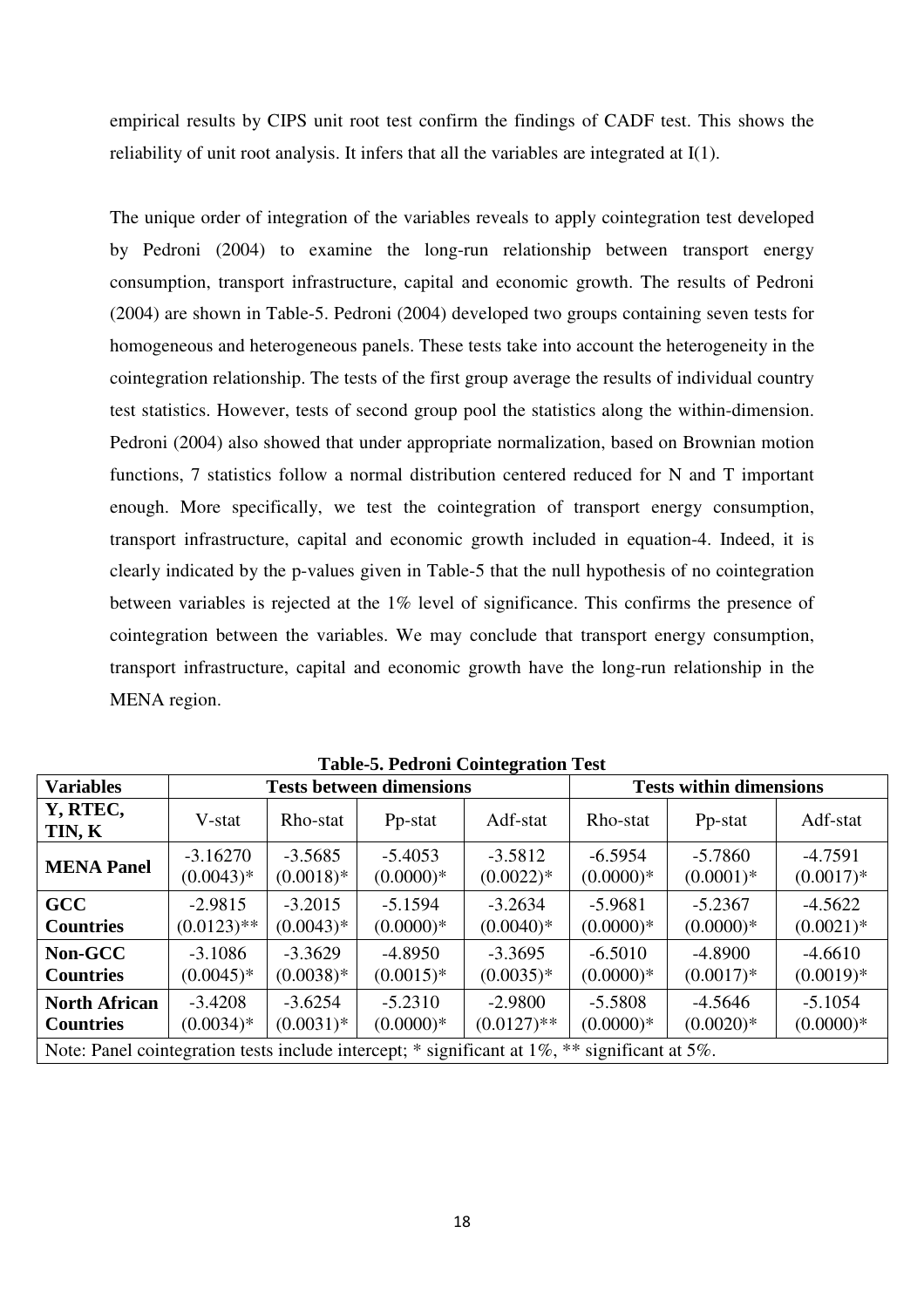We have applies the Johansen, Kao and Westerlund cointegration tests to examine robustness of empirical results<sup>2</sup>. The results of Johansen cointegration are reported in Table-4A (in Appendix). We find that empirical results confirm the presence of three cointegrating vectors in MENA, GCC and N-GCC panels. In case the of MATE panel, two cointegrating vectors are present in production function. This leads to reject hypothesis of no cointegration between the variables and may conclude that cointegration is present between the variables in all the regions. The Pedroni, Johansen and Kao are unable to count cross-sectional dependence in data and provide vague empirical results. This issue is solved by apply the Westerlund cointegration, which can be applied in the presence of cross-sectional dependence in the data. The results of the Westerlund cointegration test are reported in Table-6. We find that the null hypothesis of no cointegration is rejected at 1% and 5% levels respectively, which confirms the existence of cointegration between the variables for MENA, GCC, N-GCC and MATE regions. This further confirms that empirical results are robust and reliable.

| <b>MENA Panel</b>                                 |            |          |         |  |  |  |  |  |  |  |
|---------------------------------------------------|------------|----------|---------|--|--|--|--|--|--|--|
| <b>Statistics</b>                                 | Value      | Z-value  | p-value |  |  |  |  |  |  |  |
| $G_t$                                             | $-3.628**$ | $-2.624$ | 0.054   |  |  |  |  |  |  |  |
| $G_{a}$                                           | $-12.904*$ | $-4.878$ | 0.000   |  |  |  |  |  |  |  |
| $P_t$                                             | $-6.978*$  | $-3.035$ | 0.001   |  |  |  |  |  |  |  |
| $P_{a}$                                           | $-5.390*$  | $-2.086$ | 0.000   |  |  |  |  |  |  |  |
| <b>GCC Panel</b>                                  |            |          |         |  |  |  |  |  |  |  |
| $G_t$                                             | $-3.618**$ | $-2.630$ | 0.055   |  |  |  |  |  |  |  |
| $G_{a}$                                           | $-12.890*$ | $-4.895$ | 0.000   |  |  |  |  |  |  |  |
| $P_t$                                             | $-6.980*$  | $-3.115$ | 0.001   |  |  |  |  |  |  |  |
| $P_{a}$                                           | $-5.401*$  | $-1.986$ | 0.000   |  |  |  |  |  |  |  |
| <b>N-GCC Panel</b>                                |            |          |         |  |  |  |  |  |  |  |
| $G_t$                                             | $-3.595**$ | $-2.635$ | 0.051   |  |  |  |  |  |  |  |
| $G_{a}$                                           | $-10.914*$ | $-4.808$ | 0.000   |  |  |  |  |  |  |  |
| $P_t$                                             | $-7.098*$  | $-3.235$ | 0.000   |  |  |  |  |  |  |  |
| $P_{a}$                                           | $-5.505*$  | $-2.506$ | 0.000   |  |  |  |  |  |  |  |
| <b>MATE Panel</b>                                 |            |          |         |  |  |  |  |  |  |  |
| $G_t$                                             | $-3.628**$ | $-2.624$ | 0.054   |  |  |  |  |  |  |  |
| $G_{a}$                                           | $-12.904*$ | $-4.878$ | 0.000   |  |  |  |  |  |  |  |
| $P_t$                                             | $-6.978*$  | $-3.035$ | 0.001   |  |  |  |  |  |  |  |
| $P_{a}$                                           | $-5.390*$  | $-2.189$ | 0.000   |  |  |  |  |  |  |  |
| Note: $*$ and $**$ show significance at 1% and 5% |            |          |         |  |  |  |  |  |  |  |
| levels respectively.                              |            |          |         |  |  |  |  |  |  |  |

**Table-6: Westerlund Cointegration Analysis** 

 $\overline{a}$ 

<sup>&</sup>lt;sup>2</sup> The results of Kao cointegration results are not reported to conserve space but available upon request from authors. The empirical results of Kao cointegration also confirm the [presence of cointegration between the variables for all the regions.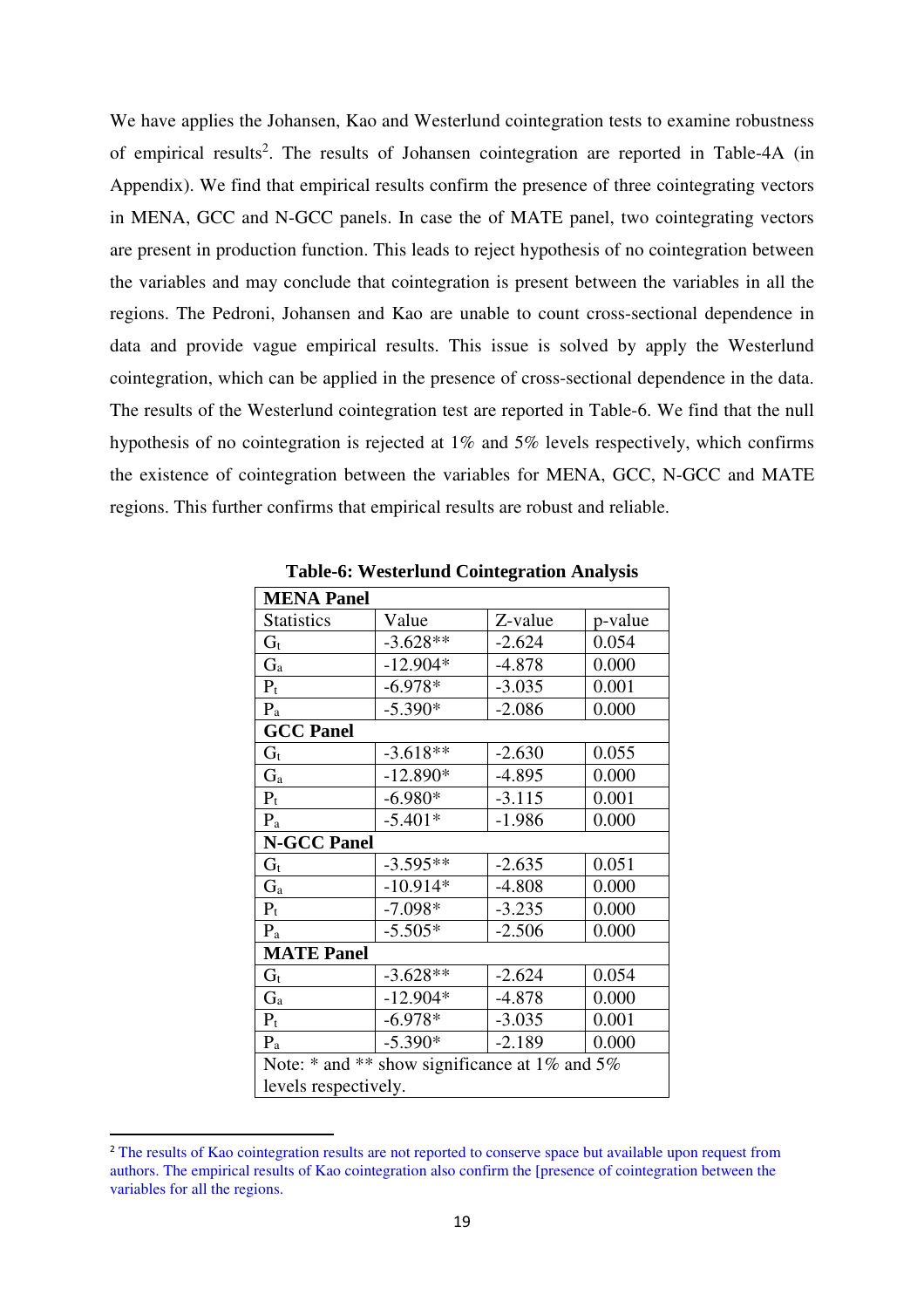| Dependent Variable: Yt                                                  |                 |          |                 |  |            |
|-------------------------------------------------------------------------|-----------------|----------|-----------------|--|------------|
| <b>Variables</b>                                                        | Coef            | Std err. | t-statistic     |  | p-value    |
| <b>MENA Panel</b>                                                       |                 |          |                 |  |            |
| Constant                                                                | 0.2540          | 0.1036   | 2.4500          |  | $0.0000*$  |
| $(Y_{t-1})$                                                             | 0.2855          | 0.1091   | 2.6152          |  | $0.0180**$ |
| <b>RTEC</b>                                                             | 0.1982          | 0.0900   | 2.2015          |  | $0.034**$  |
| <b>TIN</b>                                                              | 0.2120          | 0.0954   | 2.2203          |  | $0.0000*$  |
| K                                                                       | 0.3007          | 0.1006   | 2.8961          |  | $0.0000*$  |
| Sargan test (p-value)                                                   |                 |          | 46.80 (0.812)   |  |            |
| AR2 test (p-value)                                                      |                 |          | $-0.507(0.705)$ |  |            |
| <b>GCC Panel</b>                                                        |                 |          |                 |  |            |
| Constant                                                                | 0.1902          | 0.00948  | 2.0061          |  | $0.0260**$ |
| $(Y_{t-1})$                                                             | 0.3361          | 0.0952   | 3.5280          |  | $0.0025*$  |
| <b>RTEC</b>                                                             | 0.0502          | 0.0063   | 0.7853          |  | 0.1390     |
| <b>TIN</b>                                                              | 0.1252          | 0.0658   | 1.9001          |  | $0.0139**$ |
| K                                                                       | 0.2830          | 0.1102   | 2.5667          |  | $0.002*$   |
| Sargan test (p-value)                                                   |                 |          | 39.265 (0.812)  |  |            |
| AR2 test (p-value)                                                      | $-1.264(0.328)$ |          |                 |  |            |
| <b>Non-GCC Panel</b>                                                    |                 |          |                 |  |            |
| Constant                                                                | 0.2078          | 0.0936   | 2.2195          |  | $0.0000*$  |
| $(Y_{t-1})$                                                             | 0.3151          | 0.1005   | 3.1350          |  | $0.0000*$  |
| <b>RTEC</b>                                                             | 0.2357          | 0.0986   | 2.3890          |  | $0.0000*$  |
| <b>TIN</b>                                                              | 0.1005          | 0.0534   | 1.8803          |  | $0.0390**$ |
| K                                                                       | 0.1935          | 0.0961   | 2.0123          |  | $0.0024**$ |
| Sargan test (p-value)                                                   |                 |          | 51.207 (0.562)  |  |            |
| $\overline{AR}$ 2 test (p-value)                                        |                 |          | $-0.771(0.439)$ |  |            |
| <b>MATE Panel</b>                                                       |                 |          |                 |  |            |
| Constant                                                                | 0.3115          | 0.0995   | 3.1280          |  | $0.0000*$  |
| $(Y_{t-1})$                                                             | 0.2563          | 0.1037   | 2.4693          |  | $0.0002*$  |
| <b>RTEC</b>                                                             | 0.2811          | 0.1096   | 2.5630          |  | $0.0000*$  |
| <b>TIN</b>                                                              | 0.2057          | 0.0927   | 2.2172          |  | $0.0000*$  |
| K                                                                       | 0.1428          | 0.0731   | 1.9530          |  | $0.0317**$ |
| Sargan test (p-value)                                                   |                 |          | 62.03 (0.126)   |  |            |
| $-0.691(0.248)$<br>AR2 test (p-value)                                   |                 |          |                 |  |            |
| Notes: Values in parenthesis are the estimated p-values. The Sargan     |                 |          |                 |  |            |
| test refers to the over-identification test for the restrictions in the |                 |          |                 |  |            |
| GMM estimation. The AR (2) test is the Arellano-Bond test for the       |                 |          |                 |  |            |
| existence of the second-order autocorrelation in first differences. *   |                 |          |                 |  |            |
| Significant at $1\%$ , and**significant at $5\%$ .                      |                 |          |                 |  |            |

**Table-7: GMM Regression Analysis** 

After confirming cointegration between the variables, we apply a GMM regression analysis to examine the effects of transport infrastructure, transport energy consumption and capital on economic growth. The results of all panels are shown in Table-7. We find that economic growth is significantly determined by its lag. Moreover, road transport energy consumption adds significantly to economic growth. A 1% increase in energy consumption by road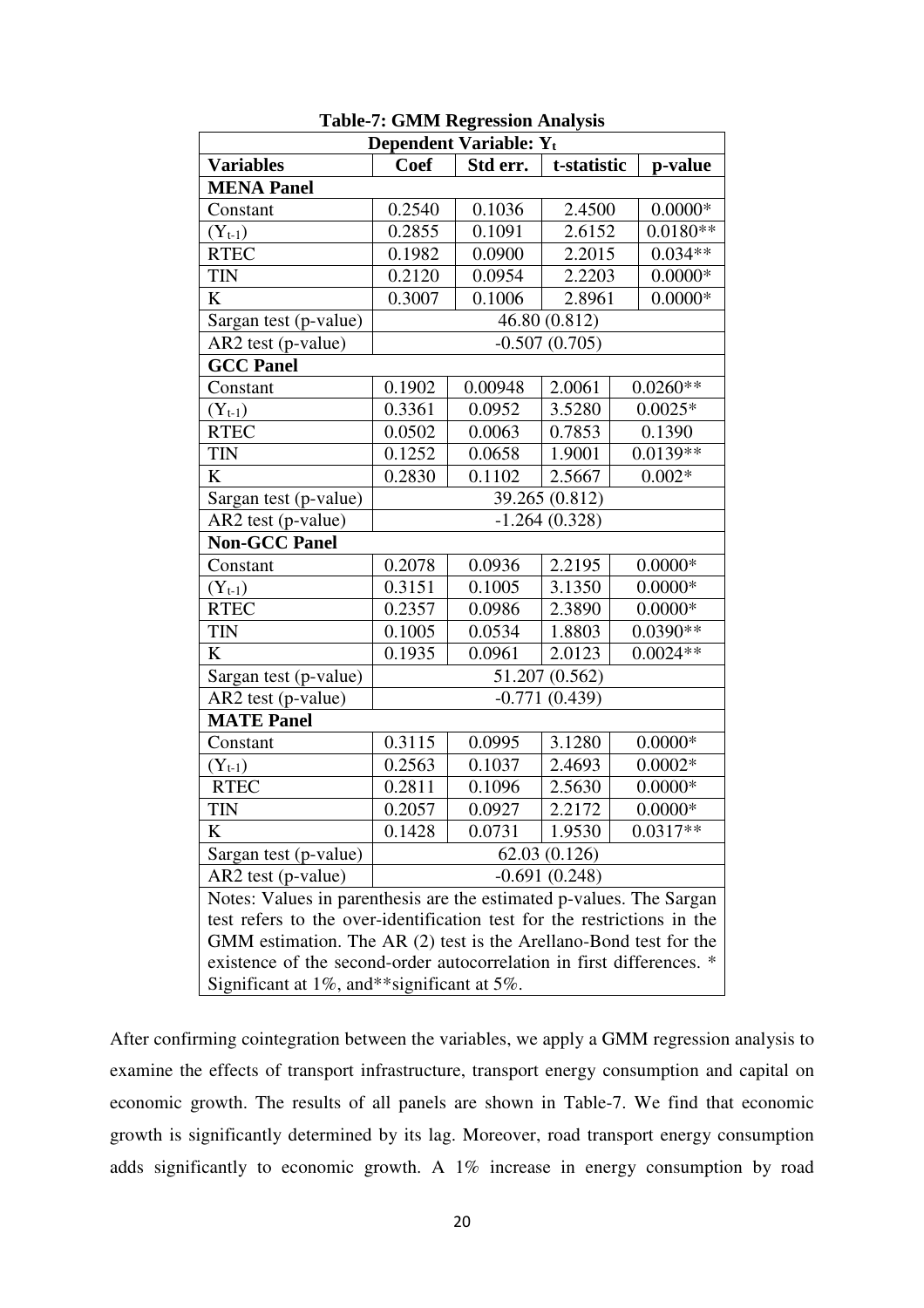transport leads to economic growth of 0.198% in the MENA region. Mondal et al. (2014) argue that the energy consumption in UAE increases enormously in the recent decades due to subsidies energy, economic development and high growth of population. Furthermore, they note that the UAE has 9.3% of the world's proven oil reserves and 4.1% of the world's proven gas reserves. However, the energy demand forecasts, coupled with current and future shortages of oil and natural gas, encourage the policy makers to improve diversified energy mix that allows energy generation from all conventional resources including coal, renewable energy sources and nuclear energy. These strategies allow the satisfaction of increasing demand of energy and sustain economic development for the UAE. In addition, due to the limited reserves of oil and natural gas, Morocco has embarked in 2008 an ambitious renewable energy program for the period of 2010-2020. The Moroccan authorities aim to use solar, wind and hydroelectric sources to supply 42% of their total energy needs. Also, they aim to enhance their energy efficiency by 12% for the same period. To obtain these results, Morocco adopts numerous measures to realize the program including the establishment of renewable energy and efficiency agencies, legislations and the engagement of different domestic and international stakeholders. This empirical evidence is consistent with Chandran and Tang (2013), who reported a significant and long-run relationship between transport energy use and economic growth in Asian economies (Malaysia, Indonesia, Singapore, the Philippines, and Thailand). The positive and significant relationship also exists between transport infrastructure and economic growth. Economic growth increases 0.212% with a 1% increase in transport infrastructure development. Rizzo (2014) argues that since the 1970s, Qatar has attempted to implement urban planning in an effort to manage rapid urban growth. Qatar has implemented several megaprojects to develop the public infrastructure essentially that of transport. These projects improve strongly its territorial attractiveness of FDI, highskilled workers, and tourists which positively affect economic development. Also, transport infrastructure is among the main determinants of the territorial management for the policy makers in Qatar. It is seen as a priority to reduce congestion and provide opportunities for more and better public transport. This empirical result is similar to those of Kim et al. (2017) for Indonesia, Mondragón-Ixtlahuac et al. (2017) for Mexico, and Palei (2015) for 124 economies. Capital is positively and significantly linked with economic growth. A 1% increase in capital leads to economic growth of 0.300%. Convinced by the important role of capital stock to boost economy, five countries from the MENA region (Algeria, Egypt, Morocco, Syria, and Tunisia) have launched various measurements to accelerate the financial reforms and improve the financial system efficiency, which stimulates saving/investment and,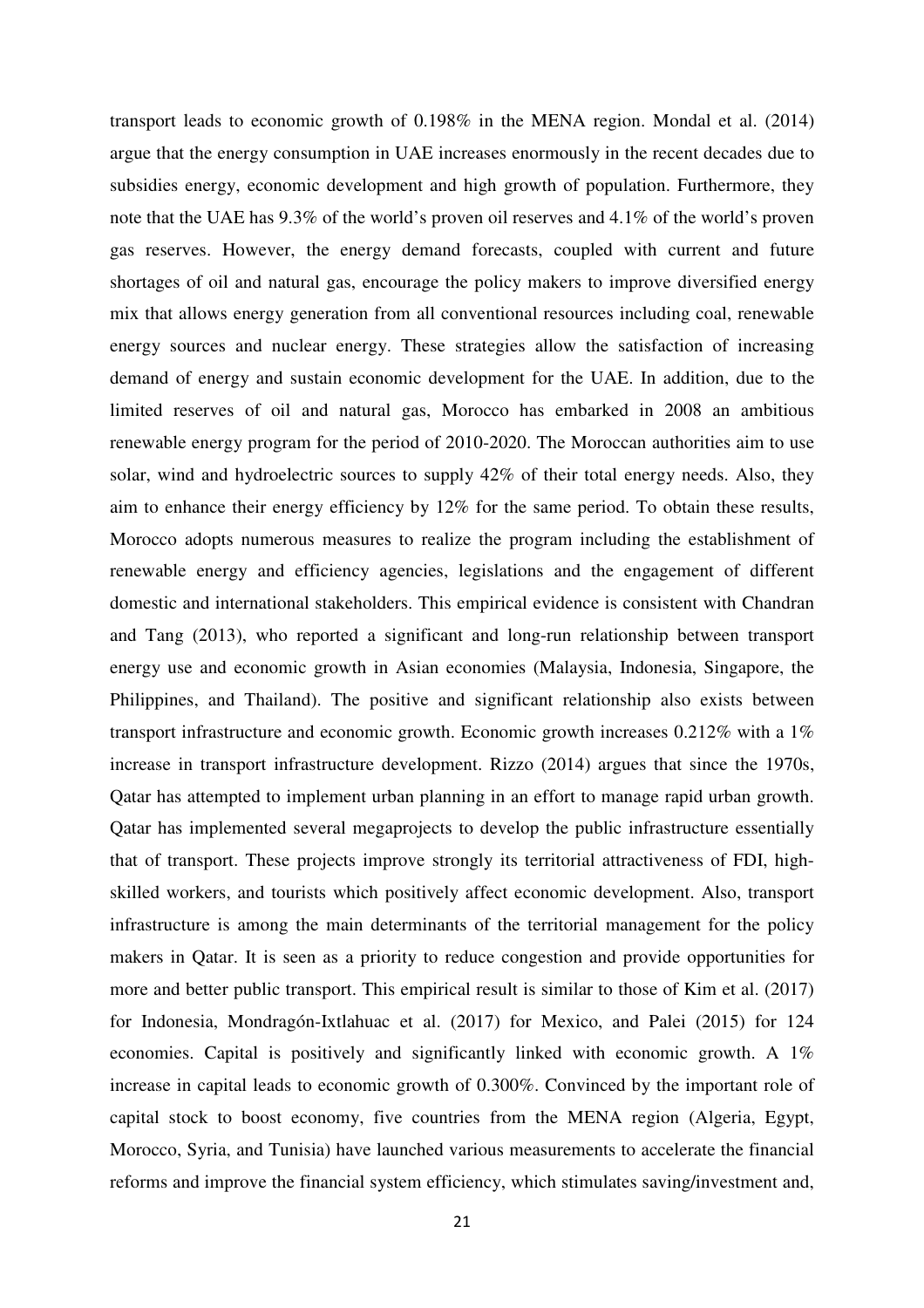consequently, long-run economic growth since the mid 1980s. For Tunisia, the Investment Incentives Code, implemented in January 1994, provides numerous incentives in the form of tax exemptions, investment benefits and support for infrastructure costs. This strategy helps investors, domestic and foreign, to increase their investments and expand their businesses, which in turn boosts economic growth. Also, similar measurements were applied in Morocco, Egypt, and Jordan to increase the FDI inflows and economic growth. This empirical evidence is similar to that of Omri and Kahouli (2013) for 13 MENA countries, Omri and Sassi-Tmar (2014) for North African countries (Tunisia, Morocco, and Egypt), Farhani et al. (2014) for MENA countries, and Saidi and Hammami (2017b) for developing countries.

Table-6 also represents the results of the Gulf Cooperation Council countries (GCC). The results note that economic growth in these countries depends slightly on transport energy consumption. Indeed, a coefficient of 0.050 means that economic growth increases by 0.050% with a 1% increase in energy consumed by road transport. The result is in accordance with that of Magazzino (2016b), who says that economic growth in GCC countries depends moderately on transport energy consumption. Transport infrastructure affects economic growth positively. This suggests that a 1% increase in transport infrastructure raises economic growth by 0.125%. Concerning capital stock, our empirical findings are similar to those of Noor and Siddiqi (2010), Shahbaz et al. (2011), Wang et al. (2011), Olumuyiwa (2012) and Omri et al. (2014). A 1% increase in GCC capital leads to GCC economic growth of 0.283%.

The results for non-Gulf Cooperation Council countries (N-GCC) show that transport energy consumption has positive and significant effect on economic growth. A 1% increase in transport energy consumption leads to a 0.235% increase in economic growth, keeping other things constant. The positive role of transport energy consumption in economic growth is in line with Magazzino (2016b), who reports that transport energy consumption plays a vital role in economic growth for N-GCC countries. Moreover, Erdal et al. (2009) and Kaplan et al. (2011) for Turkey, Abosedra et al. (2009) and Dagher and Yacoubian (2012) for Lebanon, and Naji-Meidani and Zabihi (2014) for Iran also confirm that transport energy consumption is positively linked with economic growth. In N-GCC countries, transport infrastructure affects economic growth positively and significantly at the 5% level. The empirical results show that a 1% increase transport infrastructure increases economic growth by 0.1005%, keeping other things constant. The stimulating role of transport infrastructure in economic growth is also reported by Pradhan and Bagchi (2013) for India, Anam et al. (2016) for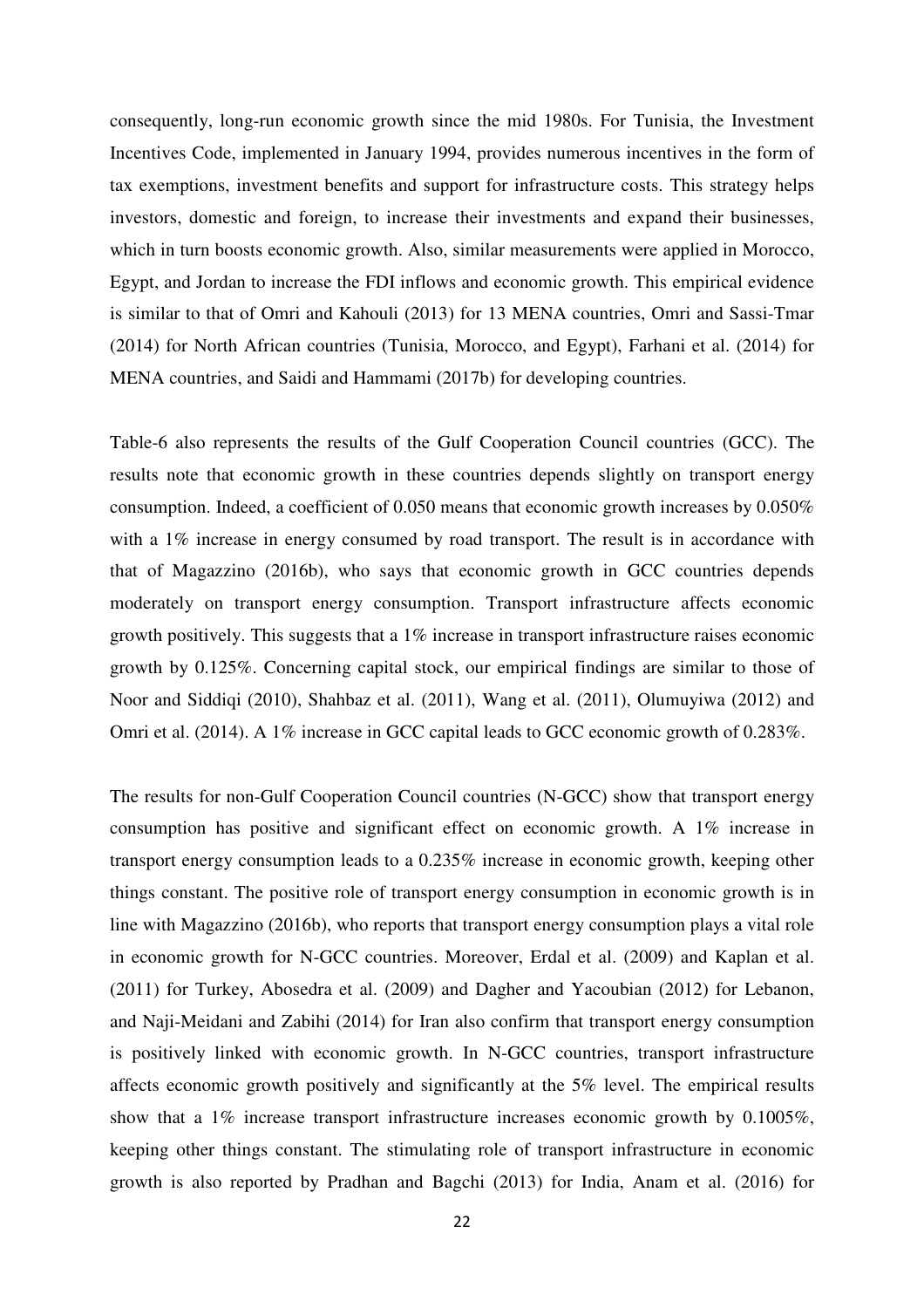Pakistan, Song and Van-Geenhuizen (2014) for China, and Oladipo and Olomola (2015) for Nigeria. Capital stock has a positive impact on economic growth. In North African or MATE countries (Morocco, Algeria, Tunisia, and Egypt), road transport sector's energy consumption affects economic activity. Keeping other things constant, a1% increase in transport energy consumption enhances economic growth by 0.281%. There is a positive and significant relationship between transport infrastructure and economic growth. These empirical findings are in accordance with Shahbaz et al. (2015a), Achour and Belloumi (2016), and Saidi and Hammami (2017b). Economic growth in Morocco, Algeria, Tunisia, and Egypt is strongly affected by capital stock.

Table-8 summarizes the results and demonstrates the impact of exogenous variables on economic growth for the four panels. For the global panel, we find that economic growth depends positively on its lagged values at the 1% level of significance. Transport infrastructure and capital stock also have a positive and significant impact on economic growth. The positive impact of transport energy consumption on economic growth is also significant. For the GCC panel, economic growth is positively affected by transport infrastructures and capital stock. For the N-GCC and MATE panels, the relationship between transport infrastructure and economic growth is positive and significant. Capital also leads to economic growth in both regions.

|               | <b>MENA Panel</b>                                                                   | <b>GCC</b> panel | N-GCC panel                                                               | <b>MATE</b> panel |  |  |  |  |
|---------------|-------------------------------------------------------------------------------------|------------------|---------------------------------------------------------------------------|-------------------|--|--|--|--|
| ${\rm Y_{t}}$ |                                                                                     |                  |                                                                           |                   |  |  |  |  |
| <b>REC</b>    |                                                                                     |                  |                                                                           |                   |  |  |  |  |
| <b>TIN</b>    |                                                                                     |                  |                                                                           |                   |  |  |  |  |
| K             |                                                                                     |                  |                                                                           |                   |  |  |  |  |
|               |                                                                                     |                  | Note: (+) indicates that it has positive effect on economic growth, $(1)$ |                   |  |  |  |  |
|               | significant at 1%, $\bullet$ significant at 5%, $\emptyset$ insignificant effect on |                  |                                                                           |                   |  |  |  |  |
|               | economic growth.                                                                    |                  |                                                                           |                   |  |  |  |  |

**Table-8. Summary of Empirical Analysis** 

To examine the causal associations among the variables, we applied the Dumitrescu-Hurlin panel causality, and the results are shown in Table-9. We find the bidirectional causality between economic growth and road energy consumption in the global, GCC and N-GCC panels. This finding implies that economic growth causes road energy consumption, and as a result, road energy consumption causes economic growth, i.e. a feedback effect. This empirical evidence is consistent with Al-Ghandoor et al. (2012), Gao et al. (2015), and Llorca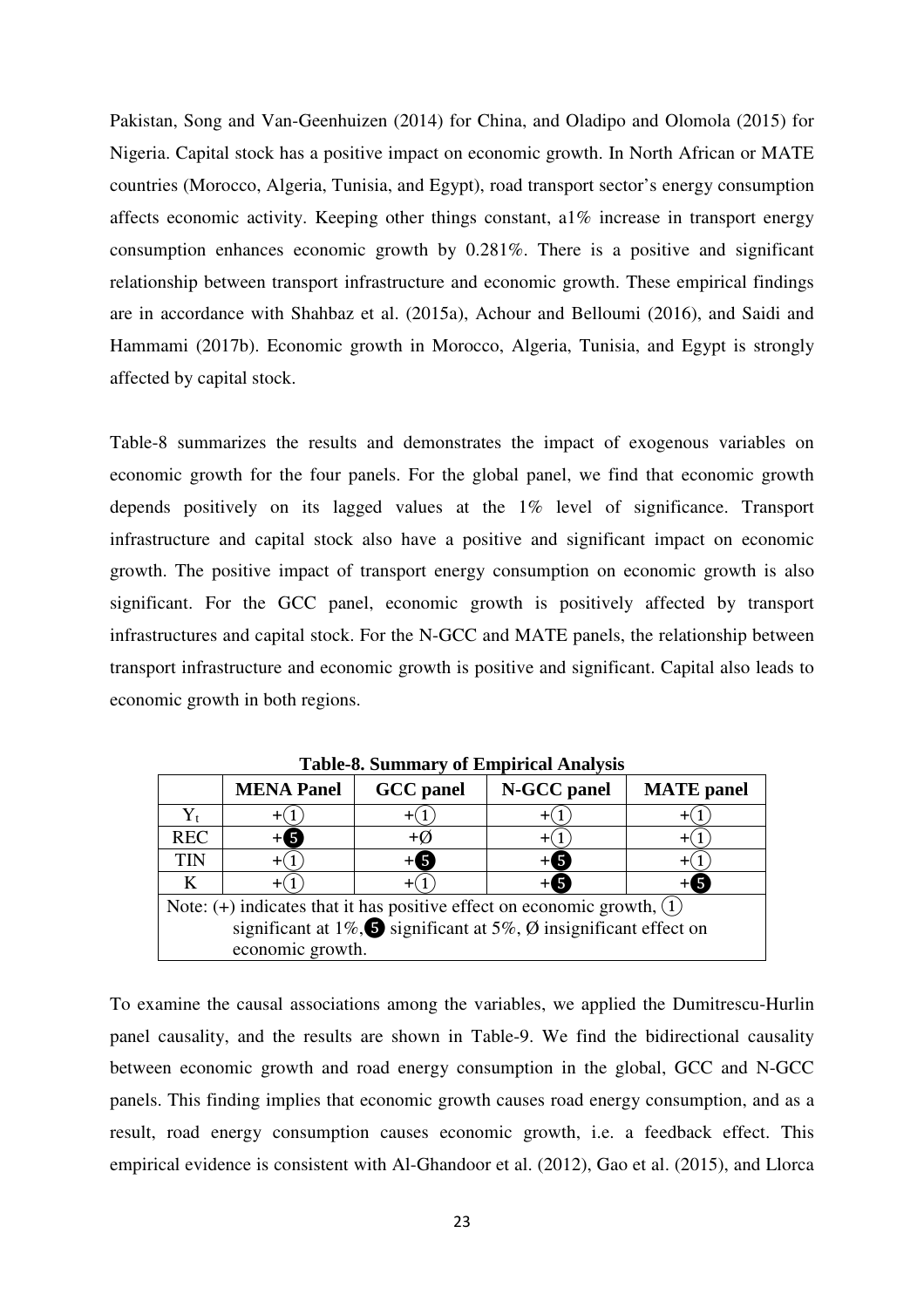and Jamasb (2017). In the MATE panel, road energy consumption causes economic growth but not vice versa. This implies that road energy consumption plays an important role in economic growth, i.e., the energy-led growth hypothesis. This empirical evidence is similar to that of Ibrahiem (2017) for Egypt and Mraihi et al. (2013) for Tunisia. The feedback effect is noted between road energy consumption and capital in the global and GCC panels. This shows that road energy consumption and capital are interdependent. This empirical finding is consistent with those of Erdal et al. (2009), Kaplan et al. (2011), Achour and Belloumi (2016), and Magazzino (2016b). In the N-GCC panel, the unidirectional causality is found to run from capital to road energy consumption, and a neutral effect is noted between road energy consumption and capital for the MATE panel. A bidirectional causal relationship is noted between capital and transport infrastructure in the global and N-GCC panels, and transport infrastructure causes capital in the GCC panel. A unidirectional causal relationship runs from transport infrastructure to capital in the global, N-GCC and MATE panels. Capital causes economic growth in the global and GCC panels. Road energy consumption causes transport infrastructure but not vice versa in the global and GCC panels.

| Pairwise Dumitrescu-Hurlin Panel Causality Tests |         |            |        |  |  |  |
|--------------------------------------------------|---------|------------|--------|--|--|--|
| NullHypothesis                                   | W-Stat. | Zbar-Stat. | Prob.  |  |  |  |
| <b>MENA Panel</b>                                |         |            |        |  |  |  |
| REC does not homogeneously cause Y               | 5.2672  | 3.2081     | 0.0013 |  |  |  |
| Y does not homogeneously cause REC               | 5.8974  | 3.9386     | 8.E-05 |  |  |  |
| TIN does not homogeneously cause Y               | 5.5779  | 3.5682     | 0.0004 |  |  |  |
| Ydoes not homogeneously cause TIN                | 2.6164  | 0.1350     | 0.8926 |  |  |  |
| K does not homogeneously cause Y                 | 4.4330  | 2.2409     | 0.0250 |  |  |  |
| Y does not homogeneously cause K                 | 3.0919  | 0.6862     | 0.4925 |  |  |  |
| TIN does not homogeneously cause REC             | 3.1609  | 0.7662     | 0.4435 |  |  |  |
| REC does not homogeneously cause TIN             | 22.7184 | 23.4394    | 0.0000 |  |  |  |
| K does not homogeneously cause REC               | 5.1860  | 3.1139     | 0.0018 |  |  |  |
| REC does not homogeneously cause K               | 4.0712  | 1.8215     | 0.0685 |  |  |  |
| K does not homogeneously cause TIN               | 4.2645  | 2.0456     | 0.0408 |  |  |  |
| TIN does not homogeneously cause K               | 4.7160  | 2.5691     | 0.0102 |  |  |  |
| <b>GCC Panel</b>                                 |         |            |        |  |  |  |
| REC does not homogeneously cause Y               | 5.3338  | 2.1507     | 0.0315 |  |  |  |
| Y does not homogeneously cause REC               | 6.6288  | 3.1335     | 0.0017 |  |  |  |
| TIN does not homogeneously cause Y               | 2.1479  | $-0.2671$  | 0.7893 |  |  |  |
| Ydoes not homogeneously cause TIN                | 3.1998  | 0.5311     | 0.5953 |  |  |  |
| K does not homogeneously cause Y                 | 6.2350  | 2.8347     | 0.0046 |  |  |  |
| Y does not homogeneously cause K                 | 1.8159  | $-0.5197$  | 0.6036 |  |  |  |
| TIN does not homogeneously cause REC             | 3.5024  | 0.7607     | 0.4468 |  |  |  |
| REC does not homogeneously cause TIN             | 48.6445 | 35.0215    | 0.0000 |  |  |  |
| K does not homogeneously cause REC               | 6.2935  | 2.8791     | 0.0040 |  |  |  |

**Table-9: Dumitrescu-Hurlin Panel Causality Analysis**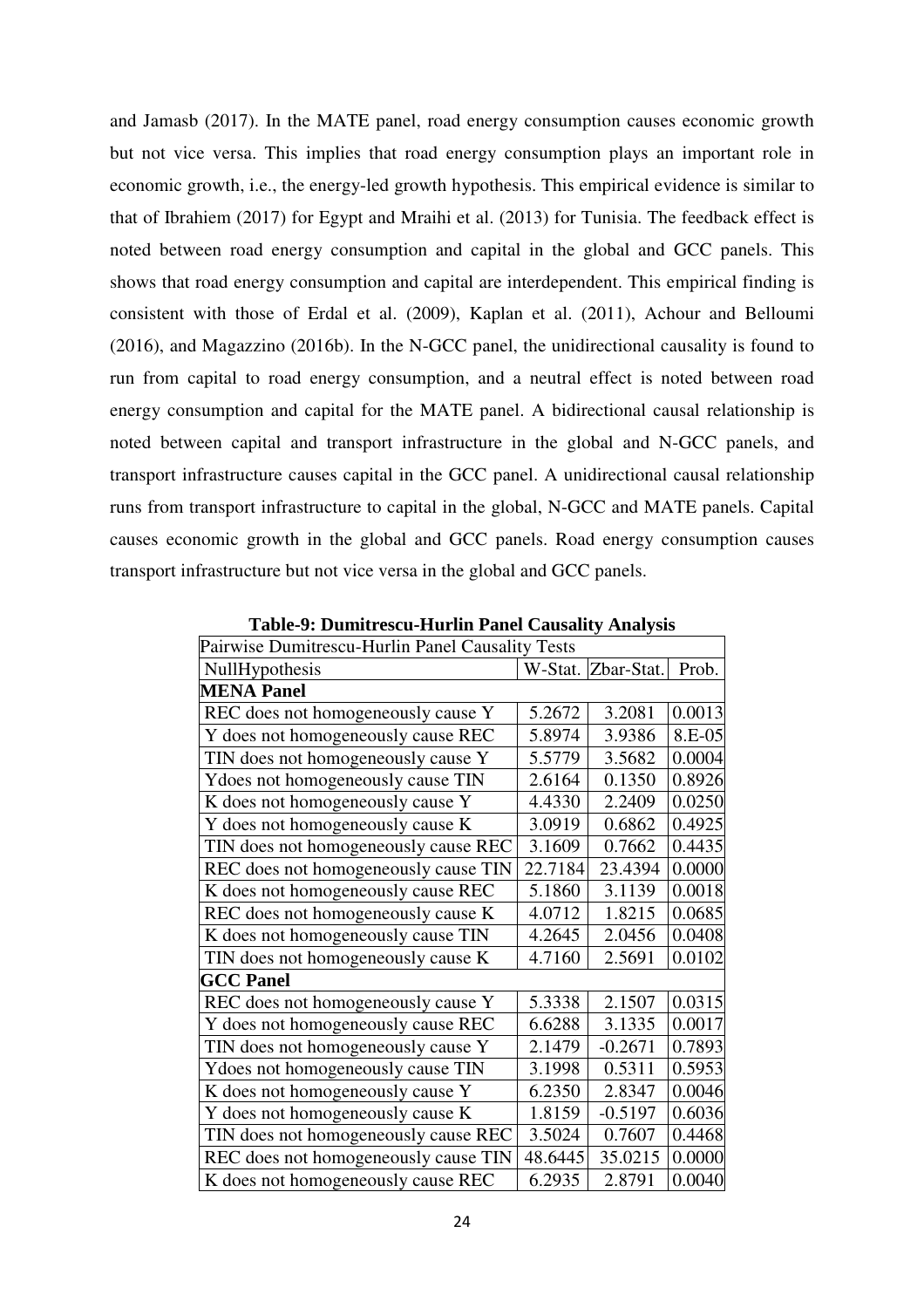| REC does not homogeneously cause K   | 5.0772  | 1.9560    | 0.0505   |
|--------------------------------------|---------|-----------|----------|
| K does not homogeneously cause TIN   | 4.1202  | 1.2296    | 0.2188   |
| TIN does not homogeneously cause K   | 5.0049  | 1.9011    | 0.0573   |
| <b>N-GCC Panel</b>                   |         |           |          |
| REC does not homogeneously cause Y   | 4.8191  | 1.4371    | 0.1507   |
| Y does not homogeneously cause REC   | 9.3841  | 4.2659    | $2.E-05$ |
| TIN does not homogeneously cause Y   | 6.2772  | 2.3406    | 0.0192   |
| Ydoes not homogeneously cause TIN    | 3.3305  | 0.5146    | 0.6068   |
| K does not homogeneously cause Y     | 1.8779  | $-0.3858$ | 0.6999   |
| Y does not homogeneously cause K     | 3.2843  | 0.4860    | 0.6270   |
| TIN does not homogeneously cause REC | 3.7978  | 0.8042    | 0.4212   |
| REC does not homogeneously cause TIN | 4.0574  | 0.9650    | 0.3345   |
| K does not homogeneously cause REC   | 7.6568  | 3.1955    | 0.0014   |
| REC does not homogeneously cause K   | 3.1068  | 0.3760    | 0.7069   |
| K does not homogeneously cause TIN   | 5.5750  | 1.9055    | 0.0567   |
| TIN does not homogeneously cause K   | 5.2650  | 1.7134    | 0.0866   |
| <b>MATE Panel</b>                    |         |           |          |
| REC does not homogeneously cause Y   | 5.6155  | 1.9306    | 0.0535   |
| Y does not homogeneously cause REC   | 1.3135  | $-0.7352$ | 0.4622   |
| TIN does not homogeneously cause Y   | 10.0236 | 4.6621    | 3.E-06   |
| Ydoes not homogeneously cause TIN    | 1.0273  | $-0.9125$ | 0.3615   |
| K does not homogeneously cause Y     | 4.2850  | 1.1061    | 0.2686   |
| Y does not homogeneously cause K     | 4.8137  | 1.4337    | 0.1516   |
| TIN does not homogeneously cause REC | 2.0118  | $-0.3024$ | 0.7623   |
| REC does not homogeneously cause TIN | 2.4896  | $-0.0064$ | 0.9949   |
| K does not homogeneously cause REC   | 1.0538  | $-0.8963$ | 0.3702   |
| REC does not homogeneously cause K   | 3.5267  | 0.6362    | 0.5246   |
| K does not homogeneously cause TIN   | 3.1705  | 0.4155    | 0.6778   |
| TIN does not homogeneously cause K   | 3.7338  | 0.7645    | 0.4445   |

#### **5. Conclusion and Policy Implications**

This paper investigates the impact of transport energy consumption and transport infrastructure on economic growth for MENA countries. The MENA region is divided into three sub-panels: Gulf Cooperation Council countries (GCC), Non-Gulf Cooperation Council countries (N-GCC) and North African countries, or MATE countries. The Generalized Method of Moments is applied to examine the relationship between the variables over the period of 2000-2016. The causal relationship between the variables is investigated by applying the Dumitrescu-Hurlin panel causality test. The empirical results show that transport energy consumption stimulates economic activity and hence economic growth in N-GCC and MATE countries. In GCC countries, transport energy consumption affects economic growth insignificantly. A positive and significant association is found between transport infrastructure and economic growth in all regions of MENA countries. Capitalization, which is a supporting variable, also adds to economic growth in GCC, N-GCC and MATE countries. The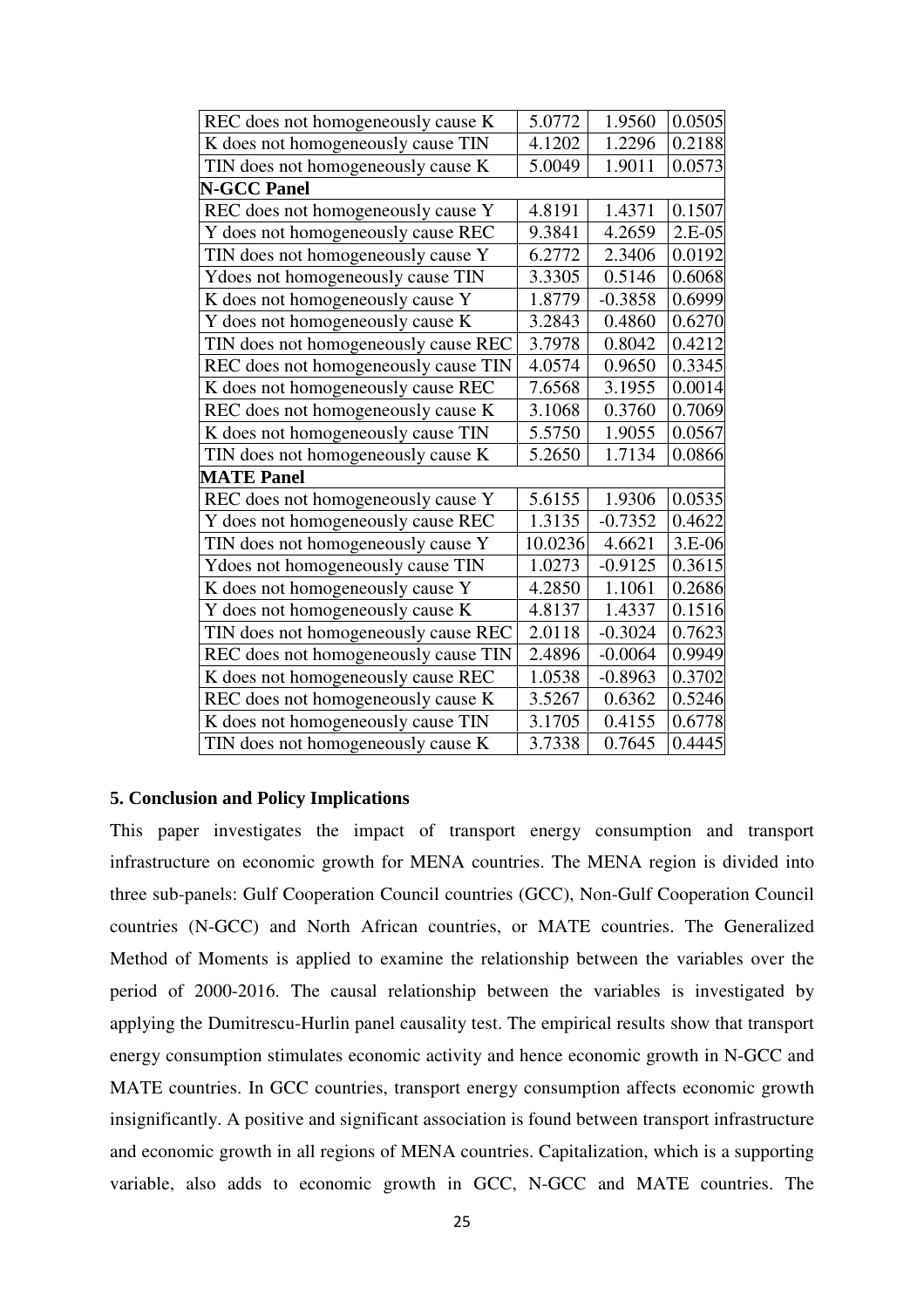Dumitrescu-Hurlin panel causality analysis shows that road energy consumption and economic growth have bidirectional causality association in the global, GCC and N-GCC panels, and the energy-led-growth hypothesis is confirmed in the MATE panel.

There are three-fold implications for policymakers. First, the positive association between transport energy consumption and economic growth in the N-GCC and MATE regions reveals that economic growth depends on road transport energy use. This suggests that more road transport energy consumption means more economic growth by engaging in better economic activities such as the effective flows of complex logistics operations supporting imports and exports. Although logistics activities supported by transport energy consumption contribute to economic growth, managers and policymakers have been urged (by laws and regulations) to use more energy efficient ways of transportation, so the harmful effects of transportation energy consumption can be reduced (e.g.,  $CO<sub>2</sub>$  emissions). In this regard, advanced technology can play a vital role. Contemporary vehicles are built with the focus on less energy consumption features (e.g., automatic stopping of engines at lights or at temporary stops) that may significantly reduce transportation energy consumption. The more transport energy consumption the better economic growth may not sustain in the long-run as new legislation and agreements emphasize sustainability and climate change policy (e.g., Paris-Agreement). It is consequently encouraged to use less energy, despite many studies (including our findings) show that transportation energy consumption has a significant link with economic growth (e.g., an increased value of the goods and services produced over time). An alternative source of energy could also be useful for the  $21<sup>st</sup>$  century logistics operations (e.g., solar trucks) against new CO<sub>2</sub> restrictions introduced by governments, rather than decreasing transportation energy consumption as it strongly contributes to economic growth (i.e., economic growth increases 0.212% with a 1% increase in transport infrastructure development). New challenges arise for policymakers attempting to develop the economies of their countries and decrease energy consumption and environmental degradation.

Second, the construction of new road infrastructure indeed helps in decreasing congestion and energy use by augmenting energy intensity. The new constructions may facilitate the use of energy-efficient transport modes and alternative technologies. This may save economies from negative externalities (e.g., greenhouse gas emissions, congestion and environmental degradation). Government might build advanced infrastructure that can simultaneously produce energy using modern technology. For instance, advanced devices can be installed on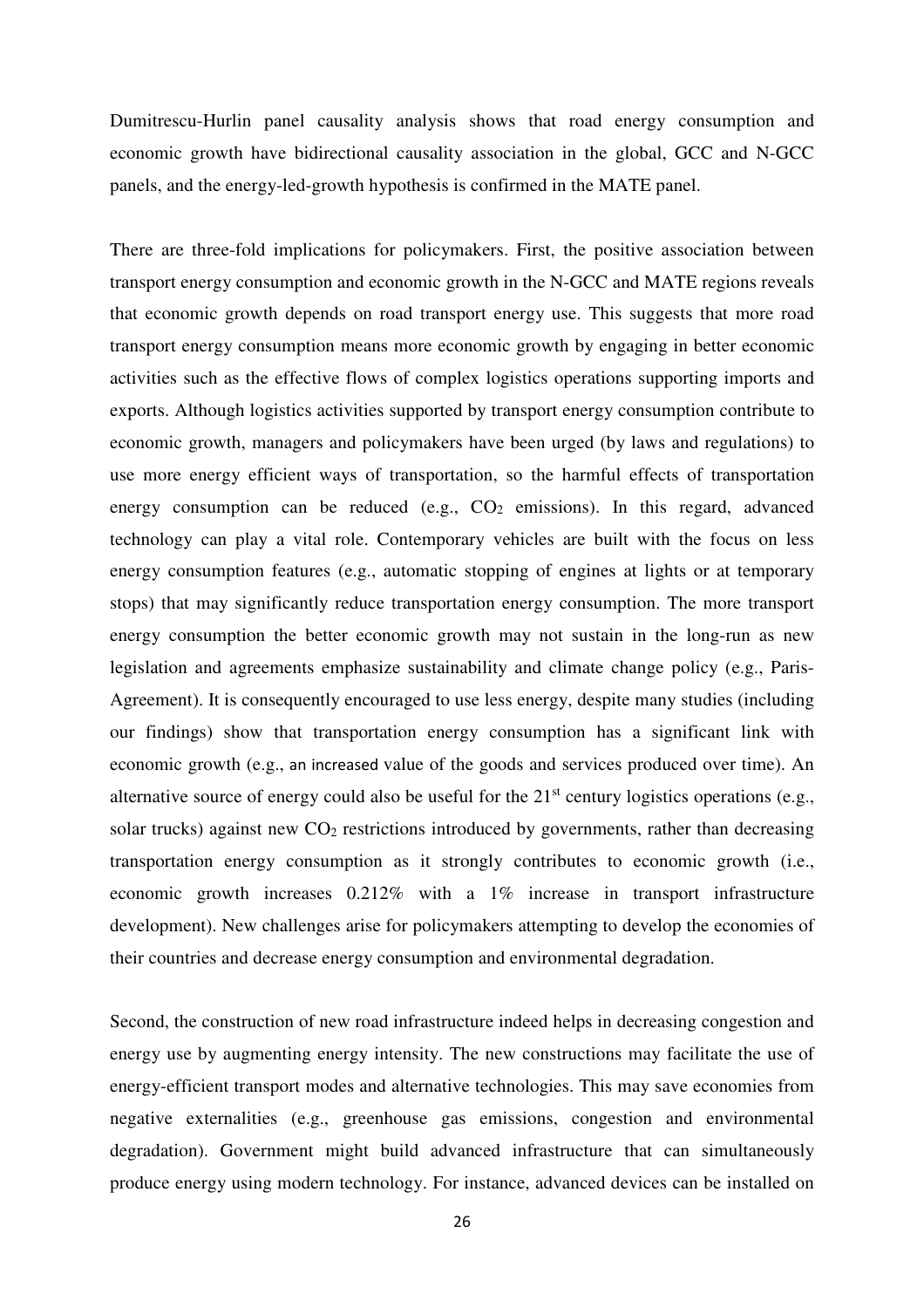road sides or in the middle of roads and these devices can generate energy from vehicle moments, which can be used for many purposes. Even existing infrastructure can be updated with such devices when they repair roads. Thus, congestion can be made useful and optimized rather than reducing it. Policymakers need to think around these new ideas in development. Moreover, the strong influence of transport demand on economic growth pushes the local authorities to integrate the environmental dimension in their development strategies. They should think about the decoupling phenomenon in both its absolute and relative approaches. Decision makers have various policy options, such reducing travel, increasing the effectiveness of the spatial organization of industrial activities, and integrating transport, for town and country planning. Shifting to public transport is among the effective solutions of urban transport planning. To encourage the substitution of private cars with public transport, local authorities may use economic instruments such as fuel taxation and introducing more cost effective policy for utilizing public transport.

Thirdly, transport infrastructure has a positive effect on economic growth via attracting foreign direct investment inflows. In recent years, multinational companies have considered transport as a new FDI determinant of growing importance. The MENA countries should therefore improve their transport quality by developing their transport infrastructure and adopting new technologies, which can attract more multinational companies to invest and grow in MENA countries. This can also increase overall capital in targeted countries. The development of national transport networks increases connectivity between the different regions of a country and increases private investment, bring in more foreign capital. Roads and railways increase the attractiveness of regions and attract more investors. In addition, MENA countries need to develop their international multimodal and intermodal transport networks (i.e., rail, road, waterways and air) to improve their economic openness to the world market. This may unlock their practical barriers that hinder their trade with multinational companies and international players working in more advanced countries. Such developments can resolve more connectivity issues and promote globalization. The resulting impacts can then be improved international connections — supporting local economic growth, resolving logistical bottlenecks and improving services. Moreover, the geographical position of the Middle East region is strategically advantageous and allows countries to play an important role in international trade if they develop their transport infrastructure and adopt new technologies. Indeed, the development of multimodal/intermodal and intelligent transport systems allows the MENA countries to improve the management of their transport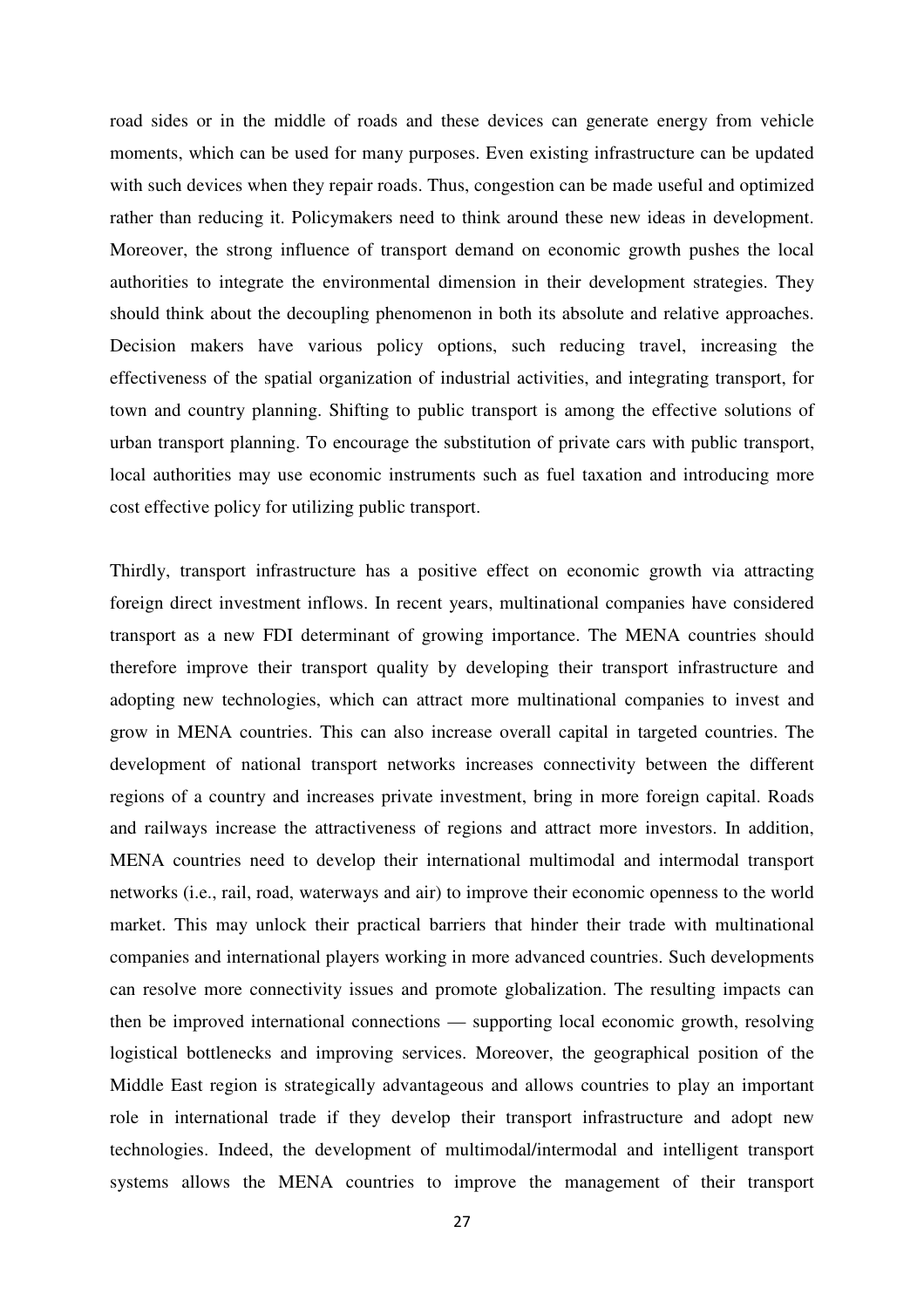infrastructure, which effectively contributes to economic growth. Indeed, the multi-model transport network allows the private sector to increase efficiency and reduce production costs by decreasing transport costs. Additionally, they can settle near the raw material and convey the product to consumers easily. The same advantages are possible for multinational companies that considerably participate in the economic development of their host countries. Also, vehicles manufacturing technology is advancing and future vehicles may be equipped with modern features so these vehicles be able to travel in water, on roads and rail-tracks concurrently, even they can fly as well if integrated with drone technology. Thus, advanced multimodal and intermodal transport networks could be very useful and environment-friendly, and companies can eliminate extra processes such as cross-docking. Finally, MENA countries should obtain an effective logistics function, which is considered an indispensable element to obtain a competitive multimodal transport system, to augment the positive externalities of transport, and to decrease the negative impact on the economy and especially environment.

For future research, this study can be extended by decomposing transport energy consumption into sectors i.e. highway and non-highway transportation energy consumption for examining its impact on economic growth and carbon emissions as well. This sectoral analysis would help policymakers in designing comprehensive and sectoral energy policy to use energy availability for sustainable long-run economic development by improving environmental quality. In future, globalization and de-globalization may affect transportation such as ground, air, ship transportation and transportation as well by boosting or reducing economic activity. Transportation energy demand function can be reinvestigated by incorporating trade openness as additional determinants which may affect transportation energy demand via income, scale, techniques and composition effects, following Shahbaz et al. (2017) among others latest studies. Income, scale, technique and composition effects can be considered potential factors contributing to transportation and hence, transportation energy demand will be affected. The role of urbanization can also be considered while examining the determinants of transport energy intensity, as urbanization directly and indirectly is linked with transportation energy demand via economic activity. Last but not least, the empirical investigation of the rebound effect by looking at the concept of environmental efficiency can be another future and potential research direction in for MENA countries.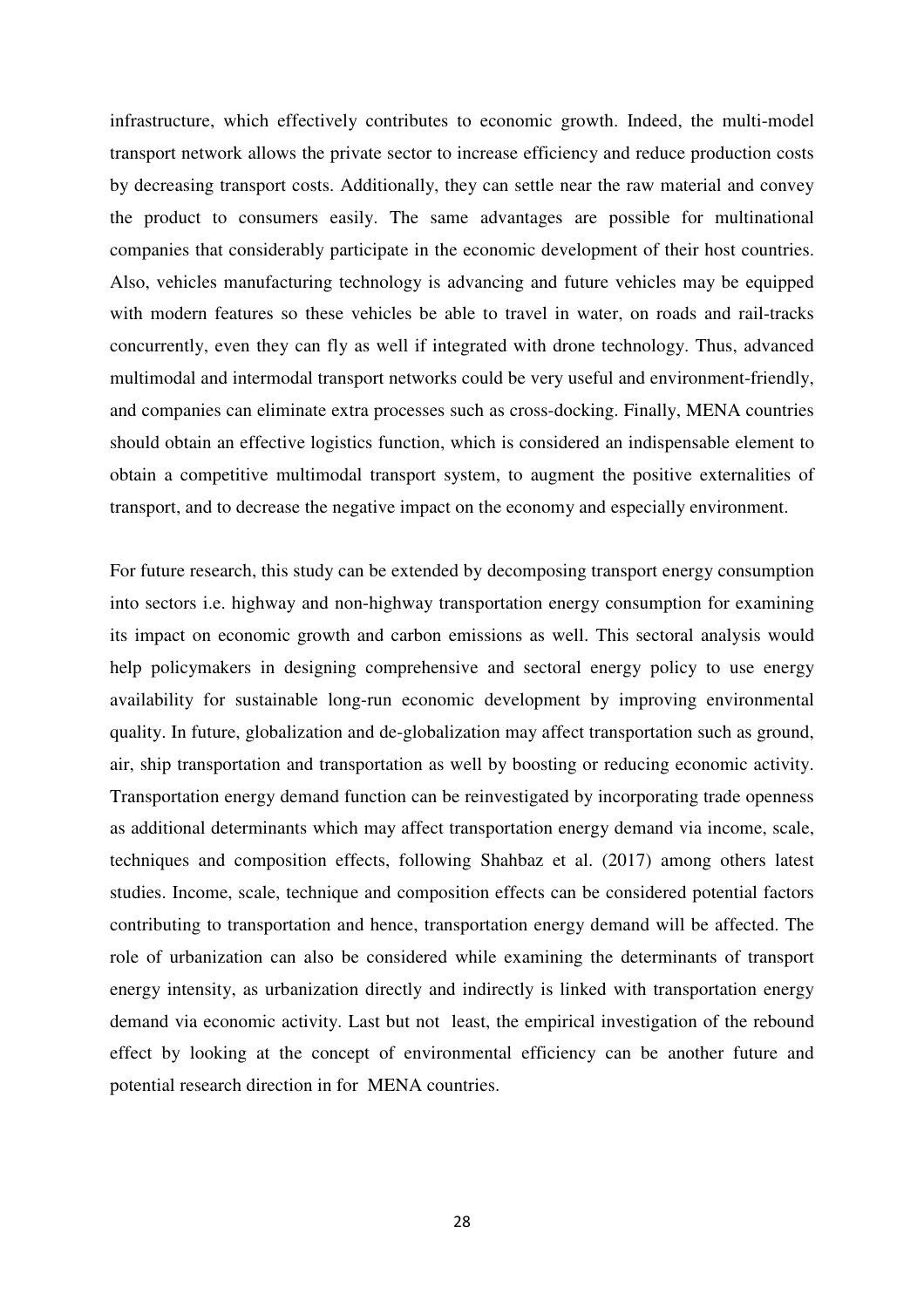#### **References**

- Abosedra, S., Dah, A. and Ghosh, S. (2009). Electricity and economic growth, the case of Lebanon. Applied Energy, 86, 429-432.
- Achour, H. and Belloumi, M. (2016). Investigating the causal relationship between transport infrastructure, transport energy consumption and economic growth in Tunisia. Renewable and Sustainable Energy Reviews, 56, 988–998.
- Ades, A. F. and Glaeser, E. L. (1999). Evidence on growth, increasing returns, and the extent of the market. Quarterly Journal of Economics, 114, 1025–1045.
- Akkemik, K. A., Göksal, K. (2012). Energy consumption-GDP nexus: Heterogeneous panel causality analysis. Energy Economics, 34, 865–873.
- Al-Ghnadoor, A., Samhouri, M., Al-Hinti, I., Jaber, J. and Al-Rawashdeh, M. (2012). Proection of future transport energy demand of Jordan using adaptive neuro-fuzzy echnique. Energy, 38, 128-135.
- Anam, Z., Sdaf, R. and Ahsan, N. (2016). Impact of Electricity Consumption and Transport Infrastructure on the Economic Growth of Pakistan. International Journal of Academic Research in Business and Social Sciences, 6, 291-300.
- Ang, J. B. (2007). CO2 emissions, energy consumption, and output in France. Energy Policy, 5, 4772–4778.
- Arellano, M. and Bond, S. R. (1991). Some tests of specification for panel data: Monte Carlo evidence and an application to employment equations. Review of Economic Studies, 58, 277–97.
- Azlina, A. A. and Nik-Mustapha, N. H. (2012). Energy, economic growth and pollutant emissions nexus: the case of Malaysia. Procedia Social and Behavioral Sciences, 65, 1– 7.
- Azlina, A. A., Law, S., H. and Nik-Mustapha, N. H. (2014). Dynamic linkages among transport energy consumption, income and CO2 emission in Malaysia. Energy Policy, 73, 598–606.
- Barro R. J. and Sala-i-Martin X. (1992). Public Finance in Models of Economic Growth, Review of Economic Studies, 59, 645-661.
- Barro, R. J. (1991). Economic in a Cross Section of Countries. Quarterly Journal of Economics, CVI: 407–444.
- Ben Jebli, M. and Ben Youssef, S. (2015). The environmental Kuznets curve, economic growth, renewable and non-renewable energy, and trade in Tunisia. Renewable and Sustainable Energy Reviews, 47, 173-185.
- Beyzatlar, M.A., Karacal, M. and Yetkiner, H. (2014). Granger-causality between transportation and GDP: a panel data approach. Transp. Res. Part A, 63, 43–55.
- Botzoris, G. N., Galanis A. T., Profillidis, V. A. and Eliou, N. E. (2015). Coupling and Decoupling Relationships between Energy Consumption and Air Pollution from the Transport Sector and the Economic Activity. International Journal of Energy Economics and Policy, 2015, 949-954.
- Brida, J. G., Bukstein, D. and Zapata-Aguirre, S. (2016b). Dynamic relationship between air transport and economic growth in Italy: a time series analysis. International Journal of Aviation Management, 3, 52-67.
- Brida, J. G., Rodriguez-Brinidis, M. A., Lanzilotta, B. and Rodriguez-Collazo, S. (2016a). Testing linearity in the long-run relationship between economic growth and passenger air transport in Mexico. International Journal of Transport Economics, XLIII, 437-450.
- British Petroleum (2017). The Middle East energy market in 2016. BP Statistical Review 2017: http://www.bp.com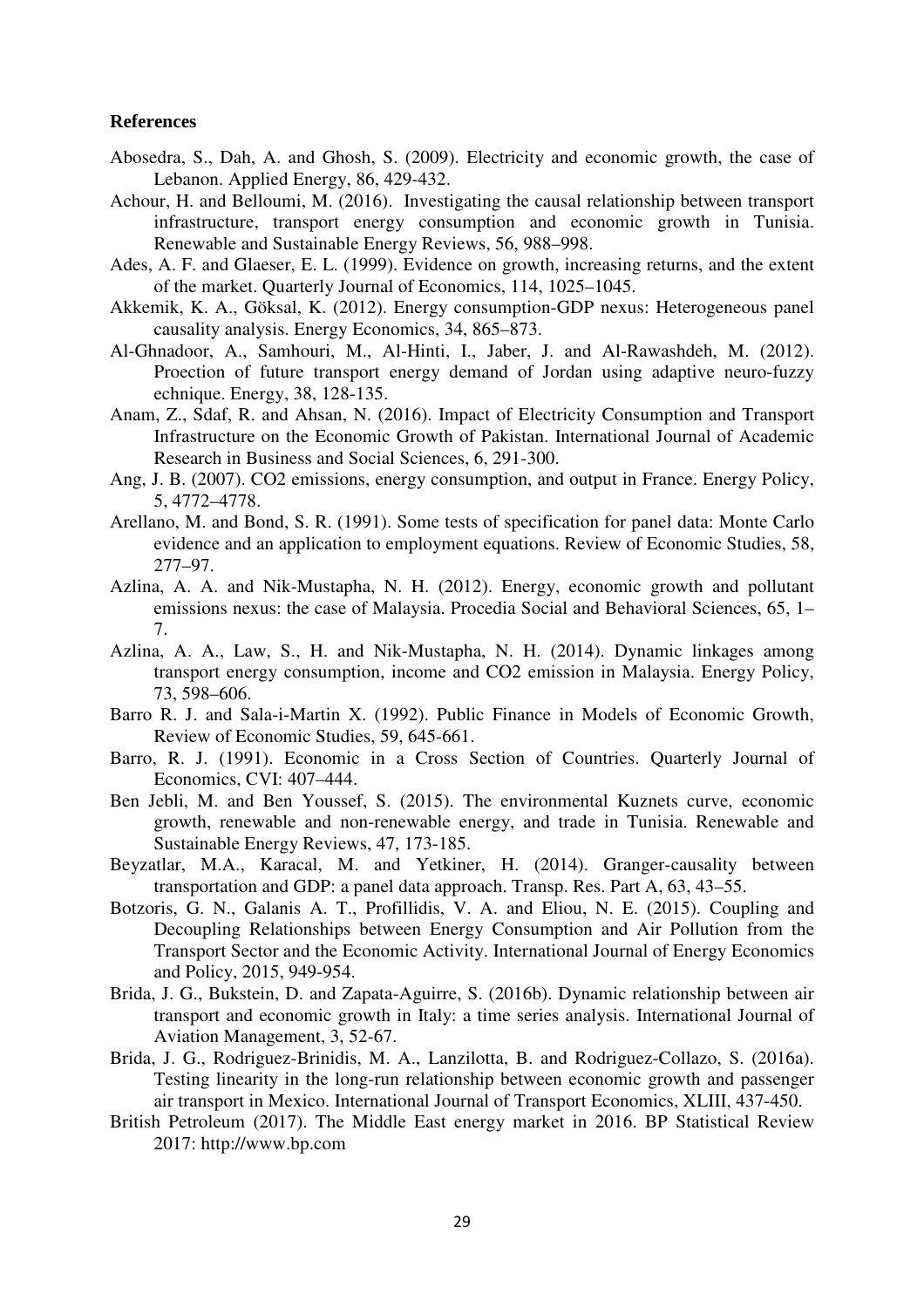- Chakraborty, S. and Nandi. S. (2011). Mainline' telecommunications infrastructure, levels of development and economic growth: Evidence from a panel of developing countries. Telecommunications Policy, 35, 441-449.
- Chi, J. and Baek, J. (2013). Dynamic relationship between air transport demand and economic growth in the United States: A new look. Transport Policy, 29, 257–260.
- Clean Air Asia. (2012). Accessing Asia: Air Pollution and Greenhouse Gas Emissions Indicators for Road Transport and Electricity, Pasing City, Philippines.
- Dagher, L. and Yacoubian, T. (2012). The causal relationship between energy consumption and economic growth in Lebanon. Energy Policy, 50, 795-801.
- Dale, S., Frost, M., Ison, S., Nettelship, K. and Warren, P. (2017). An evaluation of the economic and business investment impact of an integrated package of public transport imrpvements funded by a Workplace Parking Levy. Transportation Research Part A: Policy and practice, 101, 149-162.
- Del, P., Pablo-Romero, M. and DeJesús, J. (2016). Economic growth and energy consumption: The Energy-Environmental Kuznets Curve for Latin America and the Caribbean, Renewable and Sustainable Energy Reviews, 60, 1343–1350.
- Economic and Social Commission for Western Asia (ESCWA). (2014). Policy reforms to promote energy efficiency in the transportation sector in Egypt.
- Erdal, G., Erdal, H. and Esengun, K. (2008). The causality between energy consumption and economic growth in Turkey. Energy Policy, 36(10), 3838-3842.
- Erenberg, S. J. (1993). The real effects of public investment on private investment. Applied Economics, 23, 831-837.
- Escribano, A. and Guasch, J. L. (2005). Assessing the Impact of the Investment Climate on Productivity Using Firm-Level Data: Methodology and the Cases of Guatemala, Honduras, and Nicaragua. World Bank Policy Research Working Paper No. 3621.
- Esfahani, H. S. and Ramirez, M. T. (2003). Institutions, infrastructure and economic growth. Journal of Development Economics, 70(3), 443–473.
- Farhani, S. and Ben, R. J. (2012). Energy Consumption, Economic Growth and CO2 Emissions: Evidence from Panel Data for MENA Region. International Journal of Energy Economics and Policy, 2(2), 71-81.
- Farhani, S., Chaibi, A. and Rault, C. (2014). CO2 emissions, output, energy consumption, and trade in Tunisia. Economic Modelling, 38, 426–434.
- Fernald, J. G. (1999). Roads to Prosperity? Assessing the Link between Public Capital and Productivity. The American Economic Review, 89(3), 619-638.
- Gao, Y. X., Liao, H., Burke, P. J. and Wei, Y. M. (2015). Road transport energy consumption in the G7 and BRICS: 1973–2010. Int. J. Global Energy Issues, 38(4/5/6), 342–356.
- Grossman G. M. and Helpman E. (1990). Comparative Advantage and Long-run Growth. American Economic Review, 80(4), 796-815.
- Hakim, M. M. and Merkert, R. (2016). The causal relationship between air transport and economic growth: Empirical evidence from South Asia. Journal of Transport Geography, 56, 120-127.
- Hausmann, R. (2001). Prisoners of geography. Foreign Policy, 122, 44–53.
- Ibrahiem, D. M. ((2017). Road energy consumption, economic growth, population and urbanization in Egypt: cointegration and causality analysis. Environ Dev Sustain, DOI 10.1007/s10668-017-9922-z.
- Im, K.S., Pesaran, M. H. and Shin, Y. (2003), .Testing for Unit Roots in Heterogeneous Panels. Journal of Econometrics, 115(1), 53-74.
- International Energy Agency (IEA). (2012). CO2 emissions from fuel combustion. 〈http://www.iea.org/co2highlights/co2highlights.pdf〉; 2012 [accessed June 2013].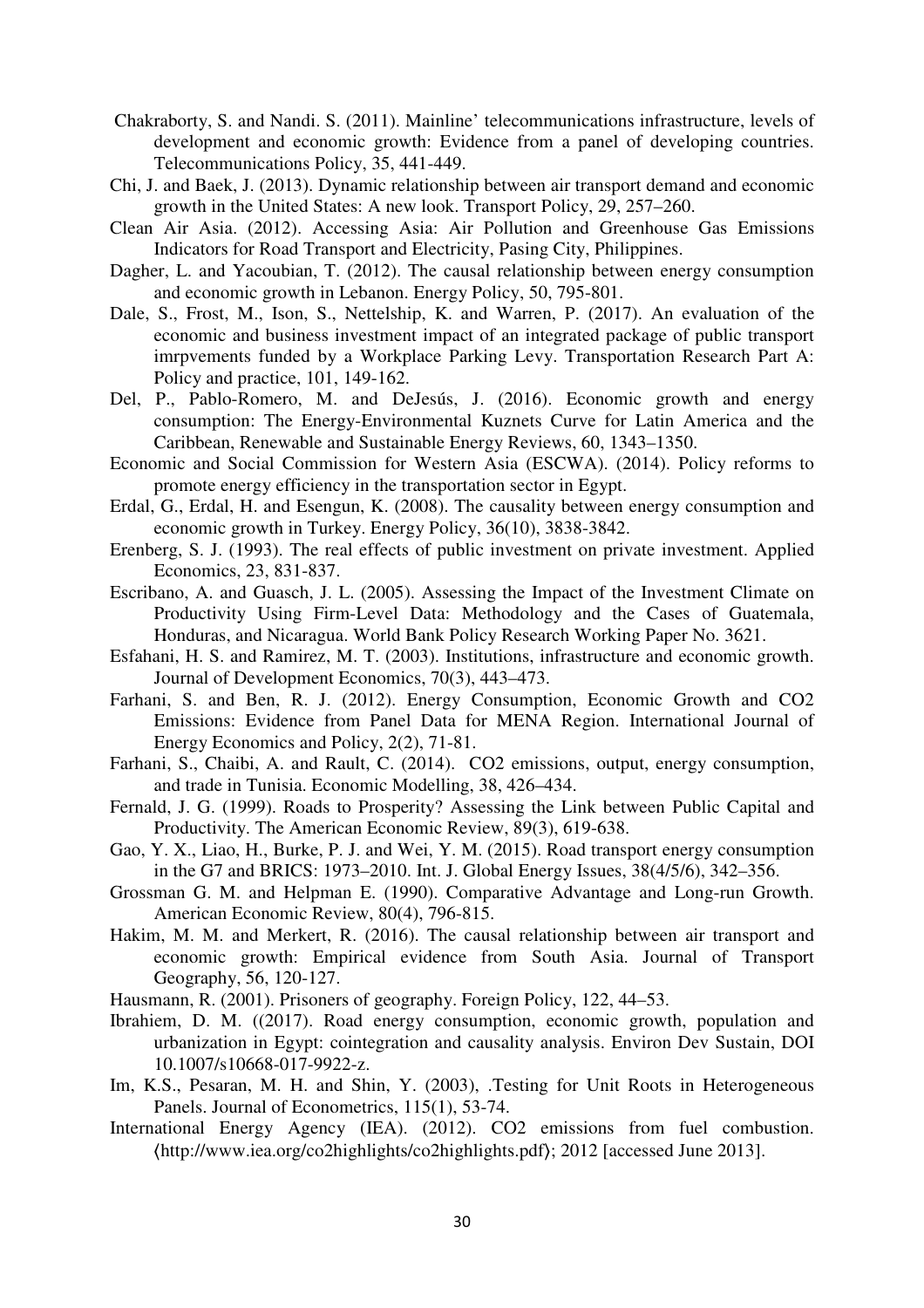- International Energy Agency (IEA). (2013). CO2 emissions from fuel combustion. 〈http://www.iea.org/co2highlights/co2highlights.pdf〉; 2012 [accessed June 2013].
- Jin, J. and Rafferty, R. (2017). Does congestion negatively affect income growth and employment growth? Empirical evidence from US metropolitan regions. Transport Policy, 55, 1–8.
- Jouli, T. and Allouche, M. A. (2016). Investment in Seaports and Economic Growth. International Journal of Transport Economics, XLIII, 493-502.
- Kaplan, M., Ozturk, I. and Kalyoncu, H. (2011). Energy consumption and economic growth in Turkey: Cointegration and causality analysis. Romanian Journal of Economic Forecasting, 14(2), 31-41.
- Kazim, A. M. (2007). Assessments of primary energy consumption and its environmental consequences in the United Arab Emirates. Renewable and Sustainable Energy Reviews, 11(3), 426-446.
- Khandker, S. R. and Koolwal, G. B. (2011). Estimating the long-run impacts of rural roads: a dynamic panel approach. Policy Research Working Paper Series 5367. The World Bank.
- Kim, E., Hewings, G. J. D. and Amir, H. (2017). Economic evaluation of transportation projects: An application of Financial Computable General Equilibrium model. Research in Transportation Economics, 61, 44–55.
- Lee, M.K. and Yoo, S.H. (2016). The role of transportation sectors in the Korean national economy: an input-output analysis. Transp. Res. Part A, 93, 13–22.
- Levin, A., Lin, C. F. and Chu, C. S. J. (2002). Unit Root Test in Panel Data: Asymptotic and Finite Sample Properties. Journal of Econometrics, 108, 1-24.
- Liddel, B. and Lung, S. (2013). The long-run causal relationship between transport energy consumption and GDP: Evidence from heterogeneous panel methods robust to crosssectional dependence. Economics Letters, 121, 524–527.
- Liddle, B. (2009). Long-run relationship among transport demand, income, and gasoline price for the US. Transportation Research Part D, 14, 73–82.
- Llorca, M. and Jamasb, T. (2017). Energy efficiency and rebound effect in European road freight transport. Transport Research Part A: Policy and Practice, 101, 98-110.
- Magazzino, C. (2014). A Panel VAR Approach of the Relationship among Economic Growth, CO2 Emissions, and Energy Use in the ASEAN-6 Countries. International Journal of Energy Economics and Policy, 4(4), 546-553.
- Magazzino, C. (2016a). CO2 emissions, economic growth, and energy use in the Middle East countries: A panel VAR approach. Energy Sources, Part B: Economics, Planning, and Policy, 11(10), 960-968.
- Magazzino, C. (2016b). The relationship between real GDP, CO2 emissions, and energy use in the GCC countries: A time series approach. Cogent Economics and Finance, 4(1):1152729.
- Maparu, T. S. and Mazumder, T. N. (2017). Transport infrastructure, economic development and urbanization in India (1990–2011): Is there any causal relationship? Transportation Research Part A, 100, 319–336.
- Marazzo, M., Scherre, R. and Fernandes, E. (2010), Air transport demand and economic growth in Brazil: A time series analysis. Transportation Research Part E, 46, 261–269.
- Mondragón-Ixtlahuac, M. M., Cortés-Martínez, J. C. and Delgado-Hernández, D. J. (2017). A strategic planning model for the passenger rail implementation process: The case of Mexico. Transport Policy, 55, 29–37.
- Mraihi, R., Ben Adallah, K. and Abid, M. (2013). Road transport related energy consumption: Analysis of driving factors in Tunisia. Energy Policy, 62, 247–253.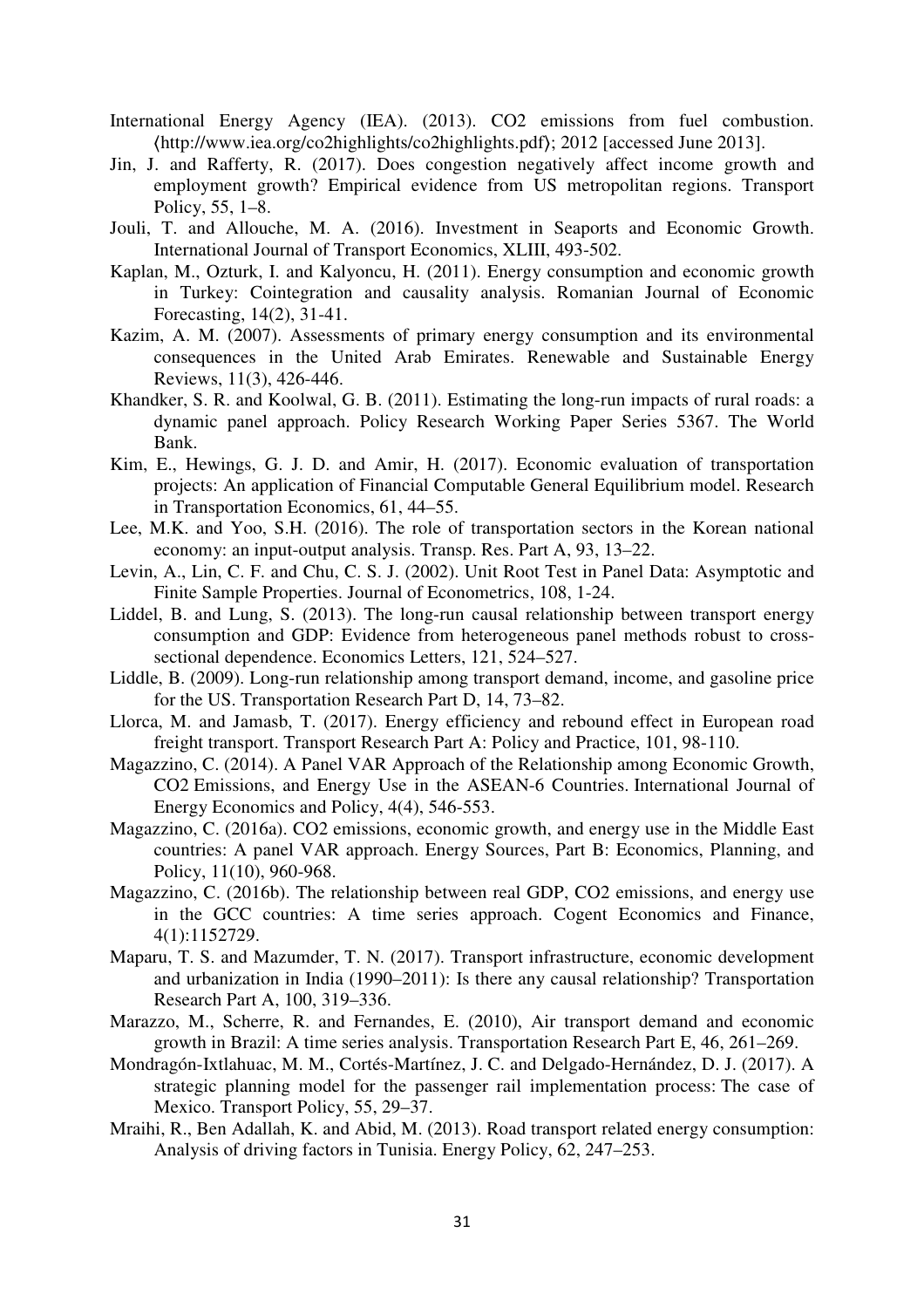- Mu, R. and Van de Wall, D. (2007). Rural Roads and Poor Area Development in Vietnam. World Bank Policy Research, Working Paper 4340.
- Naji-Meidani, A. A. and Zabihi, M. (2014). Energy Consumption and Real GDP in Iran. International Journal of Energy Economics and Policy, 4, 15-25.
- Naves, S. A., Marques, C. and Fuinhas, A. (2017). Is energy consumption in the transport sector hampering both economic growth and the reduction of  $CO<sub>2</sub>$  emissions? A disaggregated energy consumption analysis. Transport Policy, 59, 64-70.
- Noor, S. and Siddiqi, M.W. (2010). Energy consumption and economic growth in South Asian countries: a cointegrated panel analysis. Journal of Human and Social Sciences, 5, 914–921.
- Oladipo, S. O. and Olomola, P. A. (2015). A Multivariate Causal Relationship among Road Transport Infrastructure Development, Economic Growth and Poverty Level in Nigeria. International Journal of Economics and Financial Research, 1(4), 57-64.
- Olumuyiwa, O. S. (2012). Long-run relationship between energy consumption and economic growth: evidence from Nigeria. Journal of Humanities and Social Science (JHSS), 3,  $40 - 51$ .
- Omri, A. (2013). CO2 emissions, energy consumption and economic growth nexus in MENA countries: Evidence from simultaneous equations models. Energy Economics, 40, 657- 664.
- Omri, A. and Kahouli, B. (2014). The nexus among foreign investment, domestic capital and economic growth: Empirical evidence from the MENA region. Research in Economics, 68(3), 257-263.
- Omri, A. and Sassi-Tmar, A. (2015). Linking FDI inflows to economic growth in North African countries. Journal of the Knowledge Economy 10/2013; doi: 10.1007/s13132- 013-0172-5.
- Omri, A., Nguyen, D. K. and Rault, C. H. (2014). Causal interactions betweenCO2 emissions, FDI, and economic growth: evidence from dynamic simultaneous-equation models. Economic Modeling, 42, 382–389.
- Ozturk, I. and Acaravci, A. (2013). The long-run and causal analysis of energy, growth, openness and financial development on carbon emissions in Turkey. Energy Econ, 36, 262–267.
- Palei, T. (2015). Assessing the Impact of Infrastructure on Economic Growth and Global Competitiveness. Procedia Economics and Finance, 23, 168-175.
- Pedroni, P. (2004). Panel Cointegration: Asymptotic and Finite Sample Properties of Pooled Time Series Tests with an Application to the PPP Hypothesis. Econometric Theory 20(3), 597-625.
- Pradhan, R. P. and Tapan, P. B. (2013). Effect of transportation infrastructure on economic growth in India: The VECM approach. Res Transp Econ, 38, 139–148.
- Pradhan, R. P., Arvin, M.B., Mittal, J. and Bahmani, S. (2016). Relationships between telecommunications infrastructures, capital formation, and economic growth. Int. J. Technology Management, 70(2/3), 157-176.
- Pradhan, R.P. (2010), Transport infrastructure, energy consumption and economic growth triangle in India: cointegration and causality analysis. Journal of Sustainable Development, 3, 167–173.
- Roller, L. H. and Waverman, L. (2001). Telecommunications Infrastructure and Economic Development: a Simultaneous Approach. American Economic Review, 95, 909-923.
- Saboori, B., Sapri, M. and Bin Baba, M. (2014). Economic growth, energy consumption and CO2 emissions in OECD (Organization for Economic Co-operation and Development)'s transport sector: a fully modified bi-directional relationship approach. Energy, 66(1), pp, 150–161.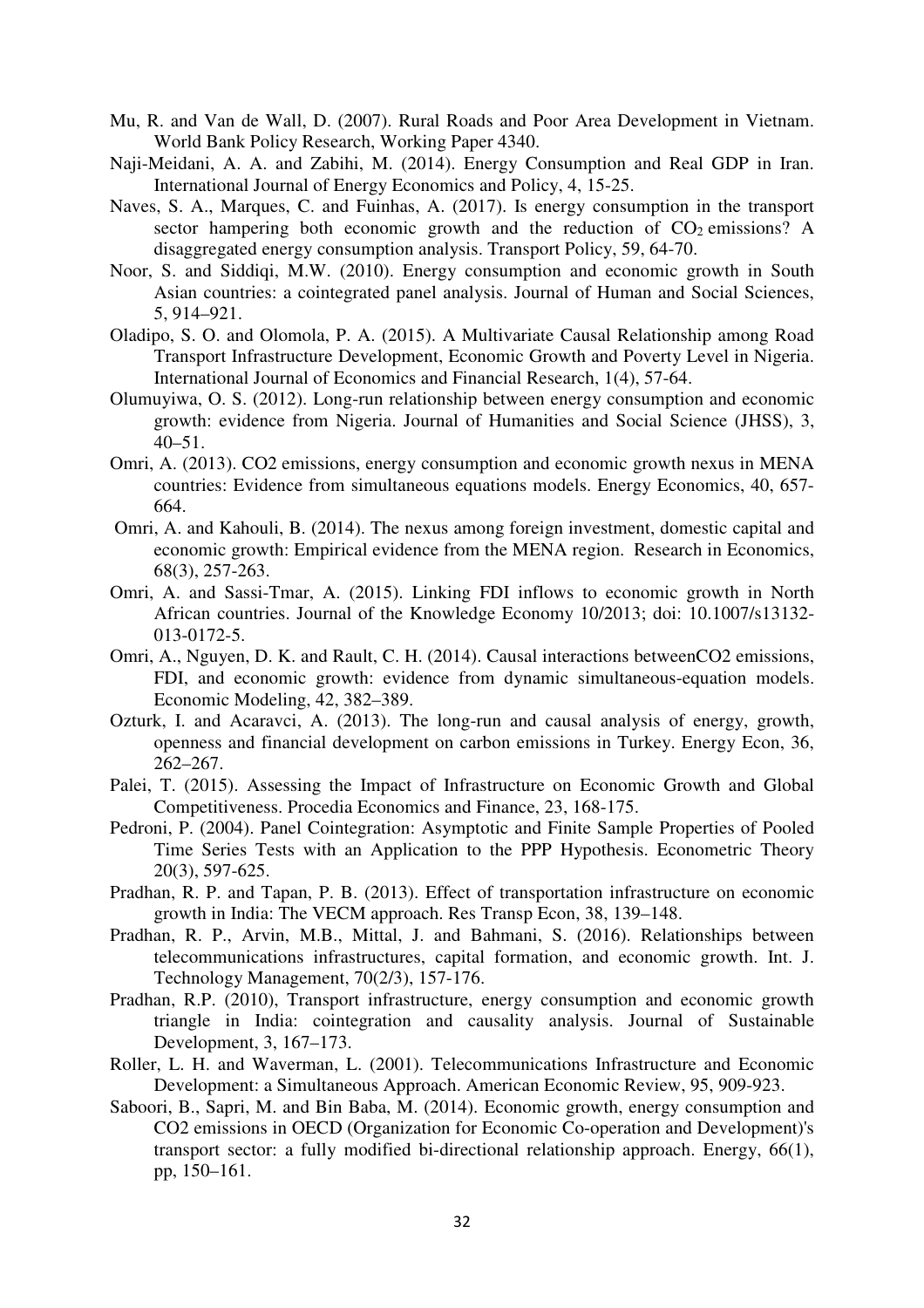- Saidi, S. (2016). Transport infrastructures, territorial management and foreign direct investment: recent evidence for MENA countries. EuroMed Journal of Management, 1(4), 280–295.
- Saidi, S. and Hammami, S. (2017). Modeling the causal linkages between transport, economic growth and environmental degradation for 75 countries. Transportation Research Part D: Transport and Environment, 53, 415-427.
- Saidi, S. and Hammami, S. (2017a). Modeling the causal linkages between transport, economic growth and environmental degradation for 75 countries. Transportation Research Part D, 53, 415–427
- Saidi, S. and Hammami, S. (2017b). Impact of investments in public infrastructures on economic performance and private investment in developing countries: a case study for Tunisia. The Romanian Economic Journal, 20, 126-146.
- Saidi, S., Badri, R. and Hammami, S. (2017). The impact of transport and foreign direct investment on energy consumption: recent evidence from high, middle and low income countries. International Journal of Global Energy Issues, 40, 294-319.
- Salahuddin, M. and Gow, J. (2014). Economic growth energy consumption and CO2 emissions in Gulf Cooperation Council countries. Energy, 73, 44-58.3.
- Samimi, R. (1995). Road transport energy demand in Australia: a cointegration approach, Energy Econ, 17(4), 329–39.
- Shahbaz, M., Khraief, N. and Ben Jemaa, M. M. (2015a). On the causal nexus of road transport CO2 emissions and macroeconomic variables in Tunisia: Evidence from combined cointegration tests. Renewable and Sustainable Energy Reviews, 51, 89–100.
- Shahbaz, M., Loganathan, N., Zeshan, M. and Zaman K. (2015b). Does renewable energy consumption add in economic growth? An application of auto-regressive distributed lag model in Pakistan. Renewable and Sustainable Energy Reviews 44, 576–585.
- Shahbaz, M., Mutascu, M. and Tiwari, A.K. (2011). Revisiting the relationship between electricity consumption, capital and economic growth: cointegration and causality analysis in Romania. MPRA Paper No. 29233. http://mpra.ub. uni-muenchen.de/29233/.
- Sharma, S.S. (2010). The relationship between energy and economic growth: Empirical evidence from 66 countries. Applied Energy, 87, 3565–3574.
- Solow R. (1957). Technical Change and the Aggregate Production Function. Review of Economics and Statistics, 39, 312-320.
- Song, L., and Van-Geenhuizen, M. (2014). Port infrastructure investment and regional economic growth in China: Panel evidence in port regions and provinces. Transport Policy, 36, 173-183.
- Tsekeris, T. (2017). Domestic transport effects on regional export trade in Greece. Research in Transportation Economics, 61, 2-14.
- UNCTAD (2015). Sustainable freight transport systems: prospects for developing countries, Geneva, 14-16 October 2015. TD/B/C.I/MEM.7/11.
- Wang, S. S., Zhou, D. Q., Zhou, P. and Wang, Q. W. (2011). CO2 emissions, energy consumption and economic growth in China: a panel data analysis. Energy Policy, 39, 4870–4875.
- World Energy Council (2011). Global Transport Scenarios 2050, Regency House 1-4 Warwick Street, London W1B 5LT, United Kingdom, ISBN: 978-0-946121-14-4
- Xu, B. and Lin, B. (2015). Factors affecting carbon dioxide (CO2) emissions in China's transport sector: a dynamic non parametric additive regression model. Journal of Cleaner Production, 101, 311–322.
- Yeaple, S. R. and Golub, S. S. (2007). International Productivity Differences, Infrastructures, and Comparative Advantage. Review of International Economics, 15 (2), 223-242.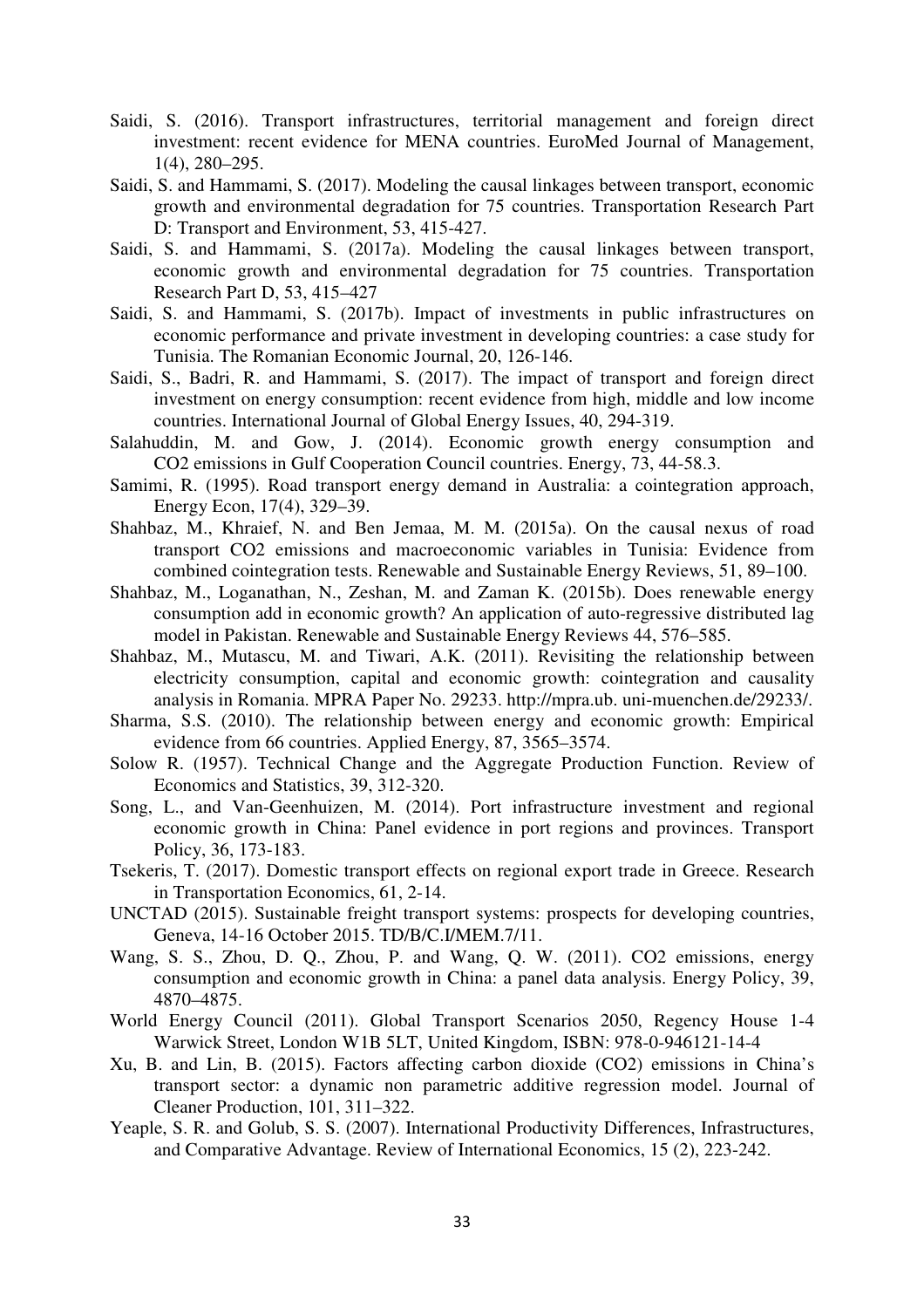- Zhao, B. (2017). Why will dominant alternative transportation fuels be liquid fuels, not electricity or Hydrogen? Energy Policy, 108, 712-714.
- Zhou, C., Delios, A. and Yang, J. Y. (2002). Locational Determinants of Japanese Foreign Direct Investment in China. Asia Pacific Journal of Management, 19, 63–86.
- Engle, R. F. and Granger, C. W. (1987). Cointegration and error correction: representation, estimation, and testing. Econometrica, 55, 251-276.
- Granger, C. W. (1969). Investigating causal relations by econometric models and crossspectral methods. Econometrica, 37, 424-438.
- Frees, E. W. (1995). Assessing cross-sectional correlation in panel data. Journal of Econometrics, 69, 393-414.
- Friedman, M. (1937). The use of ranks to avoid the assumption of normality implicit in the analysis of variance. Journal of the American Statistical Association, 32, 675-701.
- Pesaran, M. H. (2004). General diagnostic tests for cross section dependence in panels. University of Cambridge, Faculty of Economics, Cambridge Working Papers in Economics No. 0435.
- Baltagi, B., Feng, Q. and Kao, C. (2012). A Lagrange multiplier test for cross-sectional dependence in a fixed effects panel data model. Working Paper 5-1. Center for Policy Research, Syracuse University.
- Pesaran, M. H., Ullah, A. and Yamagata, T. (2008). A Bias-Adjusted LM Test of Error Cross-Section Independence. Econometrics Journal, 11, 105-127.
- Chudik, A. and M. H. Pesaran (2015). Common Correlated Effects Estimation of Heterogeneous Dynamic Panel Data Models with Weakly Exogenous Regressors. Journal of Econometrics 188, 393-420.

# **Appendix-A**

|   |                | Authors                          | Countries                                   | Period          | Method(s)   | Findings                                                                                                                                                                                                                                   |
|---|----------------|----------------------------------|---------------------------------------------|-----------------|-------------|--------------------------------------------------------------------------------------------------------------------------------------------------------------------------------------------------------------------------------------------|
|   | $\mathbf{1}$   | Maparu<br>and<br>Mazumder (2017) | India                                       | 1990-2011       | Time series | * Long-run relationship exists between transport<br>infrastructure and economic development.<br>*EG granger causes transport infrastructure.                                                                                               |
|   | 2              | Azlina<br>al.,<br>et.<br>(20104) | Malaysia                                    | 1975-2011       | Time series | *The inverted U-shape EKC hypothesis is rejected<br>for Malaysia.<br>*CO2 causes GDP, EC, RE.<br>*GDP causes EC and RE.<br>*RE causes REC.                                                                                                 |
|   | $\overline{2}$ | Ozturk<br>and<br>Acaravci (2013) | Turkey                                      | 1960-2007       | Time series | *Long-run relationships exist between CO2, EC,<br>EG, TO, FD.<br>*Validity of EKC hypothesis.                                                                                                                                              |
|   | $\overline{4}$ | Farhani and Ben<br>Rejeb (2012)  | 15 MENA<br>countries                        | $1973-$<br>2008 | Panel data  | * No causal link between GDP and EC; and<br>between CO2 emissions and EC in the short run.<br>* Uni-directional causality running from GDP and<br>CO2 emissions to EC in the long-run.                                                     |
|   | 5              | Al-Ghandoor et al.<br>(2012)     | Jordan                                      | 1985-2009       | Time series | * Transport energy demand is expected to increase<br>at % 4.9 yr <sup>-1</sup> from years 2010–2030.                                                                                                                                       |
|   | 6              | Omri (2013)                      | 14 MENA<br>countries                        | 1990-2011       | Panel data  | * Unidirectional causality runs from EC to CO2<br>emissions.<br>* Bidirectional causal relationship is between EG<br>and CO <sub>2</sub> .                                                                                                 |
| 7 |                | Salahuddin<br>and<br>Gow (2014)  | Gulf<br>Cooperation<br>Council<br>countries | 1980-2012       | Panel data  | * Positive and significant association is between<br>EC and CO2; EG and EC both in LR and SR.<br>* No significant relationship is found between EG<br>and $CO2$ .<br>$*EC$ and $CO2$ emissions Granger cause each other.<br>*EG causes EC. |

**Table-1A: Summary of Exiting Studies in Literature**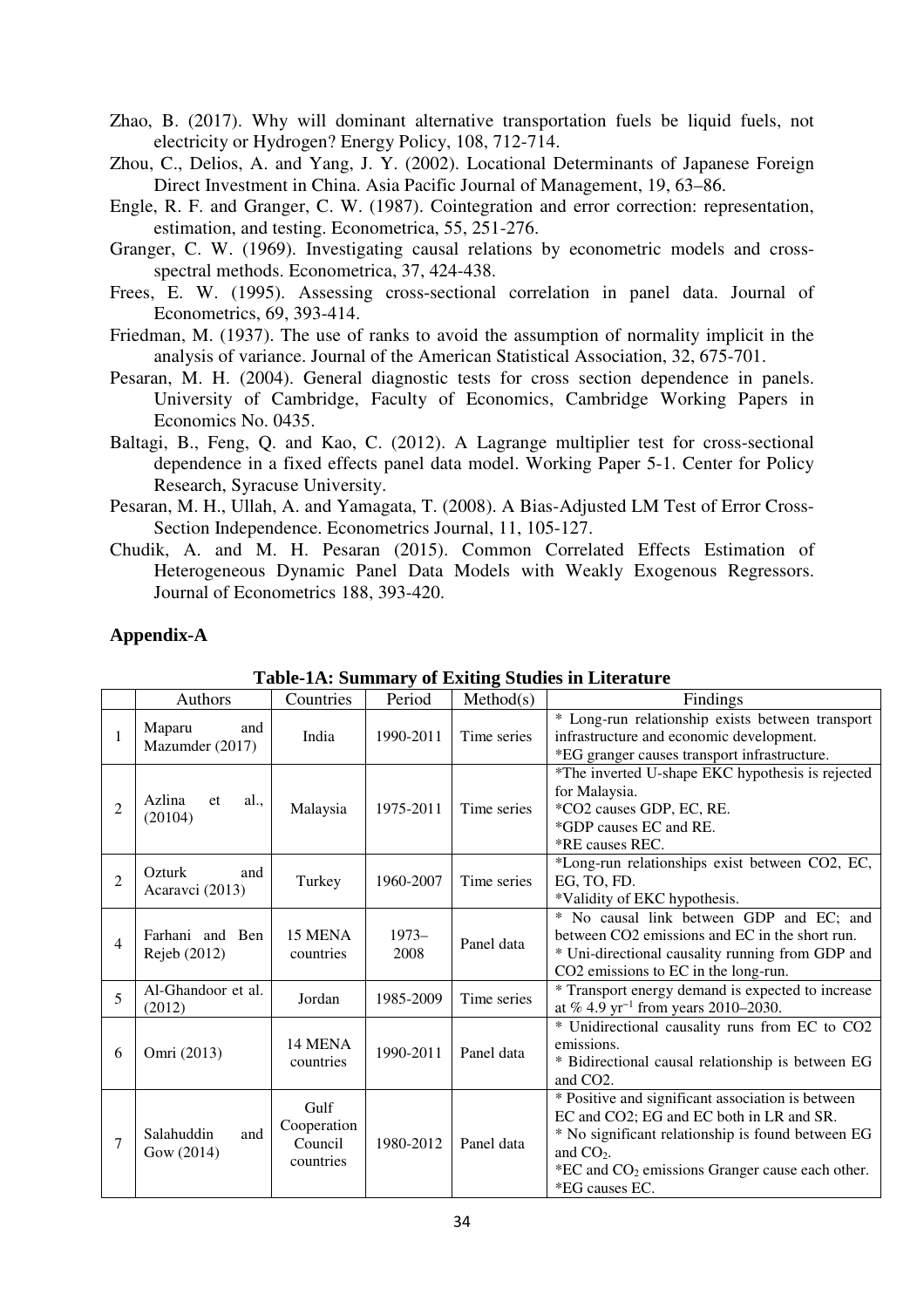| 8  | Ben Jebli and Ben<br>Youssef $(2015)$ | Tunisia                         | 1980-2009       | Time series | *Trade, GDP, CO2 and NRE cause RN in SR.<br>*NRE and trade affect CO2 in LR.<br>*The inverted U-shaped ECK hypothesis is<br>rejected.                                                                                           |
|----|---------------------------------------|---------------------------------|-----------------|-------------|---------------------------------------------------------------------------------------------------------------------------------------------------------------------------------------------------------------------------------|
| 9  | Magazzino<br>(2016a)                  | 10 Middle<br>East<br>countries. | 1971-2006       | Panel data  | * For the GCC countries the response of EG to<br>CO <sub>2</sub> is negative.<br>*EC causes CO2.<br>*For the N-GCC, EG is not affected by EC and<br>CO <sub>2</sub> .                                                           |
| 10 | Magazzino<br>(2016b)                  | GCC<br>countries                | 1960-2013       | Panel data  | * Long-run relationship exists between EC, EG,<br>and CO2 only for Oman.<br>* For Kuwait, Oman, and Qatar, EC drives EG.<br>*For Saudi Arabia, no long-run relation exists<br>between EG and EC.                                |
| 11 | Ibrahiem (2017)                       | Egypt                           | 1980-2011       | Time series | * Long-run relationship exists between REC, EG,<br>URB, and POP.<br>*in the long-run, REC causes URB and EG.<br>* In the short-run, REC and EG cause each other.                                                                |
| 12 | Saidi<br>and<br>Hammami (2017a)       | 75 countries                    | 2000-2014       | Panel data  | * Feedback effect exists among income and<br>transport.<br>*For HIC, bidirectional causality exists between<br>CO <sub>2</sub> and EG.<br>*Transport causes the CO2 emissions.<br>*For MIC and LIC, EG and transport cause CO2. |
| 13 | Shahbaz<br>et<br>al.<br>(2015a)       | Tunisia                         | 1980-2012       | Time series | *EC, TIN, and TVA increase CO2 emissions.<br>*Fuel price decreases CO2 emissions.<br>*Bidirectional<br>causality exists<br>among<br>the<br>variables.                                                                           |
| 14 | Xu and Lin $(2015)$                   | China                           | 2000-2012       | Panel data  | *EG has a nonlinear effect on CO2 emissions.<br>*URB has a nonlinear effect on CO2 emissions.                                                                                                                                   |
| 15 | Saboori<br>al.<br>et<br>(2014)        | 27 OECD<br>countries            | 1960-2008       | Time series | * Positive and significant long-run bi-directional<br>relationship exists between EG, REC, and CO2.                                                                                                                             |
| 16 | Keho and Echui<br>(2011)              | Cote<br>d'Ivoire                | $1970-$<br>2002 | Time series | *Long-run unidirectional causality runs from<br>economic growth to transport investment.                                                                                                                                        |
| 17 | Pradhan<br>and<br>Bagchi 2013         | Côte<br>d'ivoire                | 1980-2013       | Time series | $*$ The<br>economy performance,<br>foreign<br>direct<br>and<br>domestic<br>investment<br>investment<br>are<br>significant in explaining the productivity of port<br>sector.                                                     |
| 18 | Jin and Rafferty,<br>(2017).          | United<br><b>States</b>         | 1990-2000       | Panel data  | *Traffic congestion growth negatively affects<br>income growth and employment growth.                                                                                                                                           |
| 19 | Brida et al. (2016)                   | Mexico                          | 1995-2013       | Time series | *Co-integration, linear relationship exists between<br>air transport and economic growth.                                                                                                                                       |
| 20 | Pradhan<br>al.<br>et<br>(2016)        | $G-20$<br>countries             | 1961-2012       | Panel data  | *Telecommunication infrastructure, gross capital<br>formation and economic growth are co-integrated.<br>* Telecommunication infrastructure, gross capital<br>formation granger cause economic growth.                           |
| 21 | Pradhan (2010b)                       | India                           | 1970-2007       | Time series | *Unidirectional causality runs from transport<br>infrastructure to economic growth, and from<br>transport infrastructure to gross capital formation.                                                                            |
| 22 | Marazzo<br>al.<br>et<br>(2010)        | <b>Brazil</b>                   | 1966-2006       | Time series | *Gross Domestic Product and Air transport<br>demand are co-integrated.<br>*Causality runs from GDP to Air transport<br>demand in the long-run.                                                                                  |
| 23 | Fedderke<br>al.<br>et<br>(2006)       | South<br>Africa                 | 1875-200        | Time series | * Investment in infrastructure causes economic<br>growth.                                                                                                                                                                       |

# **Table-2A. Descriptive Statistics**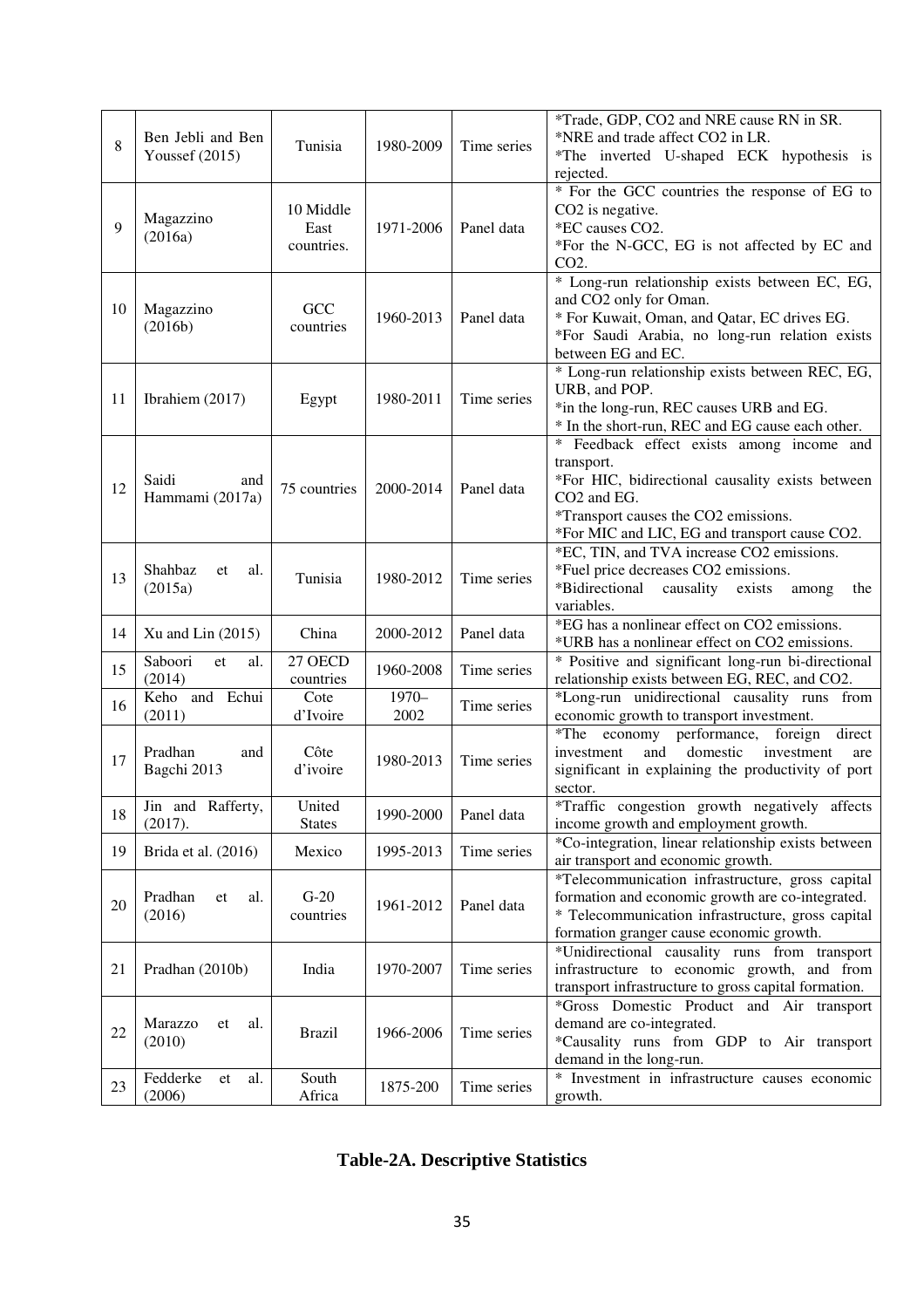| Variables                                                                                                                |             | Mean     | Median   | <b>SD</b> | <b>Skewness</b> | Kurtosis | Inter-<br>Quartile<br>Range | $10-$<br>Trim | Jarque-<br>Bera |
|--------------------------------------------------------------------------------------------------------------------------|-------------|----------|----------|-----------|-----------------|----------|-----------------------------|---------------|-----------------|
| Global<br>Panel                                                                                                          | Y           | 6.8452   | 6.5842   | 0.5178    | $-1.6245$       | 5.4692   | 0.8905                      | 7.6270        | 5.1240          |
|                                                                                                                          | <b>RTEC</b> | 6.1458   | 6.0045   | 0.7889    | $-2.1270$       | 7.6201   | 1.0025                      | 6.1540        | 3.8705          |
|                                                                                                                          | TIN         | 0.0010   | 0.0014   | 0.0034    | $-1.9950$       | 5.3940   | 1.5200                      | 5.6348        | 5.7950          |
|                                                                                                                          | K           | 5512.860 | 5480.230 | 3.1492    | $-1.6824$       | 6.1248   | 2.4120                      | 2.9820        | 4.5506          |
| GCC<br>countries                                                                                                         | Y           | 9.2481   | 8.9912   | 0.6991    | $-1.5680$       | 5.4291   | 0.9125                      | 10.5167       | 5.1548          |
|                                                                                                                          | <b>RTEC</b> | 6.1542   | 5.8951   | 0.8627    | $-2.0267$       | 7.6257   | 1.1248                      | 9.1022        | 4.6245          |
|                                                                                                                          | <b>TIN</b>  | 0.0013   | 0.0011   | 0.00459   | $-1.896$        | 4.5628   | 1.2450                      | 4.6248        | 5.9854          |
|                                                                                                                          | K           | 7060.146 | 6969.20  | 3762.15   | $-1.6572$       | 5.6249   | 1.6511                      | 1.4856        | 5.3485          |
| Non-<br>GCC<br>countries                                                                                                 | Y           | 6.5128   | 6.2985   | 0.4957    | $-1.5486$       | 6.9571   | 0.7458                      | 9.4859        | 6.9968          |
|                                                                                                                          | <b>RTEC</b> | 4.0248   | 3.9248   | 0.8127    | $-1.9857$       | 7.6289   | 1.2273                      | 8.1574        | 3.8720          |
|                                                                                                                          | <b>TIN</b>  | 0.0027   | 0.0021   | 0.0041    | $-2.4864$       | 6.8427   | 1.6975                      | 6.9578        | 3.4500          |
|                                                                                                                          | K           | 5124.846 | 5002.597 | 3684.88   | $-1.4782$       | 8.4872   | 2.0571                      | 2.4216        | 2.0784          |
| North<br>African<br>countries                                                                                            | Y           | 4.9985   | 4.2596   | 0.5258    | $-2.0478$       | 4.6230   | 1.2602                      | 4.5297        | 4.9950          |
|                                                                                                                          | <b>RTEC</b> | 5.1596   | 4.9890   | 0.7183    | $-2.6281$       | 7.9570   | 0.9801                      | 5.1548        | 2.0014          |
|                                                                                                                          | TIN         | 0.0031   | 0.0029   | 0.0038    | $-2.6541$       | 5.6427   | 2.9483                      | 5.1500        | 4.8659          |
|                                                                                                                          | K           | 3.1597   | 3.1220   | 4.8546    | $-1.9980$       | 5.6482   | 2.4580                      | 3.1543        | 3.5680          |
| SD and CV indicate standard deviation and coefficients of variation (standard deviation-to-mean ratio),<br>respectively. |             |          |          |           |                 |          |                             |               |                 |

**Table-3A. Correlation Matrix** 

| Variables                  | <b>GDP</b> | <b>RTEC</b> | <b>TIN</b> | K      |  |
|----------------------------|------------|-------------|------------|--------|--|
| Y                          | 1.0000     |             |            |        |  |
| <b>RTEC</b>                | $0.5263*$  | 1.0000      |            |        |  |
|                            | (0.0000)   |             |            |        |  |
| <b>TIN</b>                 | $0.7260*$  | 0.7589*     | 1.0000     |        |  |
|                            | (0.0000)   | (0.0000)    |            |        |  |
| K                          | $0.7040*$  | $0.7820*$   | $0.5100*$  | 1.0000 |  |
|                            | (0.0000)   | (0.0000)    | (0.0000)   |        |  |
| Note: * Significant at 1%. |            |             |            |        |  |

| <b>MENA Panel</b>  |               |          |               |          |  |  |  |
|--------------------|---------------|----------|---------------|----------|--|--|--|
| Hypothesized       | Fisher Stat.* | P. value | Fisher Stat.* | P. value |  |  |  |
| $R=0$              | 511.3         | 0.0000   | 834.3         | 0.0000   |  |  |  |
| $R \leq 1$         | 218.9         | 0.0000   | 149.1         | 0.0000   |  |  |  |
| $R \leq 2$         | 98.67         | 0.0000   | 79.73         | 0.0000   |  |  |  |
| $R \leq 3$         | 19.11         | 0.2015   | 19.11         | 0.2015   |  |  |  |
| <b>GCC Panel</b>   |               |          |               |          |  |  |  |
| $R=0$              | 169.9         | 0.0000   | 135.9         | 0.0000   |  |  |  |
| $R \leq 1$         | 70.24         | 0.0000   | 50.38         | 0.0000   |  |  |  |
| $R \leq 2$         | 33.19         | 0.0009   | 29.81         | 0.0030   |  |  |  |
| $R \leq 3$         | 17.60         | 0.1284   | 17.60         | 0.1284   |  |  |  |
| <b>N-GCC Panel</b> |               |          |               |          |  |  |  |